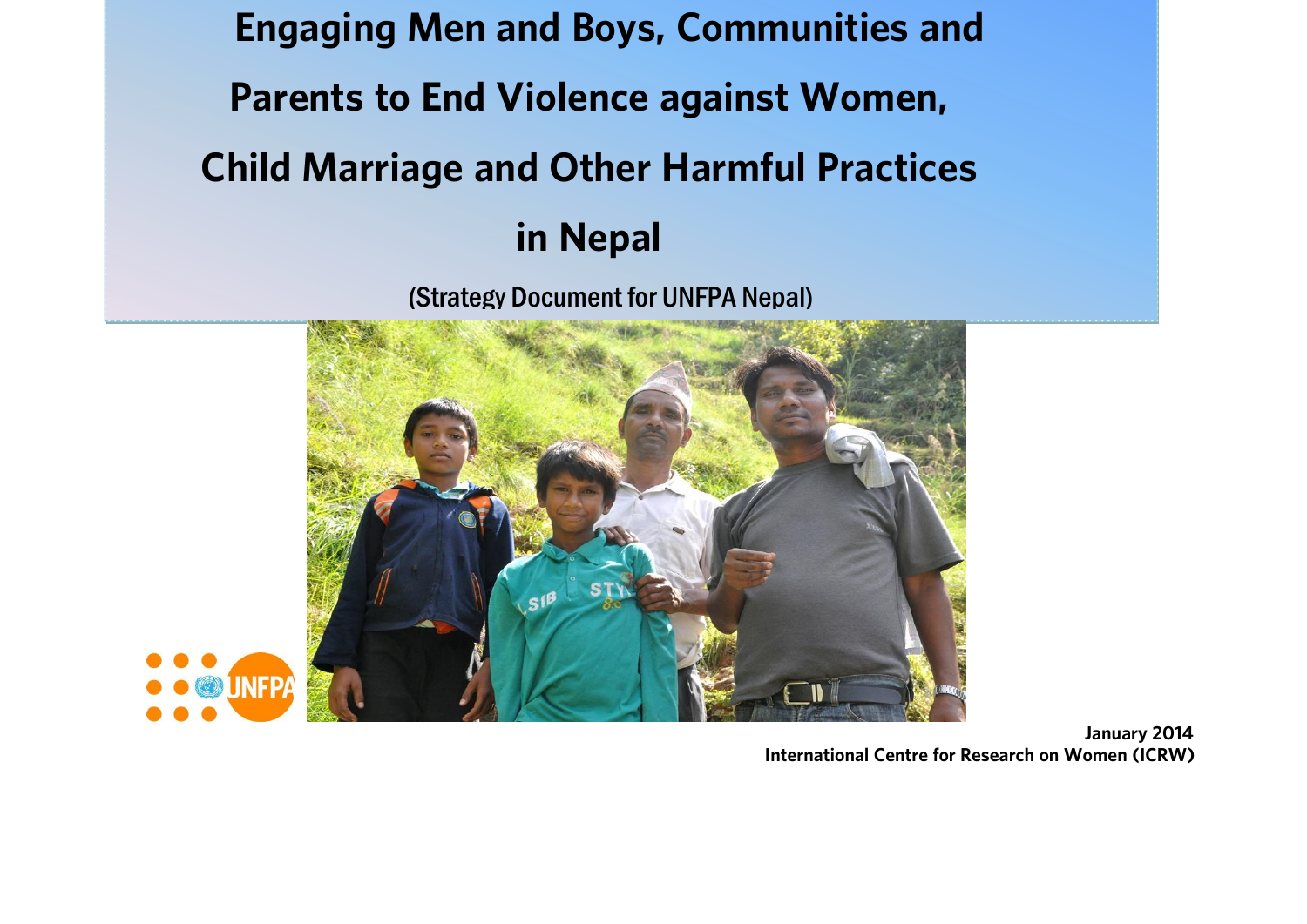#### Foreword

The Country Programme Action Plan (CPAP) between the Government of Nepal and UNFPA 2013-2017 aims at supporting national efforts to improve the sexual and reproductive health of the most marginalized adolescent girls and women. The programme also strongly focuses on engaging men, boys and communities to put an end to violence and harmful traditional practices including child marriage.

In order to address socio cultural values and norms regarding the Iow value of the girl child and violation of their human rights, men and boys and communities need to change their attitude and partner with women and girls to promote gender equality such that the birth of a daughter is as rejoiced as that of a son.

Changing mind-sets is as challenging and as critical as providing quality services and making them accessible. To develop sustainable interventions based on global best practices, UNFPA partnered with ICRW to come up with a strategy for UNFPA Nepal on engaging boys and men in families, communities, and institutions to bring about comprehensive change towards preventing and addressing a range of harmful practices. The strategy is built on the premise that boys and men are not only gatekeepers, but also partners and enablers at the individual, institutional and community level in sustaining the change process that impacts institutional practices and norms as well as the policy  $\frac{1}{2}$ environment.<br>The strategy has validated the focus of the CPAP to engage men

and boys, parents and communities including religious leaders to and boys, parents and communities including religious leaders to address the issue of child marriage and harmful practices that are deeply rooted in socio cultural values and behaviours. UNFPA is rolling out the strategy in our advocacy and behaviour change communication interventions at the district level and in our work to support the national effort of government in strengthening systems to prevent and respond to violence and harmful practices. We hope that the strategy has added to the knowledge products. in Nepal and will also contribute as evidence for the development of the National Strategy on Ending Child Marriage led by the Ministry of Women, Children and Social Welfare.

We acknowledge the Ministry of Women, Children and Social Welfare for bringing together key government partners involved in the area of gender equality and empowerment of women to contribute to the strategy and also for their support throughout the process of the strategy development. We thank the National Inter Religious Network, UN agencies and civil society organizations for their contributions in the process of strategy development. We thank district implementing partners who participated in the regional meetings. Finally, we would like to thank ICRW for their technical support with extensive consultations with national stakeholders. consultations with national stakeholders.

#### **Giula Vallese**

#### **UNFPA Representative**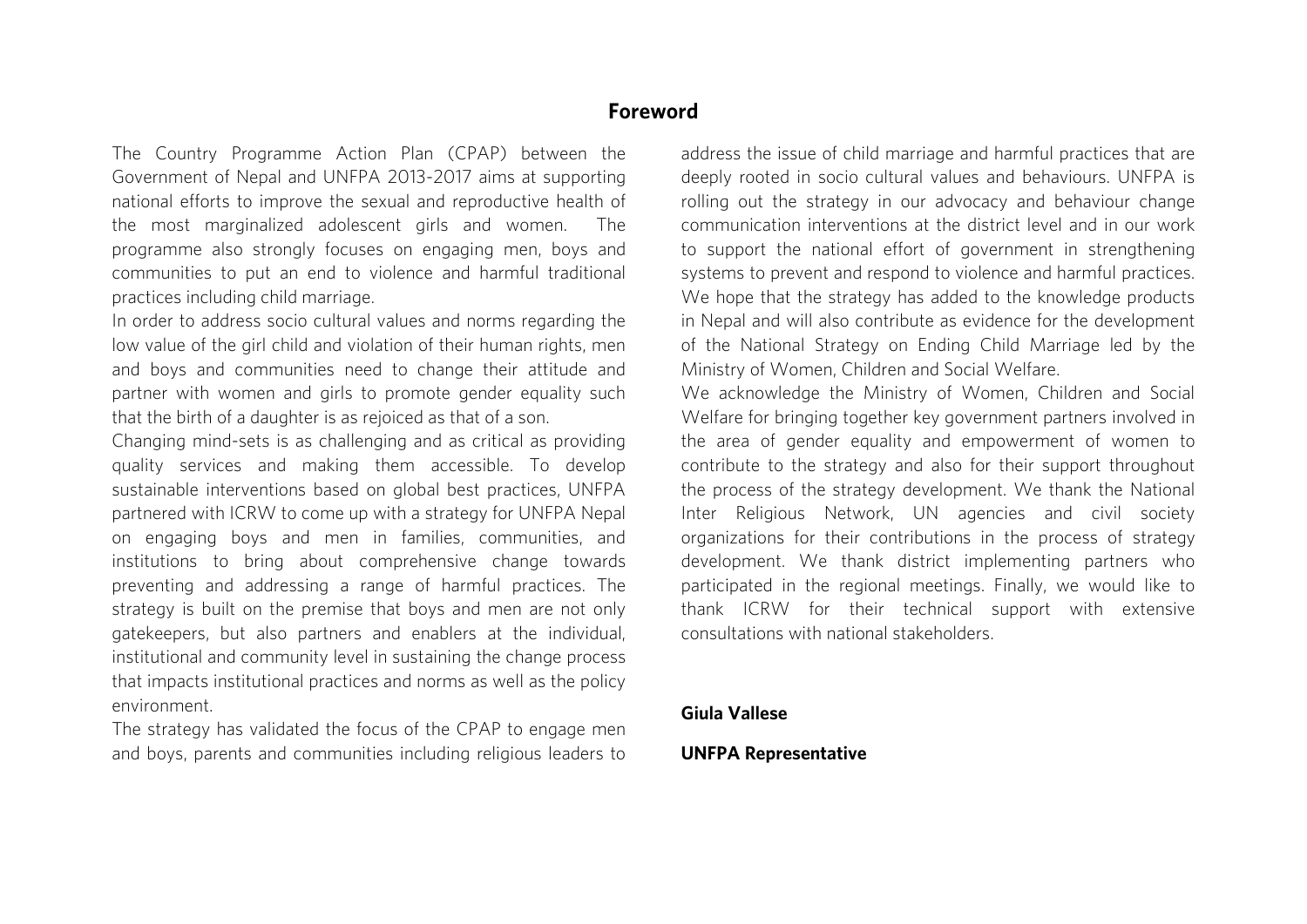#### **TABLE OF CONTENTS**

| 4. OVERVIEW OF HARMFUL PRACTICES, PRIORITIZATION AND OPPORTUNITIES AND GAPS IN    |  |
|-----------------------------------------------------------------------------------|--|
|                                                                                   |  |
|                                                                                   |  |
|                                                                                   |  |
|                                                                                   |  |
| 5.1 REGION WISE SUMMARY OF PRIORITY ISSUES THAT EMERGED FROM REGIONAL             |  |
| 6. POLICY AND PROGRAMMATIC RESPONSES TO ADDRESS CHILD MARRIAGES AND OTHER HARMFUL |  |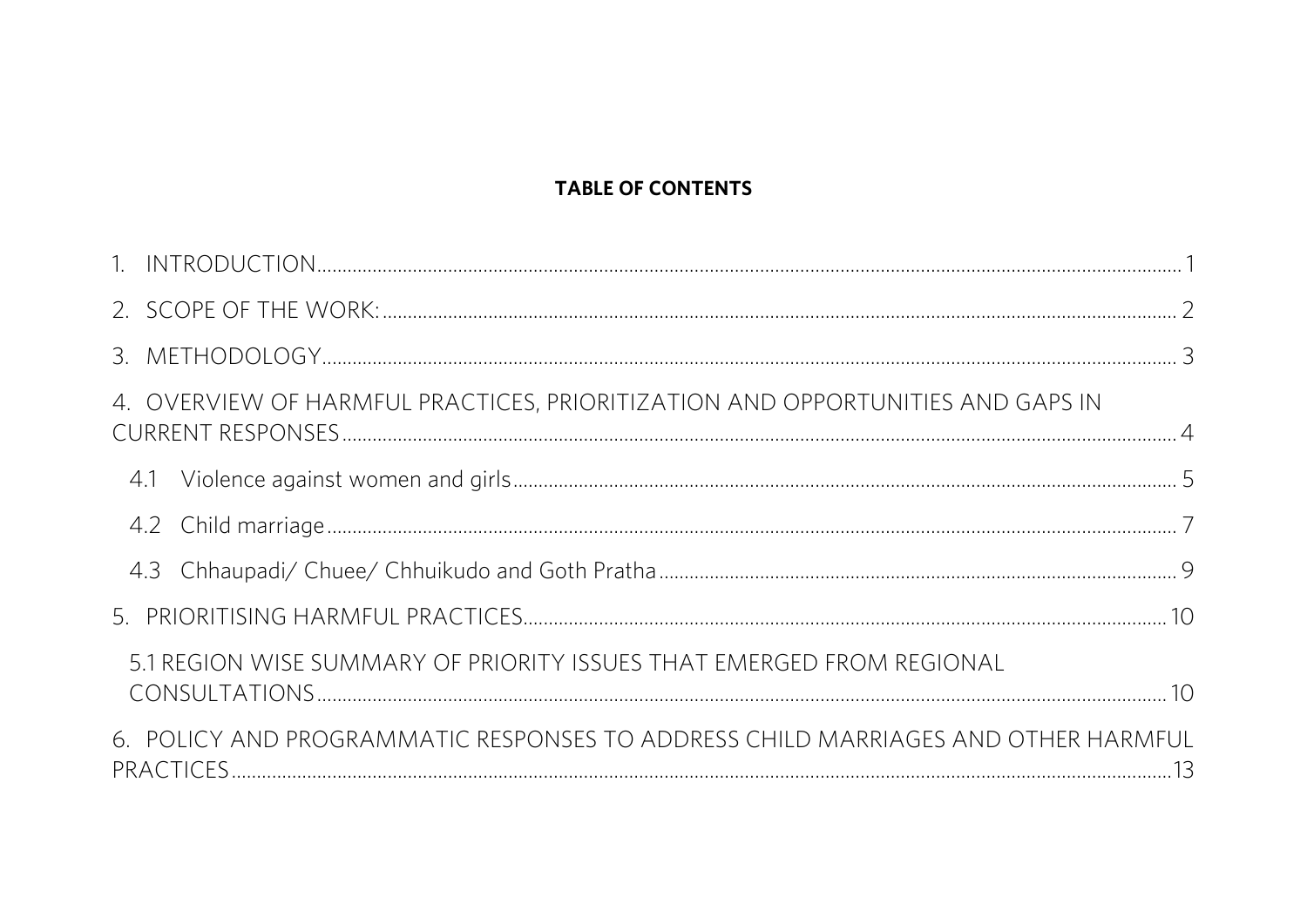| 8. ENGAGING MEN AND BOYS, COMMUNITIES AND PARENTS TO END CHILD MARIAGES AND |  |
|-----------------------------------------------------------------------------|--|
|                                                                             |  |
|                                                                             |  |
|                                                                             |  |
|                                                                             |  |
|                                                                             |  |
|                                                                             |  |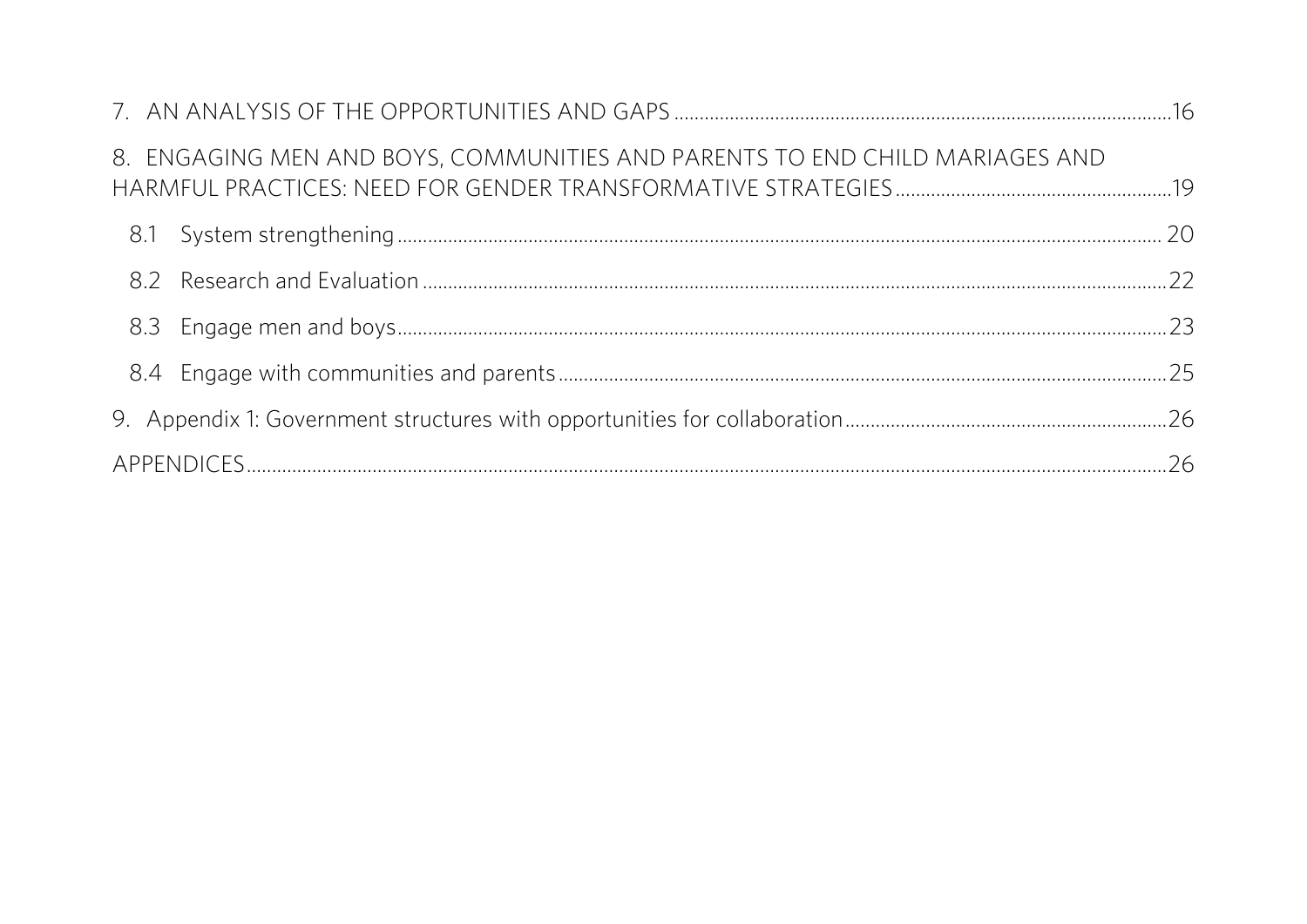#### <span id="page-4-0"></span>1. INTRODUCTION

This document is prepared by the Asia Regional Office of the International Center for Research on Women (ICRW), New Delhi in<br>response to a request by the UNFPA Nepal to develop a 'targeted strategy which takes into account area of ending child marriages, including ending violence and harmful practices against women and girls through engaging communities and involving men and boys in this effort<sup>1</sup>. The proposed targeted strategy is part of the new Country Plan of communities and involving men and boys in this enort. The proposed targeted strategy is part of the new Country Plan of<br>Action (CDAD) of UNEDA in Nonal which commenced in 2012 and will be of five vears duration ending in 2 Action (CPAP) of UNFPA in Nepal which commenced in 2013 and will be of five years duration ending in 2017. Aligned with<br>both the Covernment of Nepal's priorities of interim development plan for 2011-12 and the United Natio Assistance Framework (UNDAF), 2013-2017, the UNFPA country program aims to support national efforts to improve the sexual and reproductive health of the most marginalized adolescent girls and women. To achieve this goal, the programme will build national capacity and strengthen policy dialogue for evidence-based planning and resource allocation at the national level build national capacity and strengthen policy dialogue for evidence-based planning and resource and resource and resource and resource and resource and resource and resource and resource and resource and resource and resou and in 18 districts that have made slow progress in achieving ICPD goals.

More specifically, the present strategy document responds to the outcome 2 of the CPAP which aims to 'advance gender<br>equality and reproductive rights through advocacy and the implementation of laws and policy'. UNFPA CPAP focus on building national capacity and evidence based intreventions to address gender-based violence, child marriage and other harmful practices agianst girls and women. CPAP proposes to measure the outcome 2 in terms of 'reduced percentage of

 $\overline{\phantom{a}}$ 

 $<sup>1</sup>$  Please see Appendix I for the ICRW ToR of this work.</sup>

<sup>&</sup>lt;sup>2</sup> Please see UNFPA Country Plan of Action 2013-2017

<sup>&</sup>lt;sup>3</sup> Please see attached map of UNFPA supported focus districts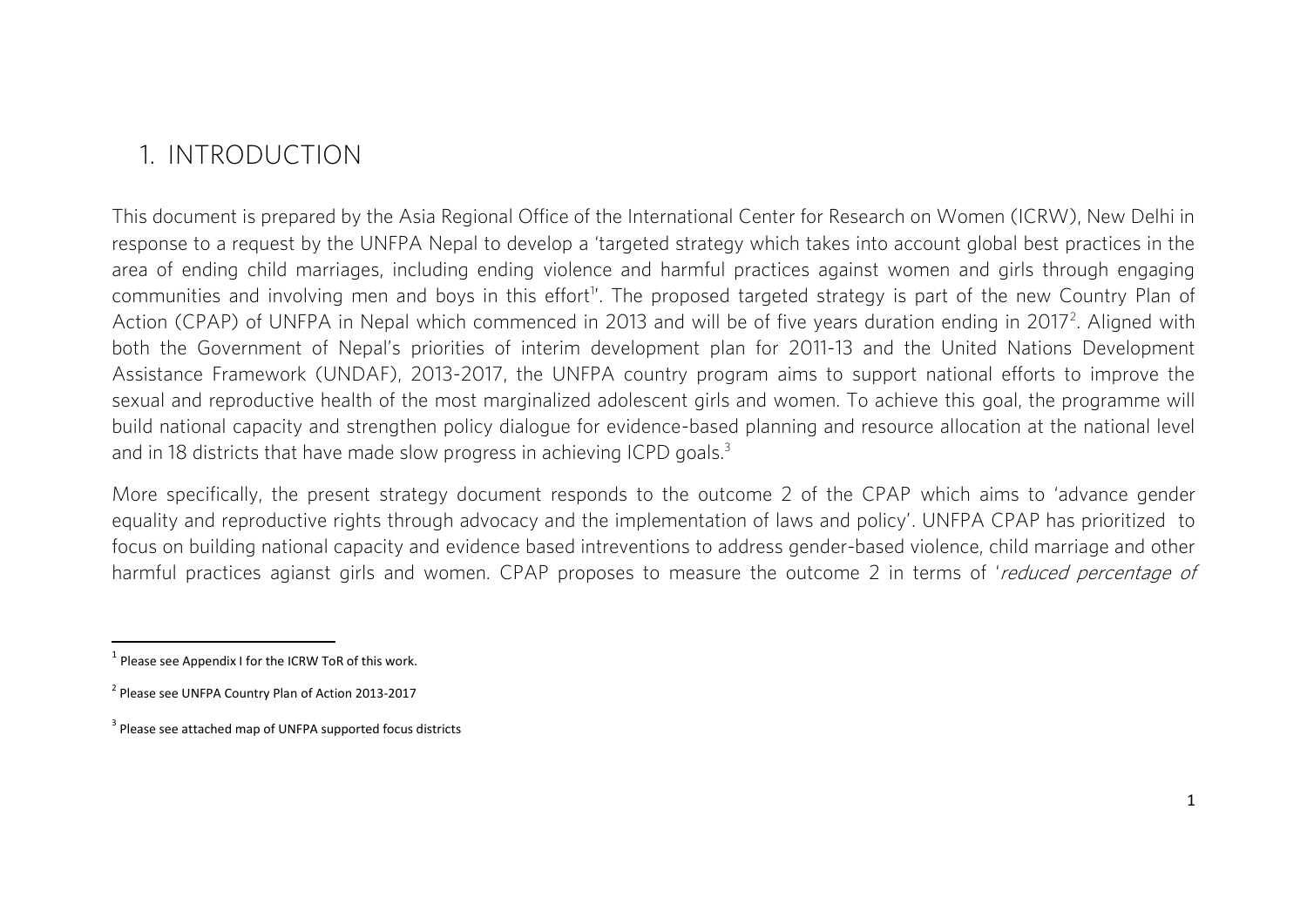women aged 20-24 who were married or in union before age 18 in UNFPA-supported districts'. Three specific indicators related<br>to this outcome are as follows:

- Decreased percentage of men and boys in UNFPA-supported districts who believe that violence against women and girls is acceptable and can demonstrate a change in violent behaviour towards women and girls.
	- Increased percentage of UNFPA-supported districts with community-based mechanisms to engage communities in preventing early marriage and other discriminatory and harmful practices
	- Increased percentage of parents in UNFPA-supported districts who do not want their daughter to be married before the age of 18

#### <span id="page-5-0"></span>2 SCOPE OF THE WORK

The scope of the current work is defined across the above three measures and involves proposing integrated but targeted<br>program strategies for UNFPA to end child marriages and prioritized areas of harmful practices against engaging and working with

- $\frac{1}{2}$  men and boys,
	- 2. communities, and
	- 3. parents

We recognize that the GoN already has strong programs with girls enhancing their empowerment and aspirations through<br>children's clubs and other life skill programs. We believe that the programs with men and boys, communiti done in conjunction with the on-going programs with girls. done in conjunction with the on-going programs with girls.

This document presents priority areas of work among several harmful practices for the UNFPA over the next four years in ways<br>that suggests value addition of UNFPA in partnership with the government and other development an that suggests value addition of UNFPA in partnership with the government and other development and UN partners.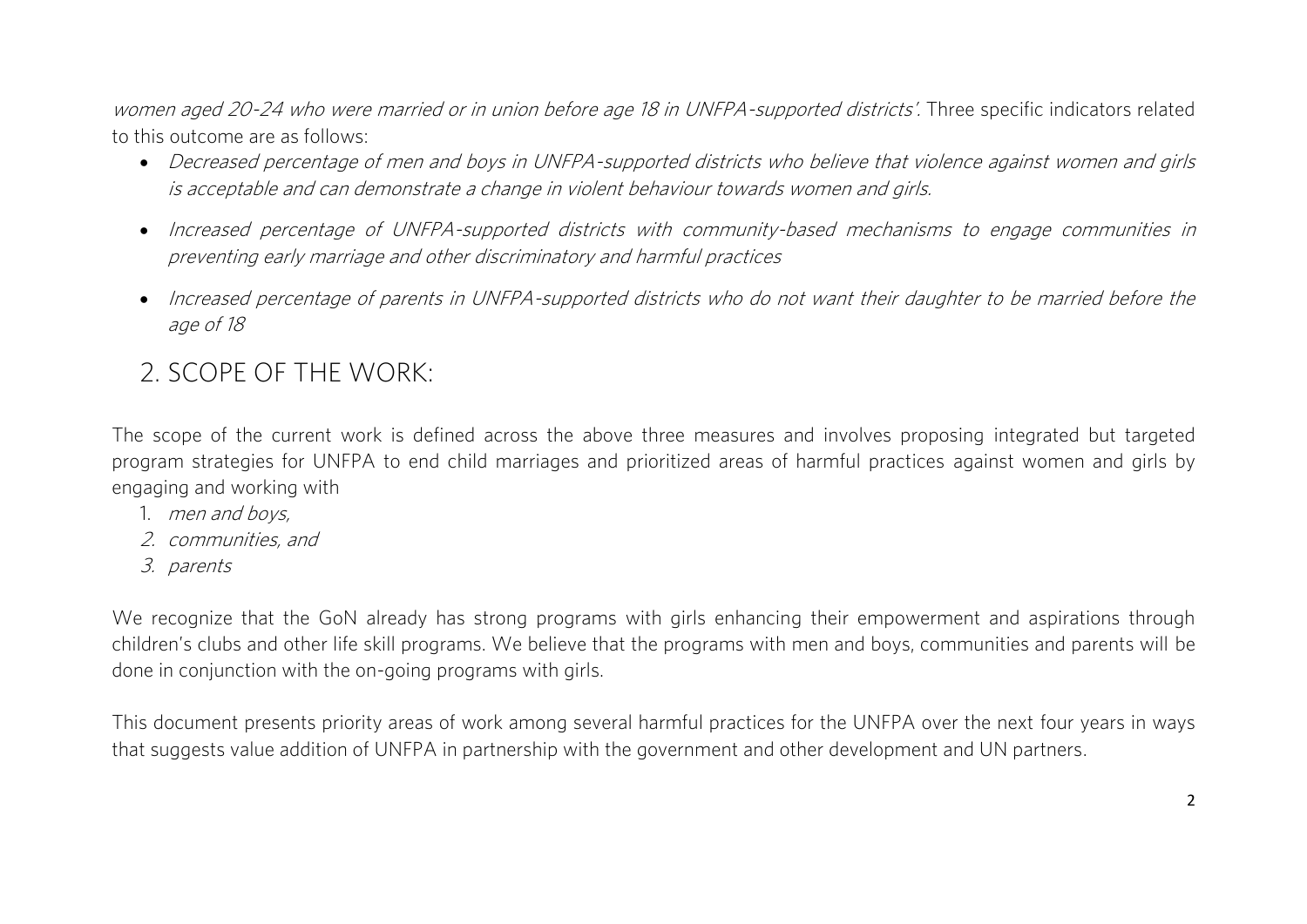In addition the document also aims to design corresponding M and E framework for the strategy which will define annual targets and milestones for achievement under CPAP Outcome 2 indicators as described above; develop means of verification for measurement of indicators

#### <span id="page-6-0"></span>3. METHODOLOGY 3. METHODOLOGY

ICRW in consultation with the UNFPA Nepal undertook following activities during October-December, 2013 as part of this strategy development exercise: strategy development exercise:

- 1. A *desk review* of both national and international literature in particular South Asia was undertaken to map the magnitude,<br>causes and consequences of various forms of violence against women and girls, child marriages a practices in Nepal and other countries. The literature was also reviewed to identify best practices and evidence on what works with men and boys, communities and parents in violence prevention and ending child marriages;
- 2. Review and analysis of the UNFPA baseline data collected from the perception survey, 2012 was undertaken to assess the extent to which women and men support or do not support validate the current child marriages and harmful practices and<br>reasons that they offer for their perceptions.
- 3. A *mapping analysis* of who is doing what and where, with particular details on interventions in the 18 UNFPA focus districted in the area of ordinal or addressing obild marries and other prepaged relevant bermful prac districts<sup>4</sup> in the area of ending or addressing child marriage and other proposed relevant harmful practices - outlining current programs of government, UN agencies, INGOs, CBOs and mapping where opportunities for collaboration and synergy exist as well as identifying potential areas of overlap; synergy exist as well as identifying potential areas of overlap;

 $\overline{a}$  $^4$  It was often not possible to obtain documented details of the programs at the district level for many reasons. The most prominent among them was the fact that many programs remain undocumented and unevaluated. In the absence of finer details, we have presented a broad overview of the organizations, their programs in the UNFPA areas and provided details wherever was feasible.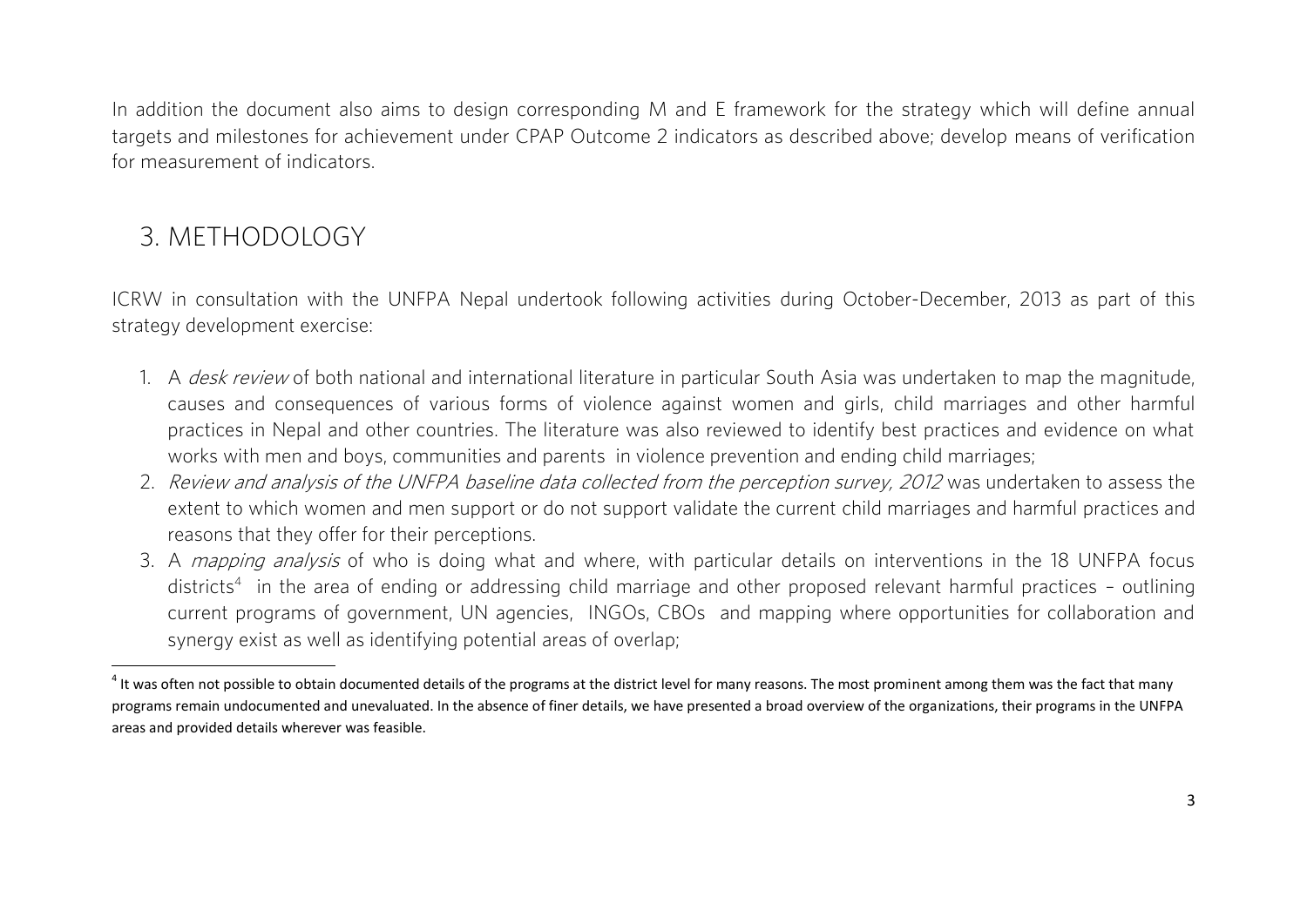- 4. Four national and three regional consultations with the following stakeholders were undertaken to validate the findings from the literature review, bases line data analysis and mapping analysis to seek ideas for integrated and culturally relevant interventions and overall strategy:
	- One national consultation with the high level government officials from the Ministry of Women, Children, Social<br>Welfare and other relevant ministries especially Penulation and Health and National Planning Commission
		- Two National Consultations with the National and International non-governmental organizations including key UN agencies in particular UNICEF and UN Women working in the areas of ending child marriages and violence
		- One national consultation with the religious leaders and faith based organizations; and<br>a Three regional consultations with the UNERA regional office teams community base
		- Three regional consultations with the UNFPA regional office teams, community based organizations, regional approximate filicials and other key stakeholders. government officials and other key stakeholders.

 $I$  addition, ICRW team engaged intensity with the senior members of the country program team at the UNFPA country of the UNFPA country of the UNFPA country of the UNFPA country of the UNFPA country of the UNFPA country o in Kathmandu and benefitted immensely from their insights, experiences and legacy of work.

# <span id="page-7-0"></span>4. OVERVIEW OF HARMFUL PRACTICES, PRIORITIZATION AND OPPORTUNITIES AND

In the following section we first present a brief overview of the magnitude, causes and consequences of violence against women<br>and girls, child marriages and other harmful practices within an overall social, demographic an evidenced from the secondary data analysis, desk based reviews and various consultations. Idea while presenting the overview is not to be exhaustive but indicative of broad and definitive patterns. A brief mapping of policy and government of Nepal (GoN) initiatives and who else is doing what in Nepal to address violence against women and girls and harmful practices is presented in the contract is don't what is done and also sans in the survent responses. next in order to identify opportunities and also gaps in the current responses.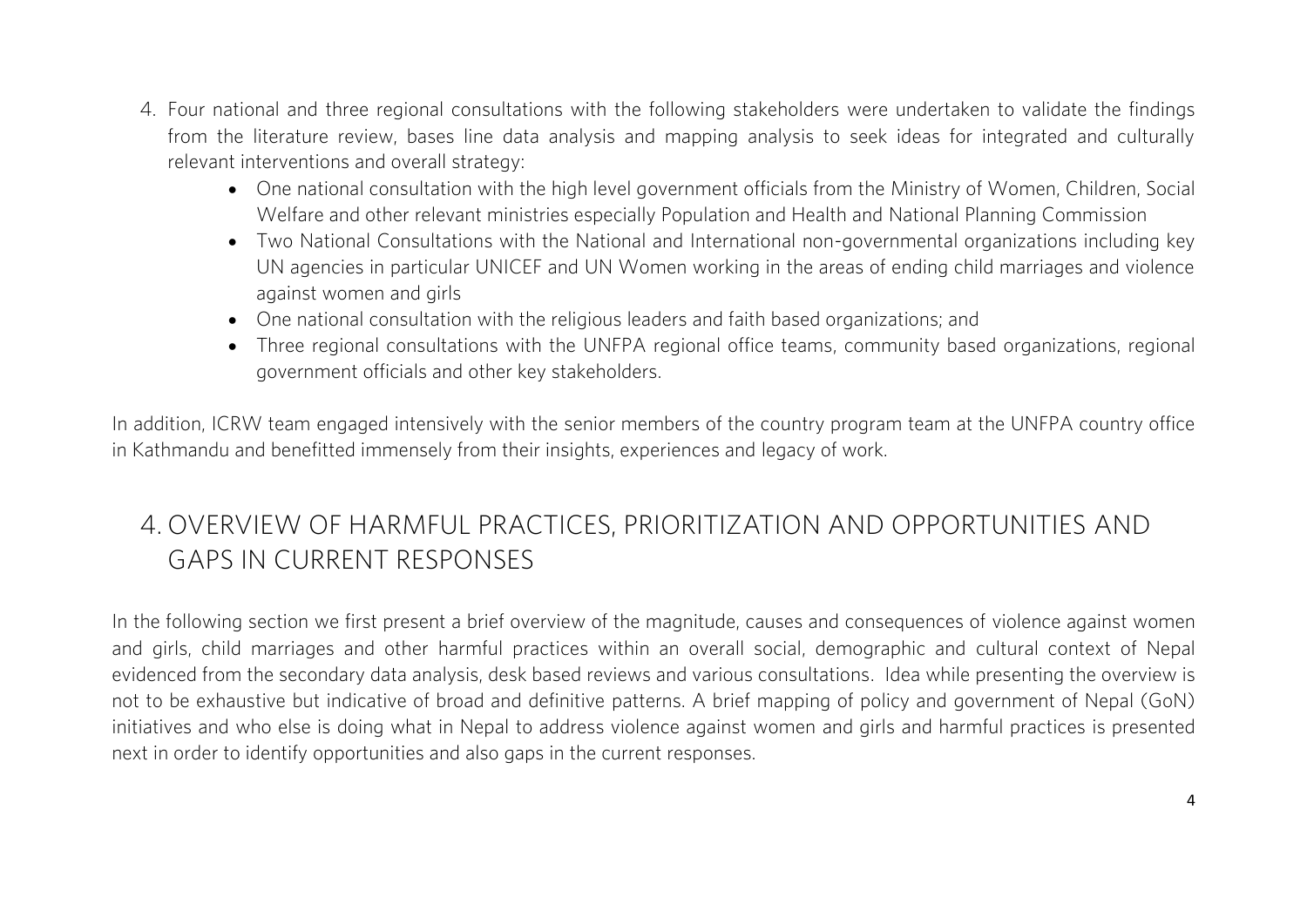Violence against women and girls, child marriages and other harmful practices against women and girls in Nepal: A brief overview of the magnitude, causes and consequences overview of the magnitude, causes and consequences

<span id="page-8-0"></span>4.1 *Violence against women and girls*: Many different forms of violence with varying severity are perpetrated<br>against women and girls throughout their various life stages. Demographic and Health Survey data and several st developing countries show that not only violence against women is hugely common - ranging from 30 per cent to more than 70 per cent -- their perpetrations are justified by both men and women on a variety of grounds<sup>5</sup>. According to a than 70 per cent -- their perpetrations are justified by both men and women on a variety of grounds". According to a<br>ctudy by Acia Foundation (2010)<sup>6</sup> in Nopel close to belf of women (49%) reported experiencing violence i study by Asia Foundation (2010)<sup>,</sup> in Nepal close to half of women (48%) reported experiencing violence in their lifetime,<br>and over a quarter had experienced violence in the past 12 menths. Emetienal violence (40%) was mes reported, followed by physical violence (27%), sexual violence (15%), and economic abuse (8%). Women who had experienced violence reported that almost three-quarters of the perpetrators were husbands. experienced violence reported that almost three-quarters of the perpetrators were husbands.

A high percentage or young women (74%) reported having experienced sexual violence in Nepal . Both men and women<br>in the UNEDA Nepal Perception Survey, 20128 reported that battering wemen, terturing them ... rape, girl traf in the UNFA Nepal Perception Survey, 2013 Teported that battering women, tortuning them, , rape, girl trafficking,<br>polygamy discrimination between son and daughter and child marriage are semmen ferms of CPV. Hee of traditi methods for prenatal sex determination was explored from the FGD participants in a study on prenatal sex selection in Nepal conducted by CREHPA (2007), reveal that certain signs and symptoms experienced by women during pregnancy were reliable ways to "forecast" whether it will be a boy or a girl. The increasing acceptance of a small family norm is creating pressure in a culture of son preference in Nepal which has increased the use of both traditional and modern creating pressure in a core in the son preference in Association of temple fecticide as infenticide. The perception study, technological way to determine the sex of the child and a huge rate of female foeticide or infanticide. The perception study

7 Puri 2011

 $^{\rm 5}$  Please see results on the justification of violence from DHS survey for example in India. Kishore..

 $^6$  Asia Foundation Study on Violence against women (2010)

<sup>&</sup>lt;sup>8</sup> UNFPA Nepal Perception Survey, 2013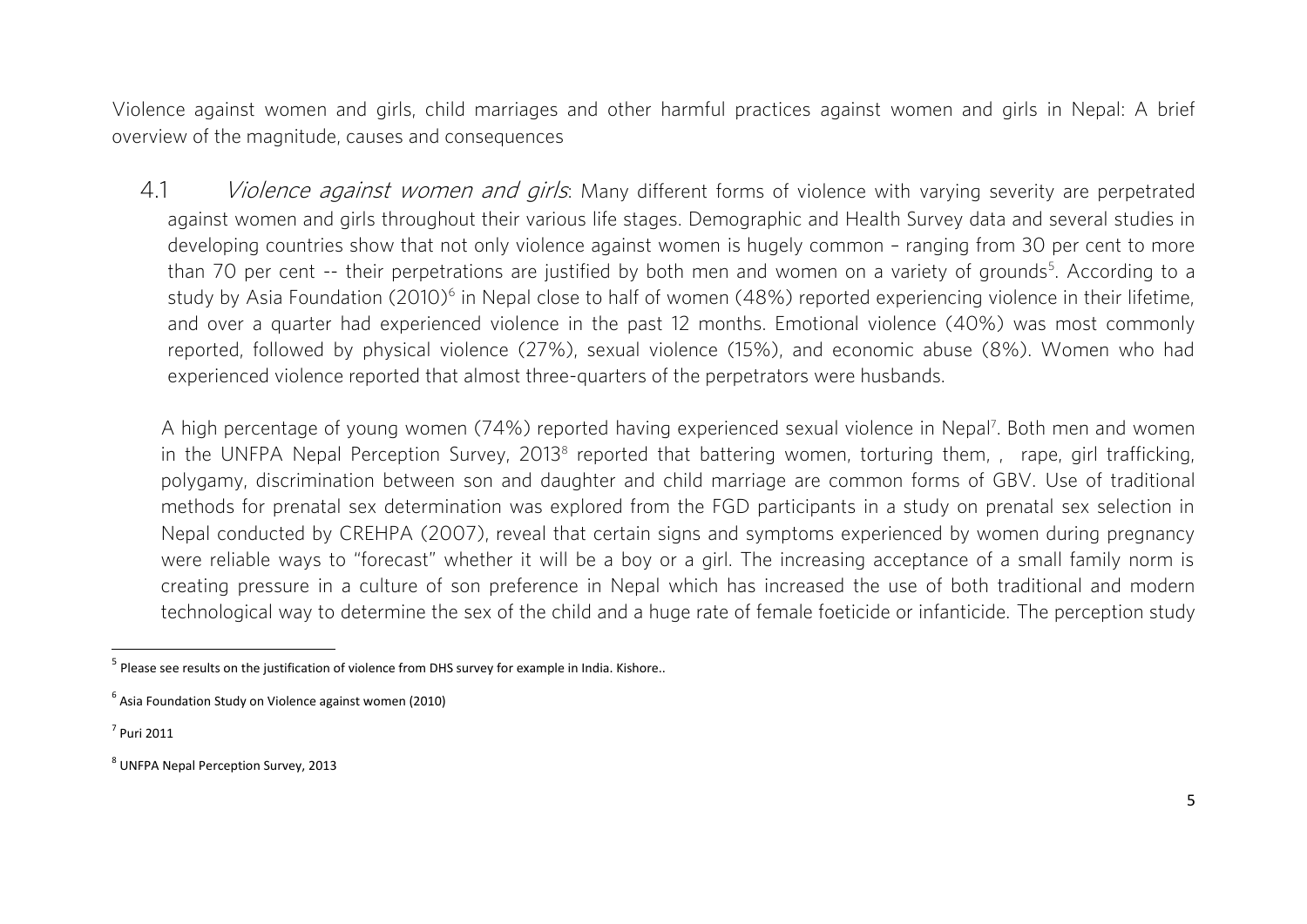also revealed that women from lower-caste or religious minority groups, widowed, divorced, or separated women, and women belonging to the hill regions, were significantly more likely to report lifetime experiences of violence. Reports of recent violence were associated with older women (above 35 years), women with lower levels of social networking, and women living in the hill districts. where  $\frac{1}{2}$  is the hill district state  $\frac{1}{2}$ 

Among many reasons that respondents most commonly mention for violence against women in these studies. Telate to the<br>Prestice of downy alcoholism, bushand's second marriage, low secie economic status, early marriage and bu educational attainment. Most of the violence goes unreported. Nearly two in three women never told anyone about the education they focad<sup>10</sup> Dringipal researce for non-reporting were bigh dependence an man due to weman's lack of education. violence they faced 1. Principal reasons for non-reporting were high dependence on men due to women's lack or education.<br>and earnings and fear of equiple volution and earnings and fear of social exclusion.

What is worrying however is the acceptance of violence against women in the community and justifications provided of the same by men, especially vounger men11. In the UNFPA study of the perception of men and women regardin harmful practices including violence undertaken by the UNFPA Nepal, nearly one third men reported acceptance of one or the other harmful practices at the community level, i.e., 34% men accepted the restrictive practices - isolating them physically -- during menstruation, 27 % supported the idea of restricted freedom for women and girls in general, 16% thought it is all right to blame a woman as a witch and 10% accepted the practices of sex-determination of the foetus prior to the birth. Nearly 10% men claimed the prevalence of dowry related torture or killing of women and nearly 8% claimed to the birth. Nearly 10% men claimed the prevalence of down related to the state of women and nearly 8% claimed that forced marriages were acceptable at the community level.

 $\overline{\phantom{a}}$ <sup>9</sup> NDHS, 2011; and UNFPA Perception Survey, 2013

 $10$  NDHS, 2011; and UNFPA Perception Survey, 2013; Dalal, 2011

 $11$  Rani. 2008; Dalal, 2011 and UNFPA, 2013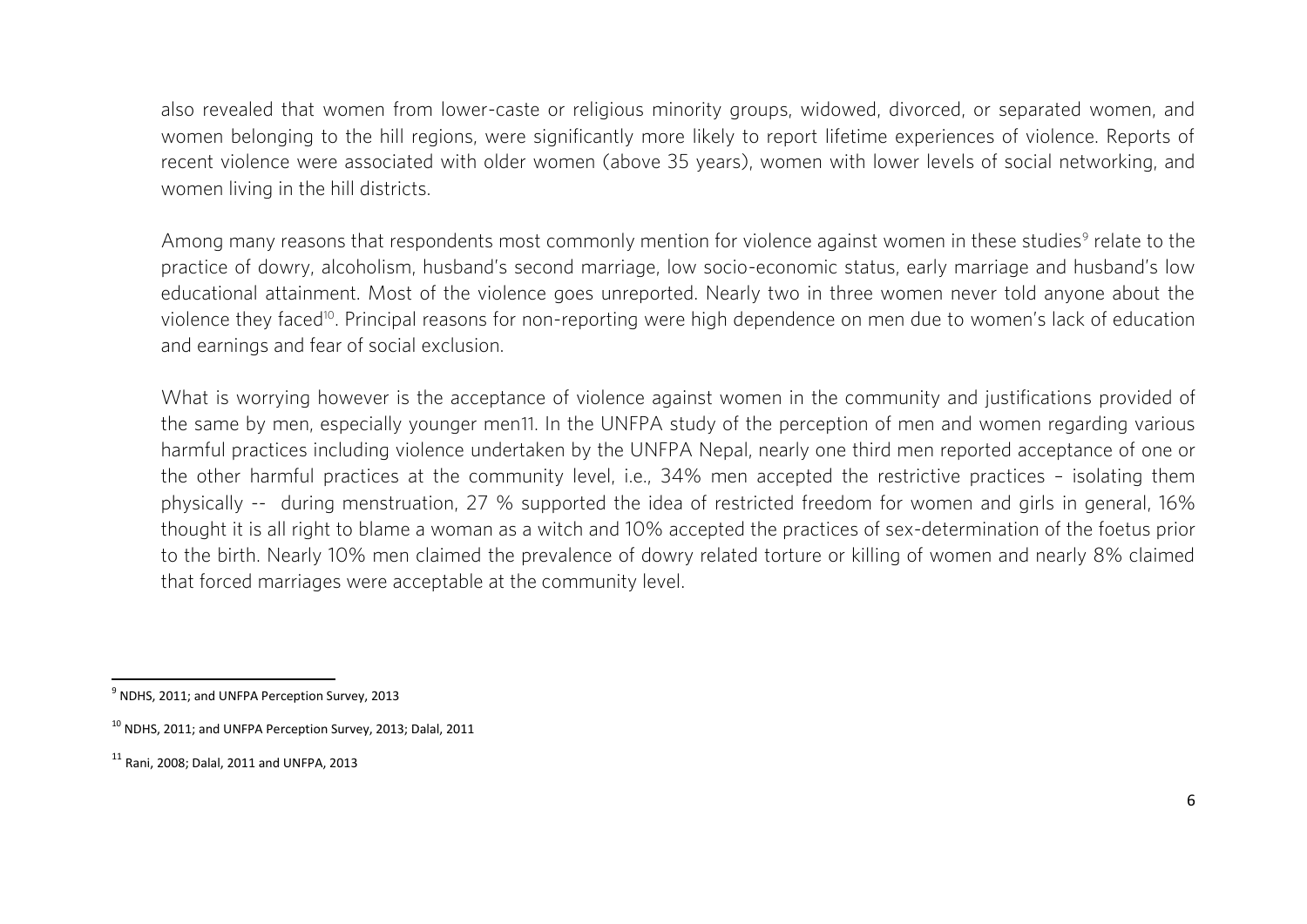Men's attitudes to women and notions of masculinity seem to be integral drivers of violence against women and girls, sonpreference and eventually perpetuation of other harmful practices including child marriages. A study on masculinities among Nepalese men<sup>12</sup> and its relationships with son-preference and daughter dis-preference conducted recently showed that majority displayed moderately gender equitable attitudes but adhered to traditional gender norms. Half of the men interviewed believed that women's role is to cook and take care of family. A very high proportion of them displayed high masculinity norms and high acceptance of violence against women. Seventy per cent men reported that a man needs to be tough and 44% believed that a woman deserves to be beaten. Nearly 55% men in Nepal had witnessed gender discrimination and violence within the home while they were growing up and the most common form being restriction of freedom of sister. Seventy one per cent had ever used violence against their female partners and 40% had used violence in last one year. Nearly half of the men reported perpetrating emotional violence followed by physical violence. Men themselves being bullied in childhood were twice more likely to inflict violence. What is significant from this study was that gender equitable men were more likely to participate in household chores and exercised less control over their wives. gender equitable men were more likely to participate in household chores and exercised less control over their wives.

<span id="page-10-0"></span>4.2 *Child marriage*: According to the Nepal Demographic and Health Survey (NDHS, 2011), 41 per cent of Nepalese<br>women aged 20 to 24 were married before they turned 18 and median age at first marriage for women aged 25-49 was 17.5 years<sup>13</sup>. Close to one in five married adolescent girls (15-19) were already mother or pregnant with their first child. High incidences of child marriages were reported in all the 18 UNFPA working districts. According to UNICEF, report, 2011, Nepal is among the top 4 countries in the world in terms of child marriage prevalence. report, 2011, Nepal is among the top 4 countries in the world in terms of child marriage prevalence.

There have been many studies in Nepal to identify reasons for child marriages and they demonstrate clear associations of<br>child marriage phenomenon with low education, among certain caste groups, poor socio-economic strata child marriage phenomenon with low education, among certain caste groups, poor socio-economic strata and attainment

<sup>14</sup> Aryal, 2007 and Choe, 2004

 $^{12}$  ICRW (2012); Men and Masculinities and Son Preference and intimate partner violence in Nepal and Vietnam

<sup>&</sup>lt;sup>13</sup> In another study undertaken by Plan Nepal, Save the Children and World Vision International (2012) nearly 52% girls between the ages of 20 to 24 were already married before 18 years of age.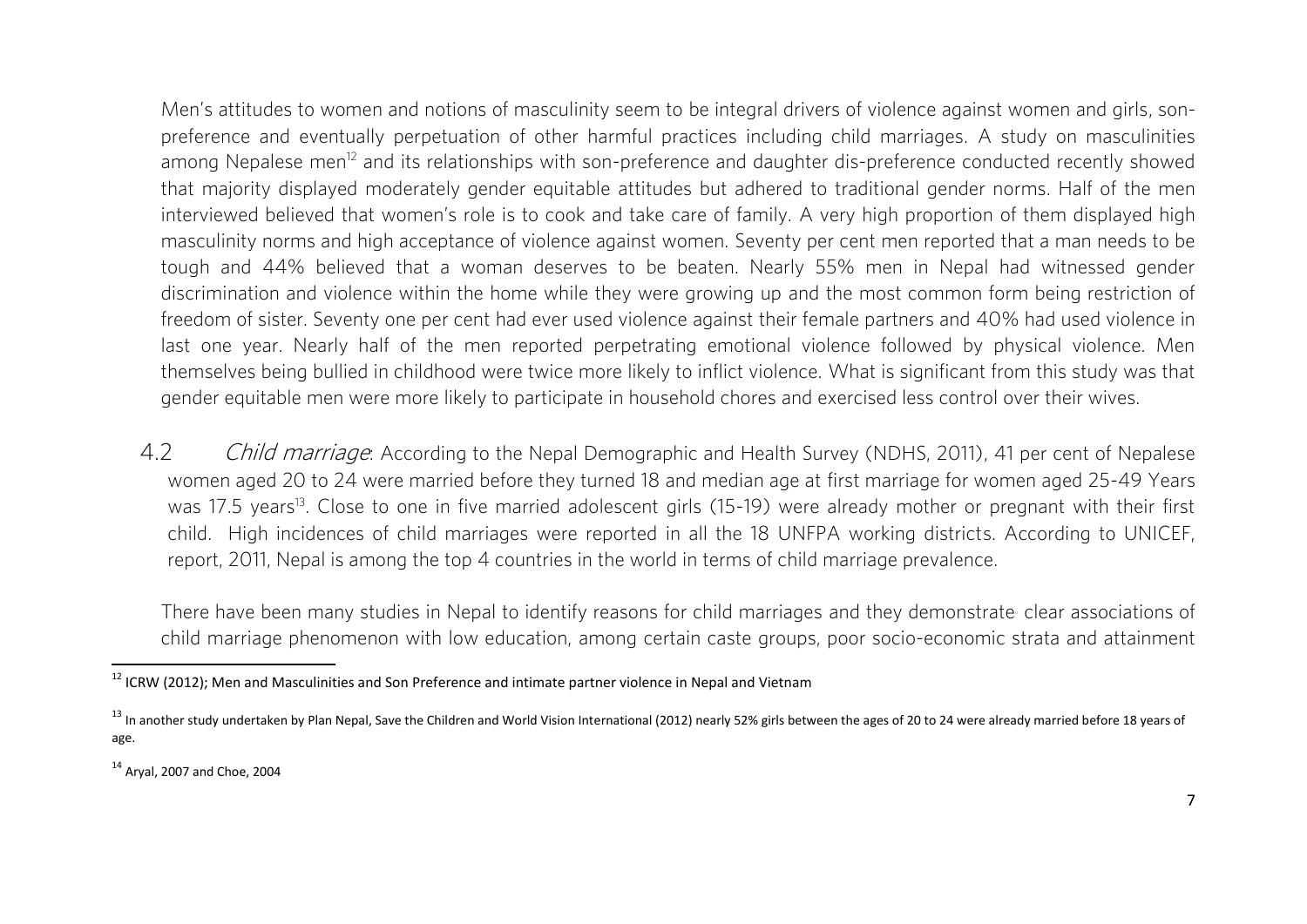of puberty as justifications to marry girls at an early age. Parental pressure (67% and mostly for girls), need for a helping hand at home (14% and in boys' homes) and that young boys and girls (32%) fall in love and get married early are also hand at home (14% and in boystom for child marriage <sup>15</sup> and girls of the marriage off early are a reality for girls much mare also that in love and get married early are also the married early are also the married early a identified as major reasons for child marriages. It is evident that getting marriage on early are a reality for girls much more<br>than boys and aften the man is much alder than the girl at the time of marriage<sup>16</sup> than boys and often the man is much older than the girl at the time of marriage<sup>16</sup>.

National Adolescents and Youth Survey (NAYS, 2011) in Nepal found that the proportion of drop-outs in<br>school/colleges/University among females (22%) was higher than males (16%) and that marriage (35%) was the main reason for dropping-out from schools/colleges/university among female. reason for dropping-out from schools/colleges/university among female.

The percent drop-out among female ages 10-14 was in fact much higher (86%) in grade 1-5 compared to male (67%) advantaged Janajati (47%), upper caste group (40%), disadvantaged non-Dalit Terai caste group (38%) and Dalits (32%). Only around 15 per cent of religious minorities group reported marriage as the main reason for drop-out. (32%). Only around 15 per cent of religious minorities group reported marriage as the main reason for drop-out.

The evidence around the negative relationship between child marriages which result in serious and adverse sexual and<br>reproductive health (SRH) consequences are well documented across the globe. UNFPA, Nepal (2013) document of the following negative SRH consequences of child marriages: of the following negative SRH consequences of child marriages;

- A large number of births (81 in every 1000 births) in Nepal is by an adolescent mother ( $2<sup>nd</sup>$  highest in South Asia after Bangladesh);
- The number one cause of death among girls aged  $15 19$  relates to complications from early pregnancy;

 $^{15}$  Plan Nepal, Save the Children and World Vision International (2012)

<sup>16</sup> Mathur, Malhotra et al, 2001

<sup>&</sup>lt;sup>17</sup> Catherine Breen- Kamkong, Representative; UNFPA presented SRH consequences of Child Marriages in Nepal in a meeting with Religious leaders on child marriage on 15<sup>th</sup> September 2013; Kathmandu.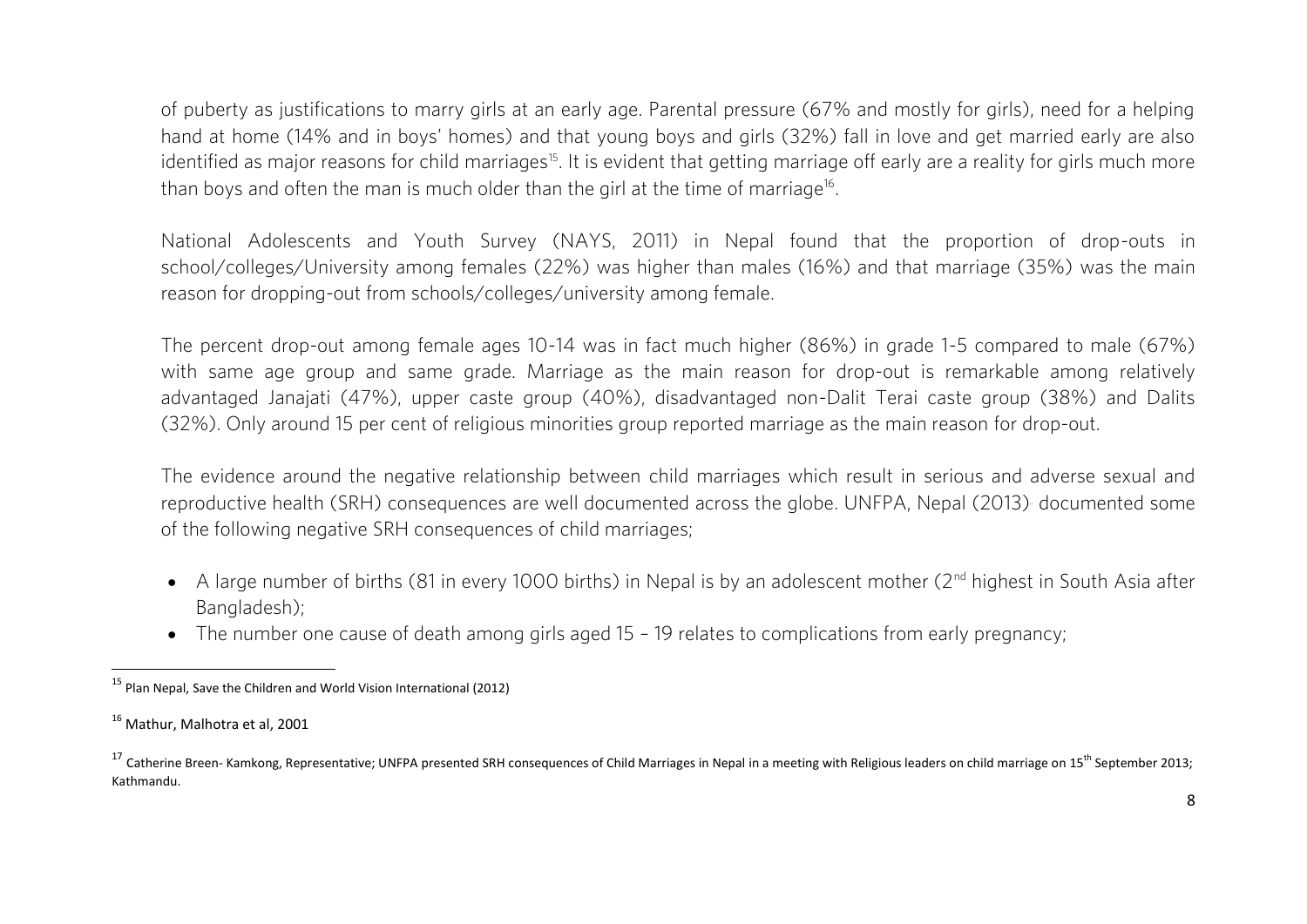- Adolescent girls under the age of 15 are up to five times more likely to die in childbirth than women in their 20's;
- Babies born to adolescent mothers have a high risk of dying during their first year of life;
- An overwhelming majority (86 per cent) of married adolescent girls aged 15 19 are not using a modern form of<br>contraception:
- Early childbearing is also linked to obstetric fistula and uterine prolapse;<br>
Fearsee mathers are mars likely to have stillbistic and obildren with love
- Teenage mothers are more likely to have stillbirths and children with low birth weight and anemia;
- Stillbirths and death in the first week of life are 50 per cent higher among babies born to mothers younger than 20 than mothers aged 20-29:
- Marriage also increases girls' risk of contracting HIV, often from their husbands; and Child marriage puts girls at a<br>creater risk of cender based violence greater risk of gender-based violence.

Other Harmful Practices: A number of other harmful practices emerged from the literature as well as regional consultations These were-

<span id="page-12-0"></span>4.3 *Chhaupadi/ Chuee/ Chhuikudo and Goth Pratha*- The practice of Chhaupadi and other similar practices termed differently in different regions signify seclusion of girls and women after child birth and during menstruatio per *Goth Pratha* in the seven days immediately after delivery she is left to cook and clean for herself and denied nutritious<br>food. She lives in a very small but outside the home or semetimes shares space with animals in food. She lives in a very small hut outside the home or sometimes shares space with animals in the 'goth' or cattle or<br>cowshed. After seven days the woman begins all her daily work such as agricultural labour, fetching fir cooking etc. This denies much needed rest to the woman. In Nepali society a woman's worth is considered only in terms of the work she is able to do to run the household. Women often fear that if they are unable to work e.g. due to required rest after delivery, or due to prolonged illness or disability, then the husband will bring a younger bride. Goth Pratha and<br>Chhaunadialse put women at rick of engles hites, suffering from executive sold and star using res Chhaupadi also put women at risk of snake bites, suffering from excessive cold and starvation resulting in severe illnesses<br>like pneumonia, uterine prolapses etc. as well as in extreme cases death. During the time of menst is not allowed to live in the house for at least 4-5 days. During these days while living in cowsheds, she is not allowed to take milk, curd and other nutritious food. take milk, curd and other nutritious food.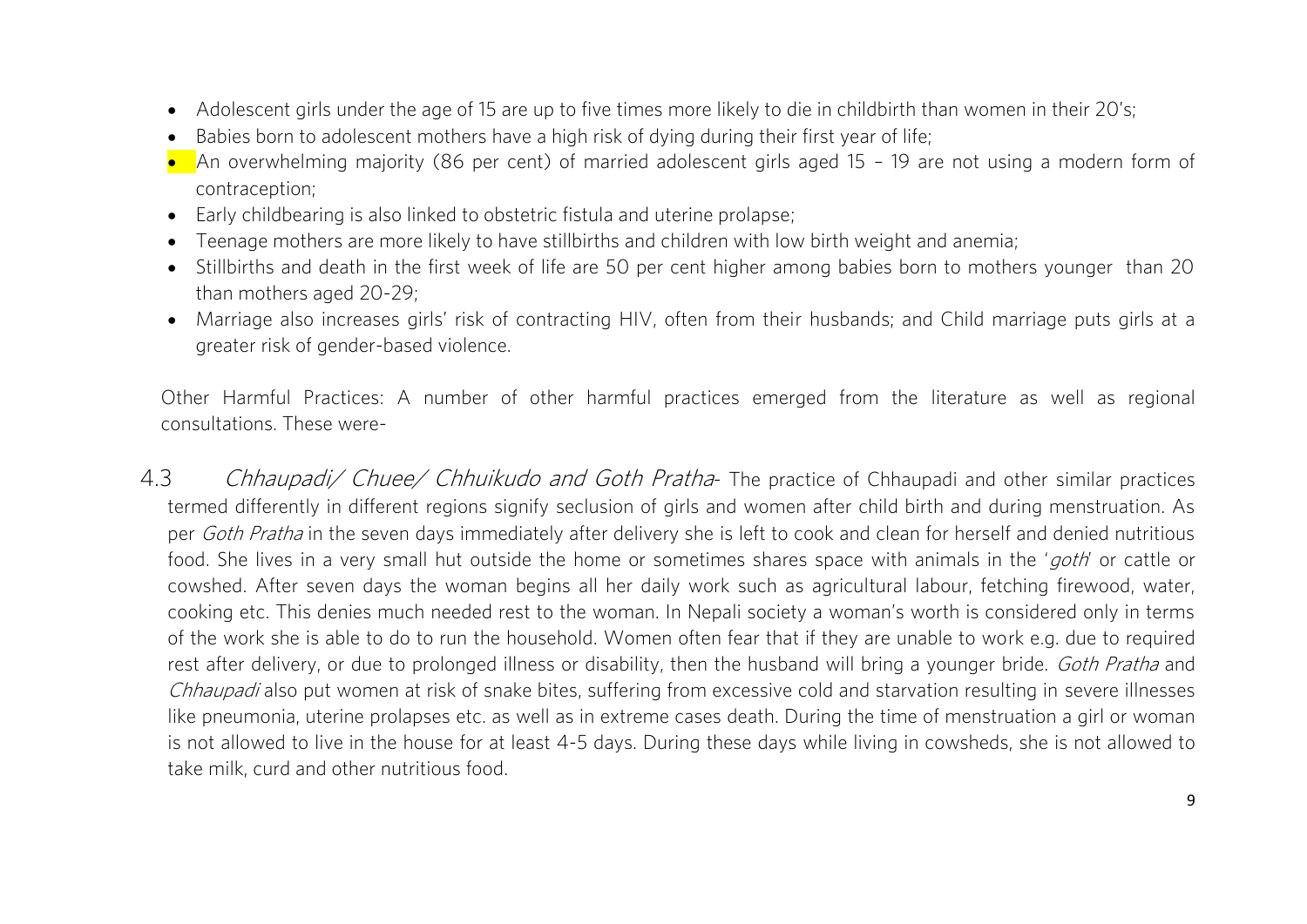$4.4$ 4 Deuki/Jhuma – Deuki among high chhetri castes or Jhuma (among sherpas) practice which involves giving up a<br>daughter in the service of god. Though not as widely prevalent as child marriages, this is a very serious problem exists. Root causes are poverty and superstitious beliefs that offering a daughter in this manner will ward off ills. Many well to do families are known to purchase a girl from a poor family and offer her in this manner. Among the *Deuki* system, the girl is generally forced to do sex work for a living. This may not be true in the case of *Jhuma* where the girl becomes a<br>Buddhist monk but her choices and aspirations are not taken into consideration. Buddhist monk but her choices and aspirations are not taken into consideration.

#### <span id="page-13-0"></span>5. PRIORITISING HARMFUL PRACTICES 5. PRIORITISING HARMFUL PRACTICES

#### <span id="page-13-1"></span>5.1 REGION WISE SUMMARY OF PRIORITY ISSUES THAT EMERGED FROM REGIONAL CONSULTATIONS

Given below are the harmful practices which were prioritized in the various regional consultations along with the perceived root causes and the recommendations causes and the recommendations.

| Regions<br>and<br><b>UNFPA</b><br><b>Districts</b>                                 | Priority<br><b>Issues</b>                                                                | Root cause                                                                                                 | Efforts made earlier                                                                                                                                    | Recommendations                                                                                                                                                                                                                               |
|------------------------------------------------------------------------------------|------------------------------------------------------------------------------------------|------------------------------------------------------------------------------------------------------------|---------------------------------------------------------------------------------------------------------------------------------------------------------|-----------------------------------------------------------------------------------------------------------------------------------------------------------------------------------------------------------------------------------------------|
| Western and<br>Mid-western<br>Dang,<br>Rolpa,<br>Pyuthan,<br>Rukum,<br>Kapilvastu, | Violence<br>against<br>women<br>(physical<br>and sexual)<br>2. Child<br><b>Marriages</b> | • Strong<br>patriarchy<br>system<br>$\bullet$ Son<br>preference<br>$\bullet$ Lack<br>of<br>awareness<br>0t | • Implemented<br>awareness programme<br>(pathsala,<br>male<br>involvement, door to<br>door campaign, street<br>drama etc.)<br>• Counseling<br>and legal | • Promote program for men and boys,<br>parenting for gender equality and<br>responsible sexual behaviour<br>• Develop capacity of local frontline<br>workers<br>consolidated<br>• Develop<br>programme<br>integrate<br>and<br>approach<br>and |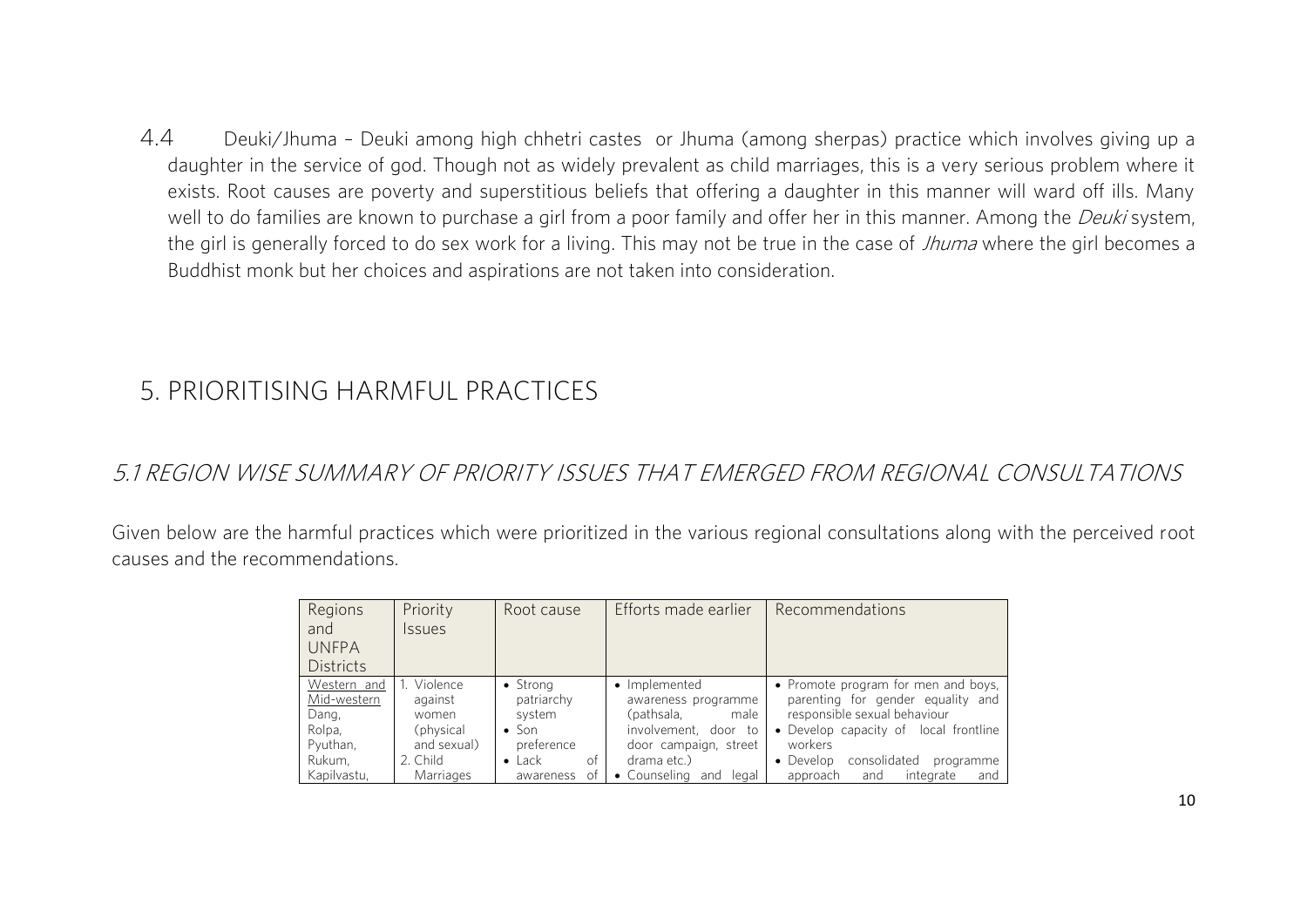| Arghakhanchi                                                                                                      | (Terai)<br>3. Sex<br>selection<br>4. Female child<br>bonded<br>labour                       | laws<br>• Poverty<br>• Alcohol use<br>$\bullet$ Less<br>education for<br>girls                                                                                                  | support programme<br>• Income generation and<br>skill<br>development<br>programme<br>• Formation/existing of<br>groups and networks<br>• Developed<br>referral<br>mechanism                                                                                                                                                       | mainstream all pieces of programme<br>together<br>· Work with various organization<br>working against women's violence<br>• Develop youth and<br>adolescent<br>advocates and mobilize them<br>• Mobilize and revitalize existing local<br>mechanism/structures<br>· Develop multi sectoral response<br>mechanism<br>• Conduct GBV and ASRH programme<br>to WCF, CAC, PTA and SMC<br>• Conduct campaign/ programme to<br>GBV free VDC programme                                                    |
|-------------------------------------------------------------------------------------------------------------------|---------------------------------------------------------------------------------------------|---------------------------------------------------------------------------------------------------------------------------------------------------------------------------------|-----------------------------------------------------------------------------------------------------------------------------------------------------------------------------------------------------------------------------------------------------------------------------------------------------------------------------------|---------------------------------------------------------------------------------------------------------------------------------------------------------------------------------------------------------------------------------------------------------------------------------------------------------------------------------------------------------------------------------------------------------------------------------------------------------------------------------------------------|
| Eastern<br>and<br>Central<br>(Saptari,<br>Udaypur,<br>Sunsari<br>Mahottari,<br>Rautahat,<br>Sindhuli.<br>Sarlahi) | 1. Child<br>Marriages<br>2. Dowry<br>system<br>3. Violence<br>against<br>women and<br>girls | $\bullet$ Poor<br>education<br>$(1)$ ow<br>Enrollment<br>and<br>high<br>dropout)<br>• Poverty<br>• Cultural belief                                                              | • Child clubs<br>in<br>non-<br><b>UNFPA</b> districts<br>• Plan Nepal, OXFAM<br>$\bullet$ GON<br>programs<br>particularly the WCO,<br>DFO and DDC                                                                                                                                                                                 | . Work with village and district level<br>ethnic leaders and religious leaders in<br>Muslim community<br>• Research on harmful practices<br>• Child clubs<br>development<br>• district<br>committee.<br>village development committee or<br>local level health officials<br>· Work with Village Development<br>especially secretary,<br>Committee,<br>community mobiliser and technical<br>staff<br>• registration of marriage, death, birth<br>as VDC<br>• Community Awareness Centres in<br>VDC |
| Far western<br>(Dadeldhura,<br>Bajhang,<br>Baitadi.<br>Achham,<br>Bajura)                                         | 1. Child<br>marriage<br>2. Chhaupadi<br>3. Violence<br>against<br>women                     | • Strong<br>patriarchy<br>system<br>• Religious<br>believes<br>around<br>menstruation<br>and impurity<br>• Poverty<br>$\bullet$ less<br>education for<br>girls<br>• Alcohol use | • Registration system in<br>VDC.<br>· Provided skill based<br>to out<br>training<br>- of<br>school adolescent girls<br>and make them self-<br>sustain<br>• Conducted<br>social<br>campaign against child<br>marriage<br>• Declared<br>child<br>marriage free VDC by<br>conducting campaign<br>against<br>social<br>discrimination | • Focus on child education<br>• Conduct awareness campaign<br>• Mobilize child club<br>• Conduct adolescent focus program<br>• Effective implementation of social<br>security<br>• Implementation of effective laws and<br>policies<br>• Manage to implement skillful<br>education and continuous of<br>education<br>• Discourage dowry system<br>• Engage men, parents and religious<br>leaders to reduce child marriage and<br>other traditional harmful practices                              |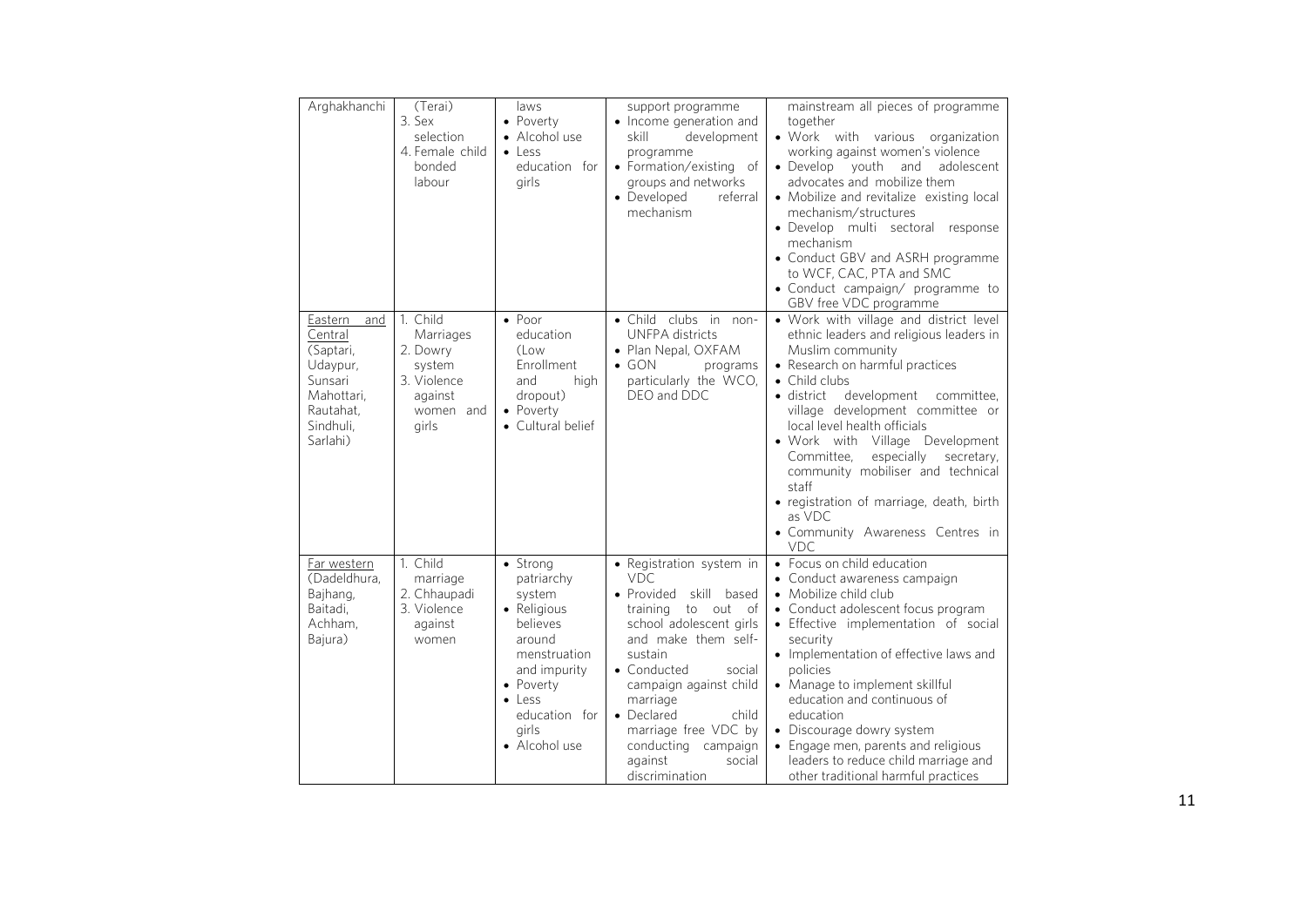Literature review and regional consultations reconfirmed that patriarchy, son preference and consequent discrimination<br>against girls are at the root of harmful practices including violence against women and girls and child time economic reasons in particular extreme poverty were also seen as important reasons for putting women to continued sexual abuse and violence. On the basis of wide spread prevalence and hence far reaching harmful effects on girls' health, auality of life and autonomy, child marriages and violence against women and girls were ranked the highest among the various harmful practices in all the three regional consultations. Other harmful practices such as *Dowry, Deuki, Jhuma,*<br>Chugo Goth Pratha and banded labour or Kamlariare forms of extreme discrimination against airls and Chuee, Goth Pratha and bonded labour or Kamlari are forms of extreme discrimination against girls and women and should<br>be addressed in the form of a comprehensive strategy against gender ineguality. There are regional vari of *Deuki, Chuee, Goth Pratha and bonded labour. Chhaupadi* for example is practiced widely in the far-western region and<br>needed to be addressed on a priority basis. Such as at the policy level, the quideline for the Aboli needed to be addressed on a priority basis. Such as at the policy level, the guideline for the Abolition of Chhaupadu practices consultation need was emphasised to work in the mid-west and far-west regions because the practices of *Chaupadi*, *Jhuma*<br>and *child marriages were widely provalent* in these regions. Heavy out migration due to extreme po and *child marriages* were widely prevalent in those regions. Heavy out-migration due to extreme poverty and food insecurity<br>added economic reasons for marrying girls early and also contributed to child and women trafficki particularly in the far-west region. It was therefore seen necessary that while we address the issues of gender norms, the programs on poverty reduction, increasing livelihood options, employment generation and food security should take precedence in these regions. Notwithstanding these regional variations, they needed to be urgently addressed where they exist as they also put women at risk of continued sexual abuse and violence. exist as they also put women at risk of continued sexual abuse and violence.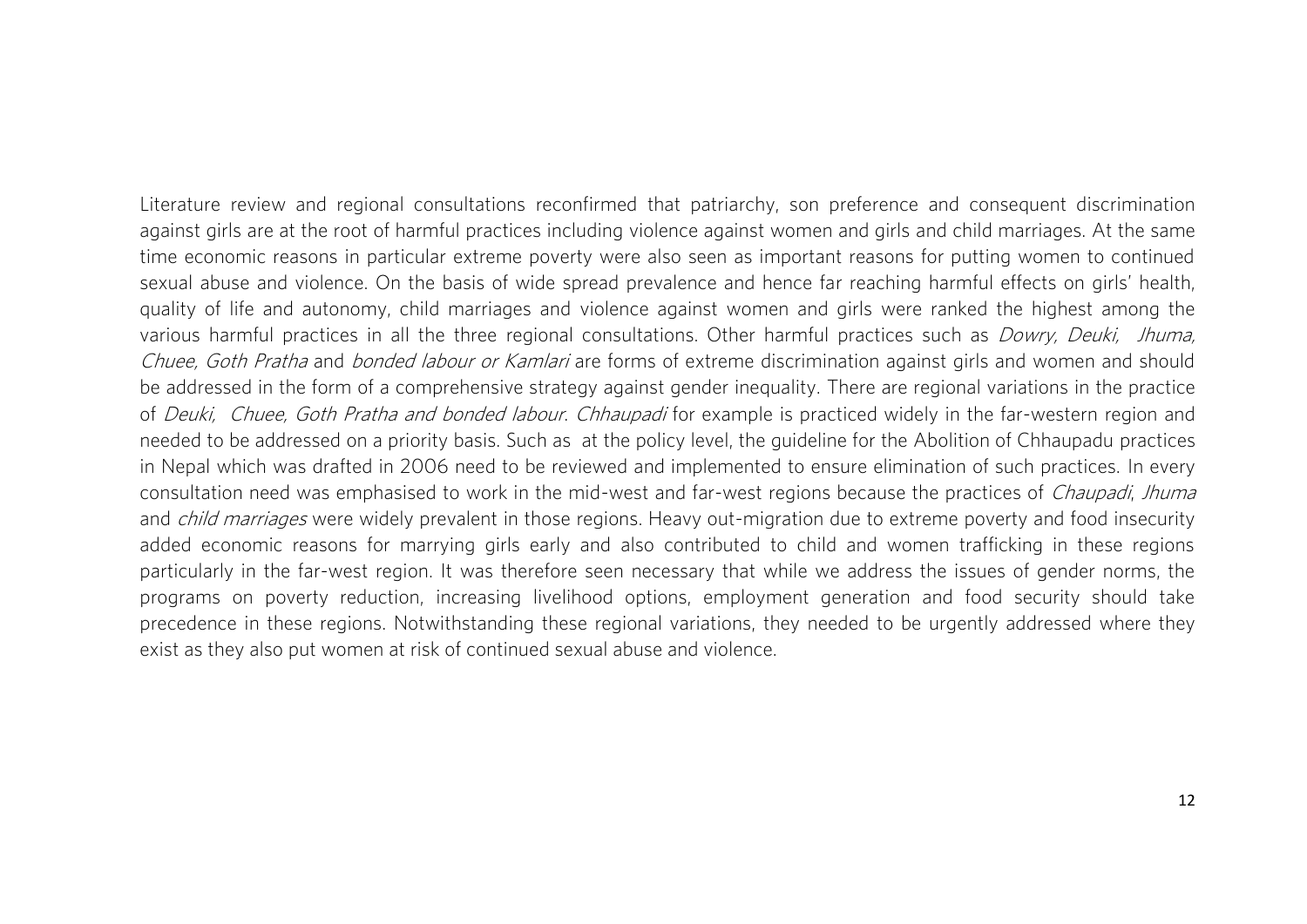#### <span id="page-16-0"></span>6. POLICY AND PROGRAMMATIC RESPONSES TO ADDRESS CHILD MARRIAGES AND OTHER HARMELIL PRACTICES OTHER HARMFUL PRACTICES

Government of Nepal (GoN) clearly recognizes the problems of violence against women and girls including child marriages and<br>various other forms of violence including child and women trafficking and child labor. Women in Ne better access to education. Gender inclusive policies and plans at national level have been framed and legal reforms are also introduced such as legislation on abortion and the Domestic Violence and Punishment Act (2009) which all together have moved Nepal in gender empowerment measurement from 0.391 in 2001 to 0.496 in 2006 (UNFPA, 2007). The Global Gender Gap report (2013) indicates a small improvement in the rank as well as score for Nepal from 123<sup>rd</sup> rank with 0.6026 score in 2012 to 121 rank with 0.6050 score in 2013<sup>18</sup> (Worls Economic Forum, 2013). GoN also has clear policy directives to prevent child marriages<sup>19</sup>. Over the years GoN has demonstrated its commitments to various progressive international treaties and child marriages. Over the years Gon has demonstrated its commitments to various progressive international treaties and<br>Accomments on issues of women's and obildren's rights and empowerment and has ratified CEDAM and CBC. S has promulgated relevant policy framework and programmatic responses to address them<sup>20</sup>. For example Kishori Bikash nas promuigated relevant policy framework and programmatic responses to address them ? For example Kishori Bikash<br>Kangkram is implemented in ever 2000 UDCs having CBV and Trafficking provention centres as part of the pregr secretariat in the ministry of Women Children and Social Welfare. secretariat in the ministry of Women Children and Social Welfare.

<sup>&</sup>lt;sup>18</sup> World Economic Forum. 2013. The Global Gender Gap Report 2013.

 $19$  GoN policy on age at marriage stipulates 18 years for both girls and boys with consent from parents and 20 years without consent from parents.

<sup>&</sup>lt;sup>20</sup>National Strategy on ending Gender Based Violence and Gender Empowerment (2012/13-2017/18) for example acknowledges and lays out a clear National framework to end all forms of violence against women and girls that includes launching of national campaign against gender based violence and gender inequality, mobilization of men and boys and young people to promote zero tolerance to GBV; coordinated response and developing capacity of women and girls in GBV prevention, adolescent girls development programme, development and dissemination of IEC materials against GBV and elimination of harmful practices. Similarly, Ministry of Health and Population: National Health Sector Programme II aims to **r**educe cultural and economic barriers to accessing health-care services and reduce harmful cultural practices, in partnership with non-state actors.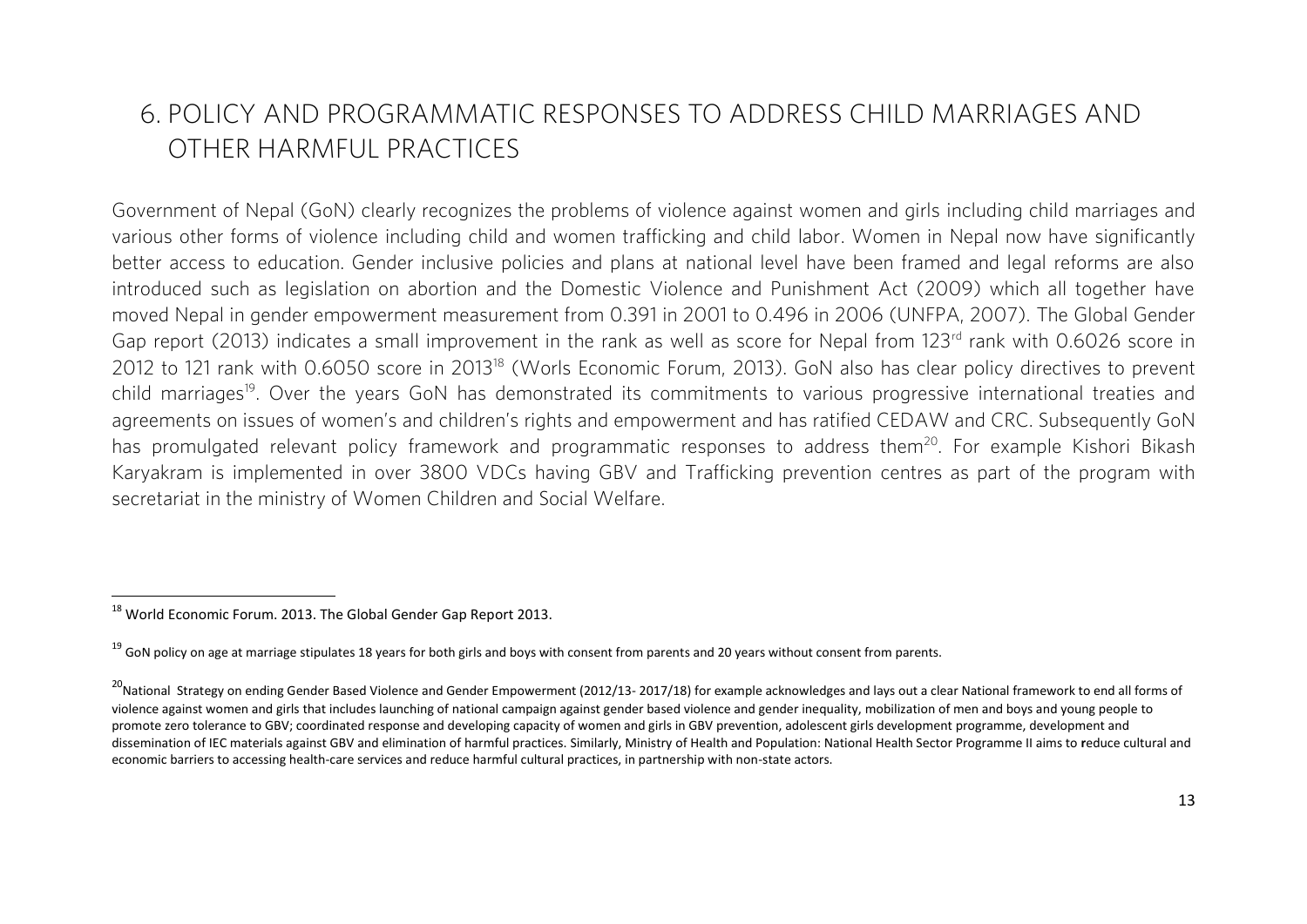Gon is also open to new ideas and welcomes system strengthening. This is an opportunity that needs to be recognized and<br>maximized. The messages on violence against wemen and girls and obild maxigage should be mainstreamed government programs and institutionalized within the District Development and coordination committees. The Village Development Committees (VDCs) and watch groups are currently formed in over 3900 VDCs which provide structures right up to the levels of village. . Below VDCs, at ward level, there are Ward Citizen Forums, one in every ward of VDCs and municipalities which were established two years ago by Local Governance and Community Development Programme (LGCDP) of the Ministry of Federal Affairs and Local Development (MoFALD). These WCFs have 24 members represented by various groups of local communities who sit regularly to discuss about their needs and priorities and send them to the VDC Council Meeting. Under this programme, one Community Awareness Center is established in each VDC where classes, meetings and training are run for these WCFs regularly by social mobilizers appointed in each VDC for social mobilization and community development activities. Local governments request all development partners to use this local body structure for their community mobilization programmes. mobilization programmes.

GoN has also initiated curriculum review process to build comprehensive sexuality education with the help of UNFPA and<br>UNESCO. These organizations are also supporting GoN in an adult literacy programme to be implemented th Learning Centers (CLCs). These structures and processes provide an excellent opportunity to build gender component into these and explicitly address various harmful practices including child marriage and violence against women and girls. and explicitly address various harmful practices including child marriage and violence against women and girls.

The GoN initiatives are well complemented and supported by various International NGOs, UN organizations and a large number<br>of National and community based organizations<sup>22</sup>. For example while UNICEF is supporting maternal menstrual hygiene programs and plans to extend into child marriage prevention programs, UNESCO, SAATHI, FPA Nepal are addressing violence through community based prevention programs. UNICEF recently has also initiated a program with addressing violence through community based prevention programs. United a programs with has also initiated a p<br>The central of the program with the program with the program with the program with the program with the program

 $\overline{\phantom{a}}$ 

<sup>&</sup>lt;sup>22</sup> Please see Appendix for a list of organizations working on the issues of women and girls empowerment and other related programs in Nepal at the National level and also in the 18 focused UNFPA districts.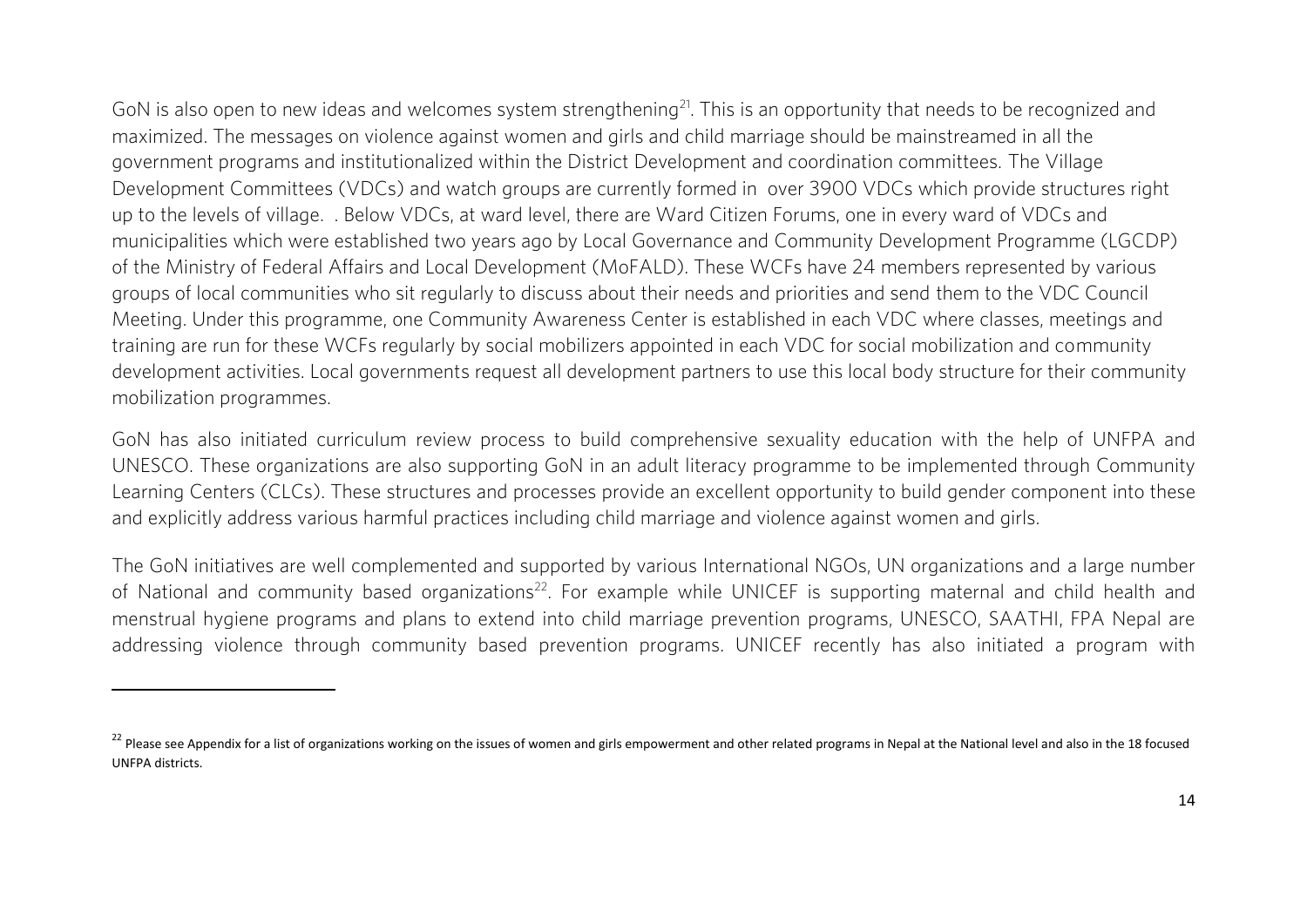adolescent girls through sports program which is an adaptation of Goal program. International Planned parenthood federation (IPPF) has child protection policy and FPA Nepal works with men against dowry and has carried out a study on the reasons for child marriage to inform its program. Plan Nepal, World Vision and Save the Children on the other hand are in the forefront of child protection programs including child marriage prevention through child club and community based initiatives. Choices project of Save the Children<sup>23</sup> in Siraha district of Terai region, worked with very voung adolescent boys, educating them on gender equality through small actions, games and participatory methods. An evaluation undertaken suggested that such work needs to be continued over a larger time span, and at the same time work must be initiated with communities, parents and teachers (Lundgren, 2013). Another NGO, SAATHI, has begun work with All Nepal Football Association on GBV or VAW. teachers (Lundgren, 2013). Another NGO, SAATHI, has begun work with All Nepal Football Association on GBV or VAW.

Adolescent girls' initiative for their reproductive health by CEDPA, Nepal mobilized illiterate and out-of school girls to make and<br>act on informed decisions regarding their reproductive health and rights. The intervention girls with parents, knowledge of reproductive health issues and also translated to better reproductive health care practices. girls with parents, knowledge of reproductive health issues and also translated to better reproductive health care practices.

Intervention by Aama Milan Kendra (AMK) on Community Actions for Improved Youth Sexual Reproductive Health used<br>Intervention of building demand for RH awareness among Adolescent Girls in conflict affected district of Nepal access to Community Based Reproductive Health Services through AMK and male involvement in safe motherhood. ABC, Nepal has worked to increase awareness of adolescents and women on HIV/AIDS through a series of capacity-building programs held in schools and colleges on regular basis and Didi Bahini has worked to reach out to out-of-school children of women microentrepreneurs in Kathmandu who generally sell fruits or vegetables along the roadside. FPAN has worked on comprehensive sexuality education (with support from Danida) and improving the Sexual and Reproductive Health Status of Young Women in Nepal (with support from FINNISH government). [Nepal \(with support from FINNISH government\).](http://www.fpan.org/doc/brocher_new.pdf)

In a few network to Address Massulinity (SANIAM) is and among them which has sarried out souscel small studies in Nonal Asian Network to Address Masculinity (SANAM) is one among them which has carried out several small small studies in  $\mathcal{A}$ 

<sup>&</sup>lt;sup>23</sup> Whose turn to do the dishes? Transforming gender attitudes and behaviours among very young adolescents in Nepal, Rebecka Lundgren, 2013, Siraha district, Nepal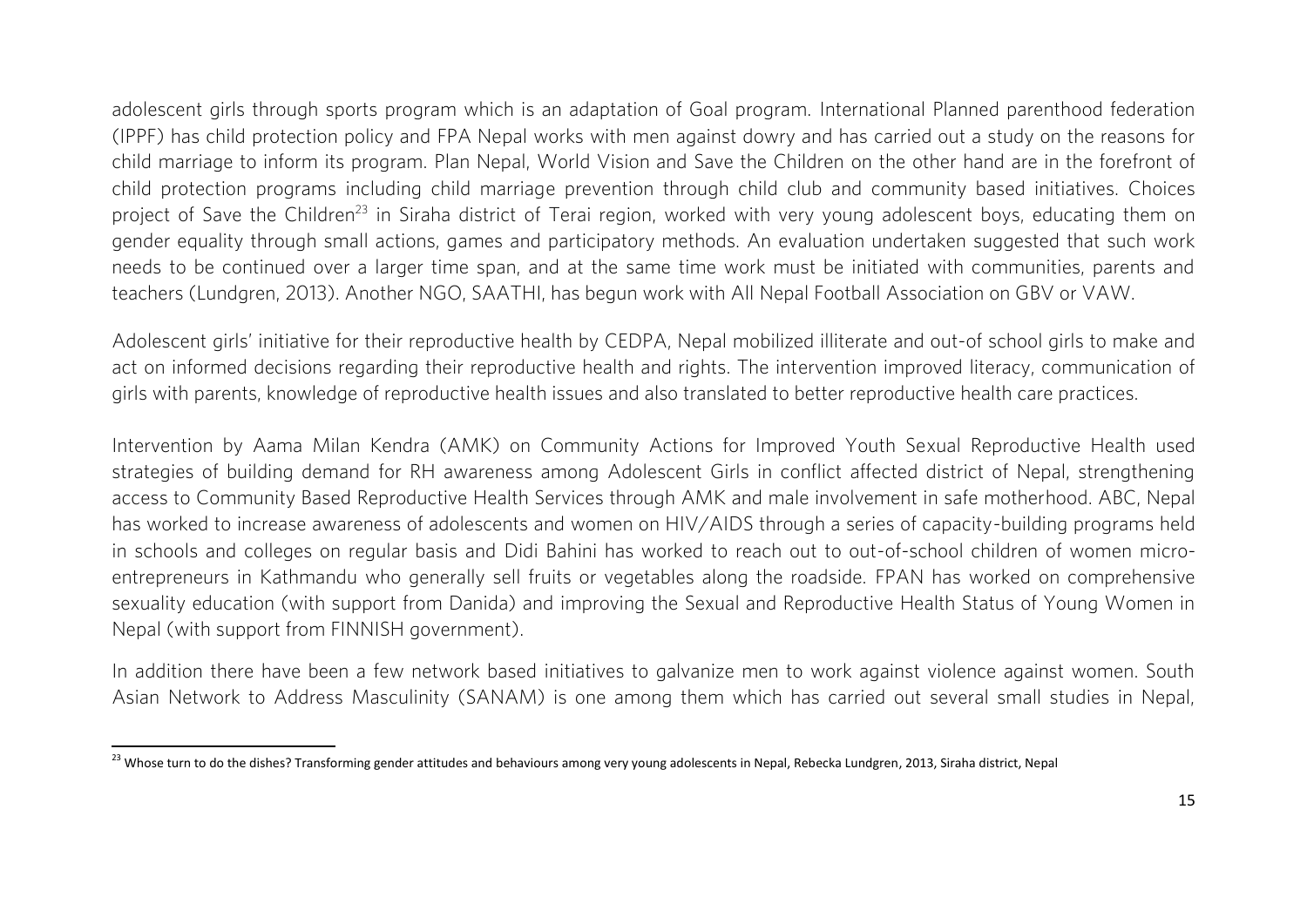Bangladesh, Pakistan, Sri Lanka and India on different domains such as education, health sector, gender relationships and violence against women and girls, sex workers etc and demonstrated how notions of masculinities fuel gender inequitable behaviour and reinforce inequitable gender attitudes and norms. behaviour and reinforce inequitable gender attitudes and norms.

#### <span id="page-19-0"></span>7. AN ANAIYSIS OF THE OPPORTUNITIES AND GAPS 7. AN ANALYSIS OF THE OPPORTUNITIES AND GAPS

Desk based reviews, mapping analysis of who is doing what and the consultations in the field suggest important opportunities  $\overline{a}$ 

Gaps:

- very few programs explicitly address prevention of child marriages and elimination of harmful practices as *measurable outcomes*. Most child protection programs and life-skills programs assume child marriages will be addressed<br>automatically if girls are provided with life skills and education<sup>24</sup>. In reality however in the absence of a ta automatically if girls are provided with life skills and education. This reality however in the absence of a targeted strategy<br>and rigorous ovaluation it is difficult to claim that the programs that address violence agains life skills or promote education for the girls will reduce child marriages too.
- 2. Government of Nepal has a national policy to prevent child marriages. However during the consultations it became abundantly clear that weak implementation and poor enforcement coupled with poor awareness has undermined the policy. There is a clear need of systematic evaluation of the child marriage law as well as the domestic violence and pother violence related to laws to strengthen the policy implementation through strong capacity building, awareness generation and advocacy at all levels. and advocating at all levels.

 $\overline{2}$  Asia Child Marriage Initiative (ACMI) of Plan International documented by ICRW (2013)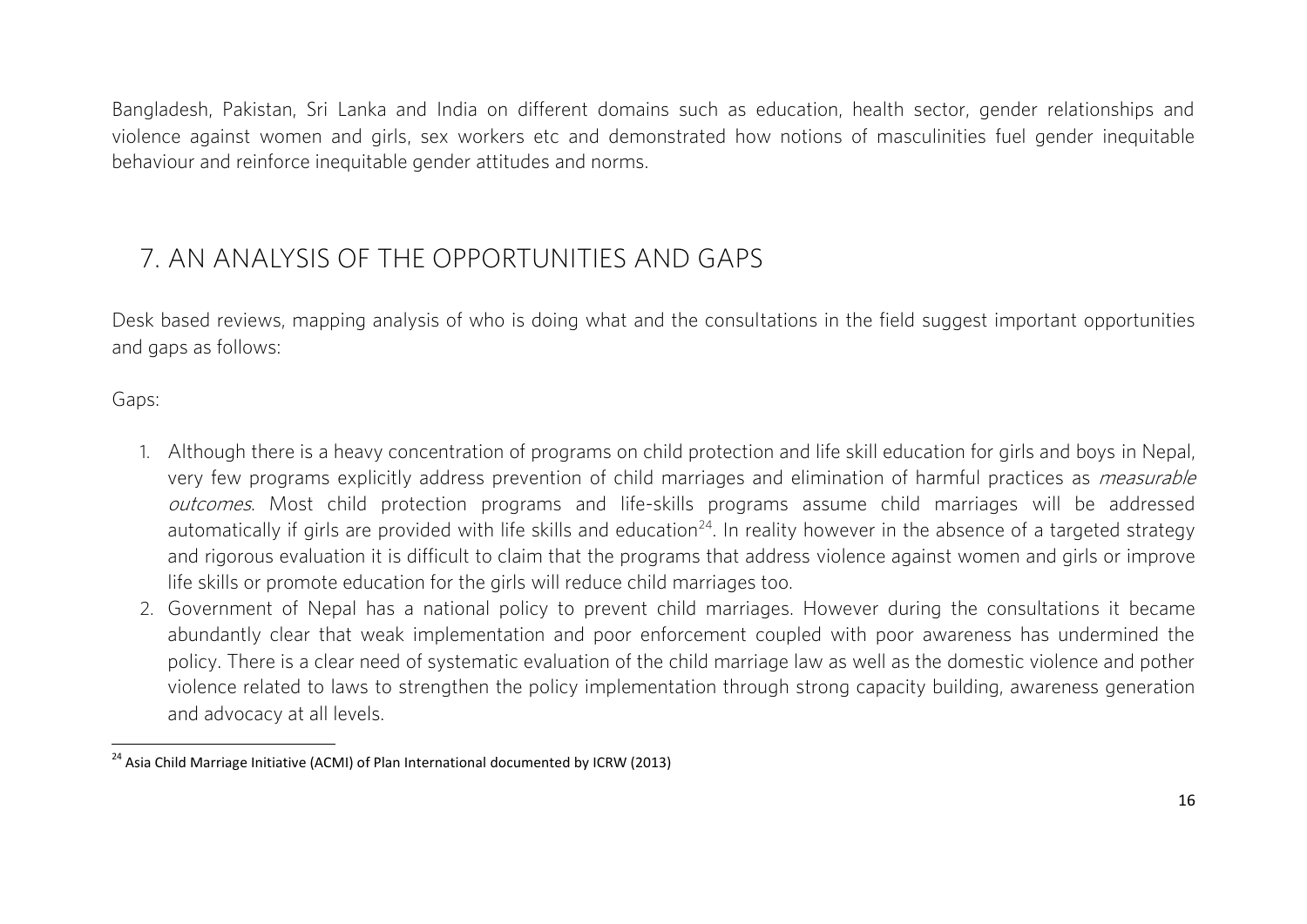- 3. A national network, Girls not Brides, is active in Nepal. Strengthening a more visible and united network of civil society organizations which would demand changes for better implementation of laws would be reguired. Most however also agreed that for an effective implementation, accountability framework should be built.
- 4. An important gap that emerged from the various discussions and documents reviewed relates to the socio-economic data base in Nepal. In particular the vital registration data on births, deaths, marriage, divorce and migration at the VDCs level is weak, unlinked to the development data base, often outdated and is not used in the planning process. It was strongly recommended during the discussions that in order to monitor various development programs including prevention of child marriages and to have accountability mechanism functioning, we need regular and updated development and vital child married married married mechanism functioning, we need regular and updated regular and updated development and vital<br>The contraction data registration data.

 $\overline{a}$ 

Opportunities:<br>The opportunities are numerous and can be linked with the existing structures and programs. Some of the opportunities which emeroed through the review and consultation process are as follows: emerged through the review and consultation process are as follows:

- 5. GoN is open to new ideas and welcomes system strengthening<sup>25</sup>. This is an opportunity that needs to be recognized and maximized. The messages on violence against women and girls and child marriage should be mainstreame aovernment programs and institutionalized within the District Development and coordination committees
- 6. Various GoN initiatives and existing government structures in forms of DDCs, VDCs, watch groups and learning platforms like CLCs provide tremendous opportunities which need to be recognized and engaged with in primary prevention of violence and elimination of harmful practices like *Chaupadi* and child marriage.<br>The ovisting comprehensive sovuality education surrigulum which is under review presence is also an excellent enpertunity.
- 7. The existing comprehensive sexuality education curriculum which is under review process is also an excellent opportunity through the school system as well as through community program with out of school girls and boys. Integrating the through the school system as well as through community program with out of school girls and boys. Integrating the

<sup>&</sup>lt;sup>25</sup> Personal discussions with Joint Secretary, Ministry of Women, Child and Social Welfare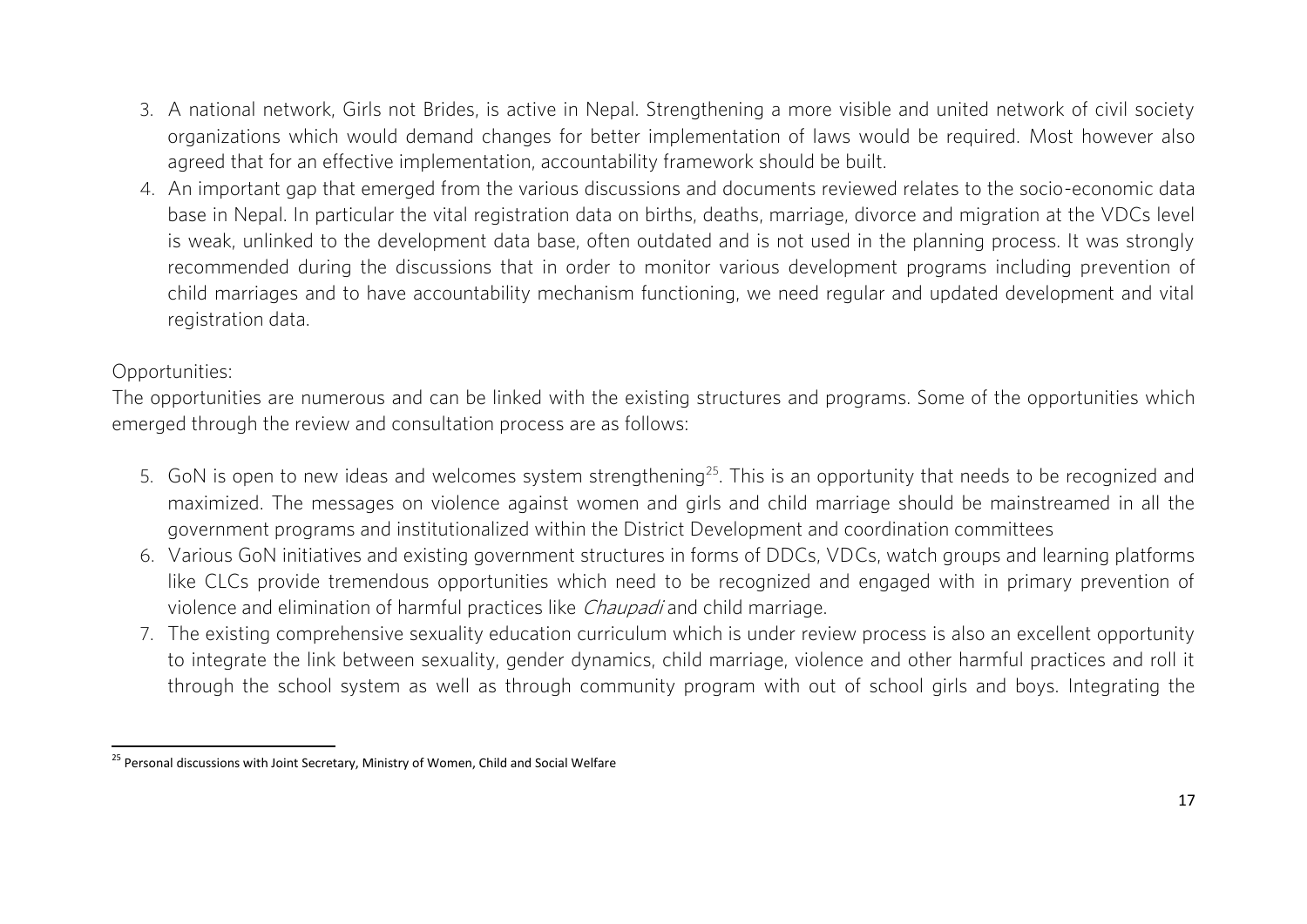comprehensive sexuality education component with elements of gender, child marriage, violence and other harmful practices through child club and Kishori Bikas Karvakram at the VDC level will be an effective initiative at a larger scale.

- 8. Integrating components around child marriage and other harmful practices in the initiatives of INGO, NGO and other UN bodies through different mediums such as community, school, sports are some of the other opportunities which exists in bodies through different focused districts.
- 9. Together with the strong implementation of the policy, it is also recognized that concerted and holistic effort should be made to engage with the communities and the parents to change attitudes and norms. Studies in Nepal and other countries in the South Asia region show that a pervasive fear among families (and parents) is that their daughters will be sexually violated or become pregnant out of wedlock if not married early. Consequently, girls often are married early to sexually violation.<sup>26</sup>. The consultations and field visits in Nepal too endorsed similar views and restated the need to werk at the rest sayse of condex inequality in Nepal. Discussions with pregnant production and stake need to work at the root cause of gender inequality in Nepal. Discussions with program implementer and stakeholders highlighted the need to work with the parents and take them into confidence and assure them of their daughters' security highlighted the need to work with the parents and take them into confidence and assure them of their daughters' security and safety.<br>10. In all consultations with key stakeholders and program implementers it was clearly recognized that while men and boys
- exercise control and power over women and are the key perpetrators of violence there is very little systematic work engaging them in programs. Studies on men and masculinities in Nepal and in other similar cultural milieu reinforce the idea that engagement with men and boys will likely pay long term dividends in ending violence against women and girls than what has been hitherto recognized. A few sporadic programs on men and boys have not been evaluated and have not been mainstreamed to end violence against women and girls and other harmful practices including child marriages.
- 11. This also suggests that a program that aims to eliminate harmful practices against girls and women and all other forms of violence against them including child marriages must address norms related to masculinity, sexuality, chastity and relationships within the gender norm framework. Our discussions with the stakeholders and review of the existing programs suggest that very little is done to discuss and transform the gender norms through these programs. While programs tend to provide services and try to encourage education and skills for the girls they don't upfront discuss issues programs tend to provide services and try to encourage education and skills for the girls they don't upfront discuss issues

<sup>&</sup>lt;sup>26</sup> Gupta et al (2010): Knot Ready: Lessons from India on delaying marriages for girls; ICRW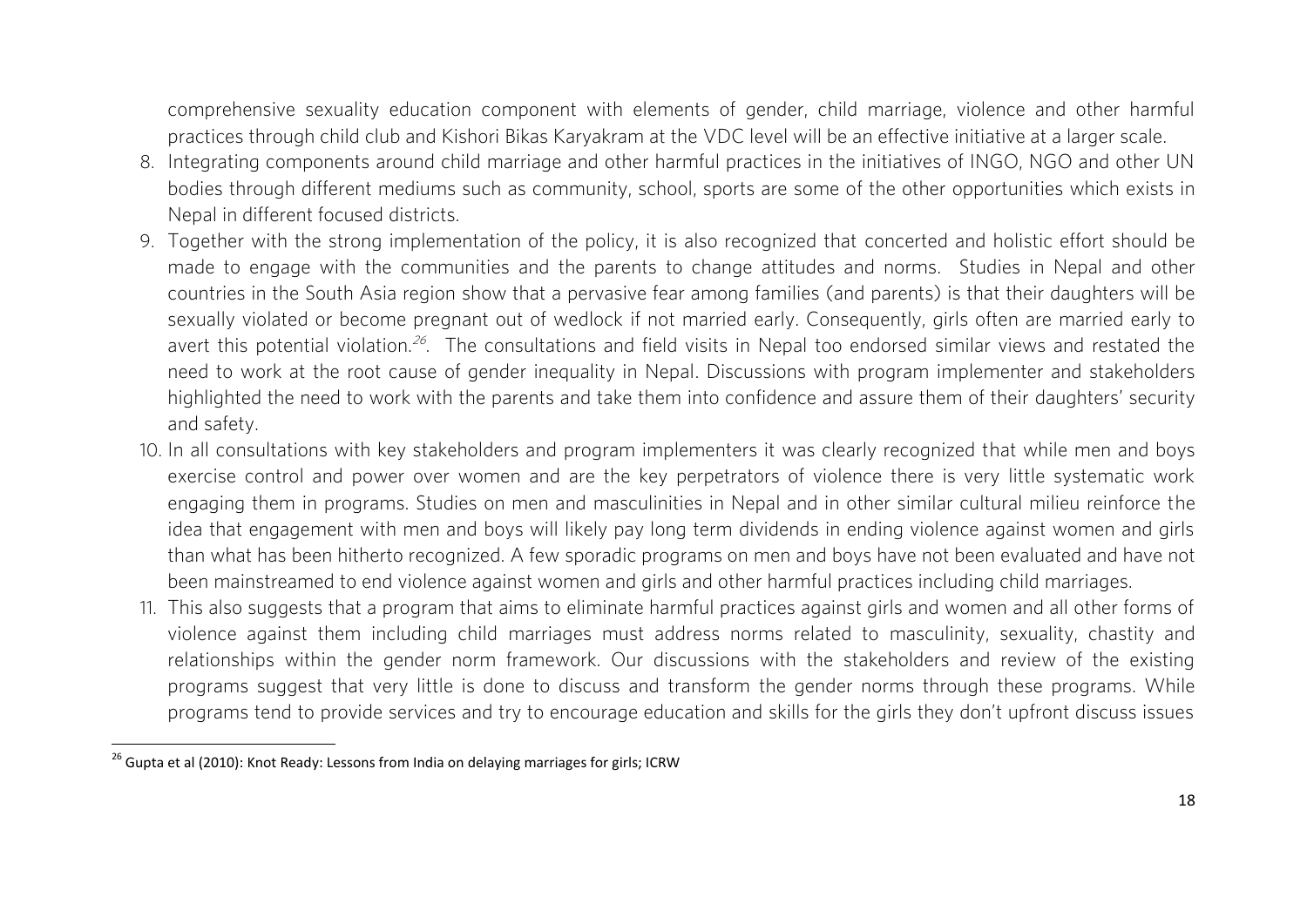of gender norms and sexuality in a comprehensive manner. Opportunities however exist in the form of comprehensive sexuality education program of the GoN and CLCs in which UNFPA is involved.

- 12. Another important step which is emphasized in the literature to facilitate the above stated work is to form youth groups and youth networks. UNFPA has established district youth networks in 11-12 districts. At central level, it is also supporting a YPEER or Peer Network for Youth, which has been expanding its wings to regional and district level. These existing forums will need to be mobilized in the drive to reduce and prevent harmful practices. forums will need to be mobilized in the drive to reduce and prevent harmful practices.
- 13. National consultation with religious leaders also suggested the need for bringing together religious institutions and the that that several harmful practices for example child marriages are done on the name of religion yet they don't have religious sanctions. Religious leaders supported the idea of promoting education among girls and talking against child marriages in public. World Vision plans to work with religious leaders within the communities through a program called Channels of Hope which presents an opportunity to plug in the initiatives to end child marriages and violence against Channels of Hope which presents an opportunity to plug in the initiatives to end child marriages and violence against
- 14. There is very little evidence of specifically what has worked to prevent child marriages, if any particularly in Nepal but we  $19.98$  ovidence from other South Acion countries? have evidence from other South Asian countries<sup>27</sup>

## <span id="page-22-0"></span>8. ENGAGING MEN AND BOYS, COMMUNITIES AND PARENTS TO END CHILD MARIAGES<br>AND HARMEUL PRACTICES: NEED FOR GENDER TRANSFORMATIVE STRATEGIES AND HARMFUL PRACTICES: NEED FOR GENDER TRANSFORMATIVE STRATEGIES

<sup>&</sup>lt;sup>27</sup> Please see Appendix for an illustrative brief description of Population Council's Yari-Dosti/Program H; and ICRW's programs namely Gender Equity Movement in Schools (GEMS) and sports based program called PARIVARTAN.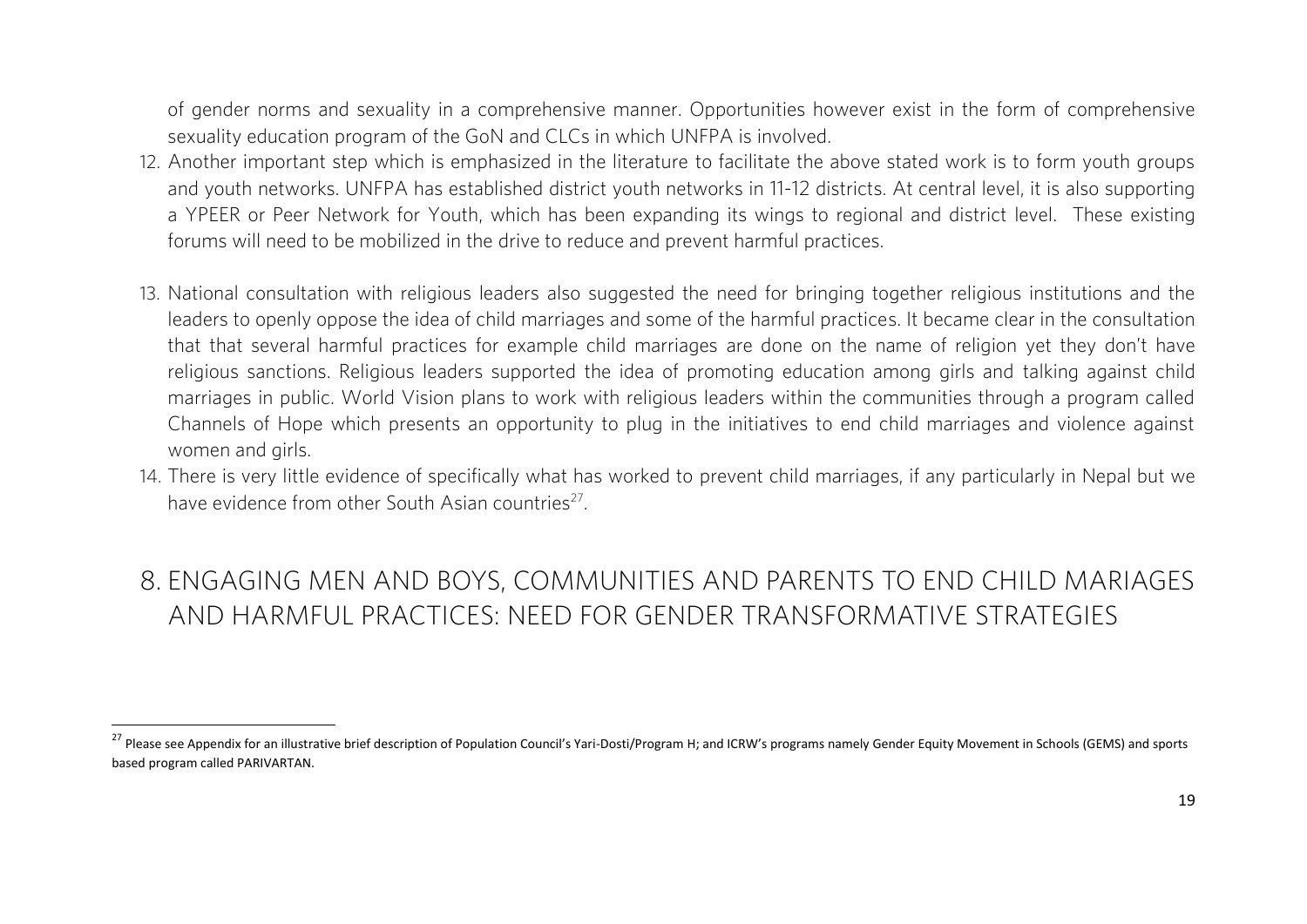It is evident from the literature review and various consultations with key stakeholders that a long term and sustainable strategy to end child marriages and other harmful practices against women and girls is possible through integrated and multi-pronged strategy that aims to transform prevailing gender inequitable norms. This can be done by specifically targeting men and boys, parents and communities - strategies that UNFPA has planned as part of its CPAP 2013-17. Within an ecological perspective targeted programs with men and boys, communities and parents will be effective and sustainable only if the programs are evidence based, address normative changes, are integrated into other development programs especially girls education and are supported by strong legislative and policy environment. We therefore suggest that drawing from its strengths. UNFPA must adopt a multi-pronged strategy of which system strengthening, research and evaluation, empowerment of girls and women, networking and advocacy are key components. networking and advocacy are key components.

Our analysis and feedback from the consultations show that the UNFPA is in a unique position to do this because it is a strong<br>technical organization with deeper understanding of large scale data sets and its usage. Thus, help improve data coverage and quality that are critical for monitoring the programs on child marriages and violence against women and girls and tracking opportunities and challenges. UNFPA is also uniquely positioned to address sexual and reproductive health issues within the rights and empowerment framework. In the focused 18 districts UNFPA works closely with the community based organizations and has firm understanding of the local issues and sensitivities. It has supported and piloted many programs across the globe and in the South Asian region in particular to address sensitive cultural issues within the framework of women's and girls' health. UNFPA has also supported large scale studies on men and masculinities and prevention framework of women's and girls' health. UNFPA has also supported large scale studies on men and masculinities and prevention of violence against women by engaging men and boys and communities.

<span id="page-23-0"></span>8.1 *System strengthening*: Given the UNFPA's niche as a technical organization, system strengthening would essentially involve helping to improve coverage and quality of data and enhancing the capacity of the government s stakeholders in its effective usage in the planning process and evaluation. This would mean providing technical support to the government in the collection, analysis and use of child marriage and harmful practices related data at various levels the government in the collection, analysis and use of child marriage and harmful practices related data at various levels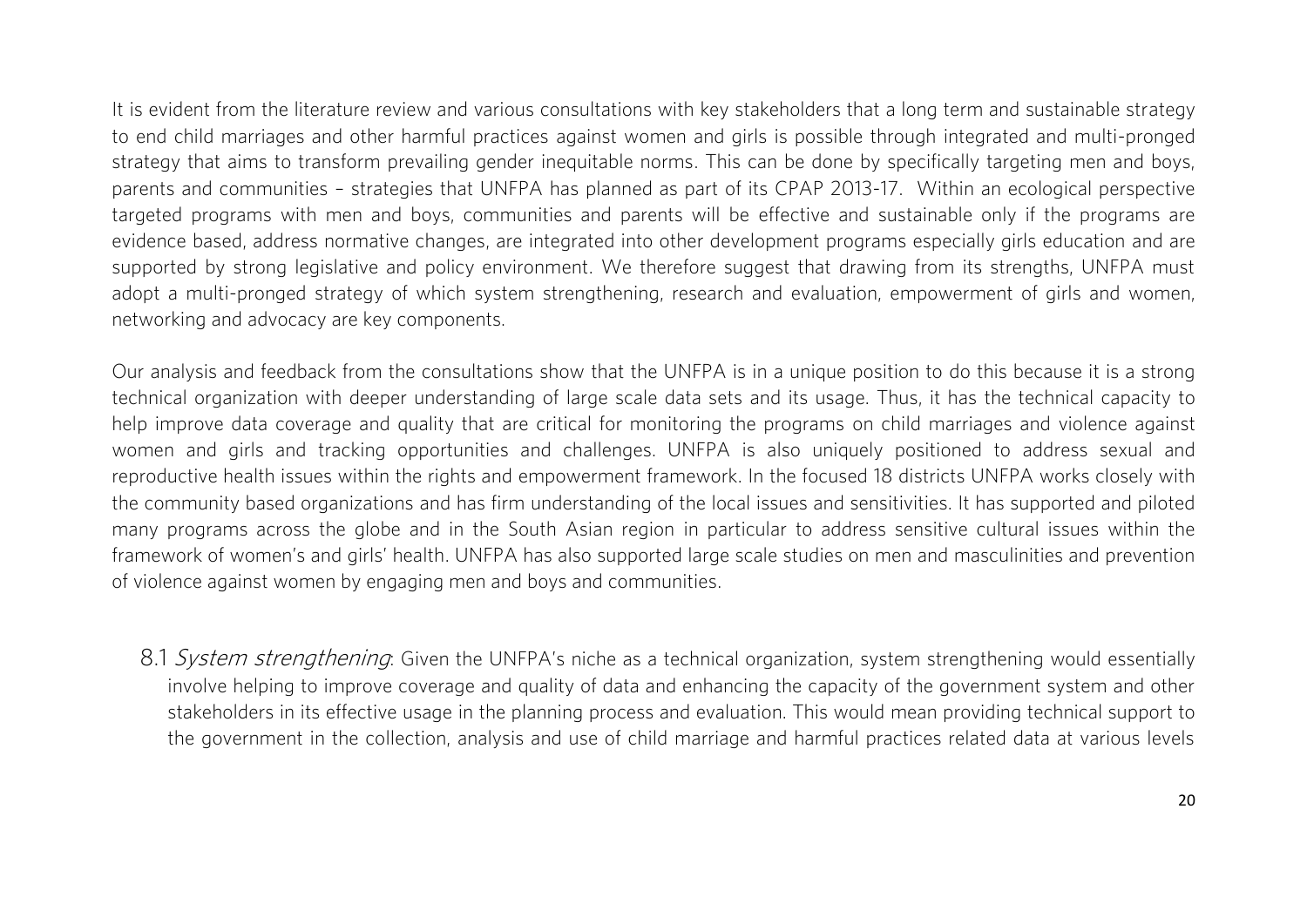namely, village, districts and the nation. We also consider gender mainstreaming as part of the system strengthening domain. More specifically we suggest following activities under the system strengthening. domain. More specifically we suggest following activities under the system strengthening.

- a. Strengthen vital registration system to regularly collect data on births, deaths, marriages and migration at the level of<br>VDCs, ensure its coverage and quality and also linkages with the other development data bases for process. The GoN is best placed to take this up and UNFPA with other UN agencies can provide technical and other required support. UNFPA should plan demonstration pilots within its focused districts to improve VRS system and establish its linkages with other development data base. Additionally UNFPA could provide technical expertise and capacity building support at district level to analyse data collected through VRS on child marriage, sex selective practices, maternal and child mortality and other relevant indicators and assist GoN to disseminate the success and add to the policy change.
- b. Build capacity of the government system at all levels and other key stakeholders including non-governmental organizations, researchers and academia in the usage of the data to analyse the situation of the child marriages and harmful practices in different populations. This will help to establish through evidence that deep rooted norms and practices against women and girls are changing and that change process can be speeded up through focused proctices and given and girls are changing and that changing and the speeded up through focused up through focus<br>Integrations
- programs.<br>c. Advocate with the GoN and hold national consultations for including norms and social practices related data in the socio-economic data base that GoN plans to regularly collect and use in the planning process. Suggest concrete measurable indicators to be included in the national data bases to monitor the prevalence of gender norms, violence against women and girls and other harmful practices.
- d. GoN has the largest program in the form of Local Governance and Community Development Program (LGCDP) with several structures for accountability. They include District Development Committees (DDCs), Village Development Committees (VDCs); Ward Citizen Forums (WCFs), Citizen Awareness Centres (CACs), VDC-based Social Committees (VDCs); Ward Citizen Forums (WCFs), Citizen Awareness Centres (CACs), VDC-based Social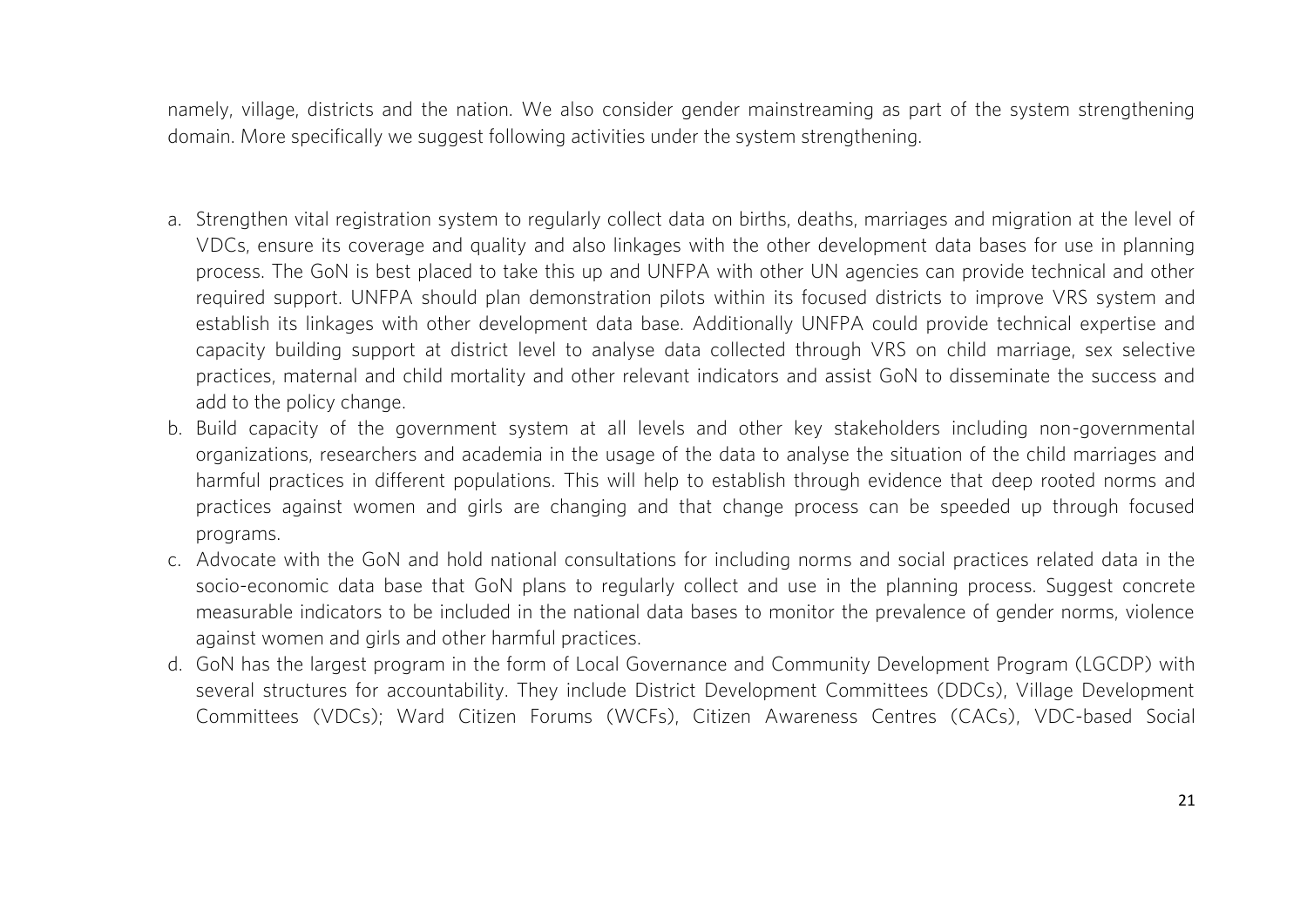Mobilizers and so on<sup>28</sup>. UNFPA should find ways to coordinate and work with these structures to mainstream gender<br>and build their capacities in violence prevention through use of data and evidence.

- e. Mobilise network of community based organizations and non-government structures or form a network if reguired and explore the opportunities to build their capacity on issues of gender and masculinities and specifically address issues of violence against women and girls and ways to prevent them.
- f. Conduct periodical community based surveys and qualitative documentation to help build independent data sets to track changes in the norms and practices and associated reasons.
- g. Build the capacity of the implementers of child marriage prevention policy across different levels. This would mean gender mainstreaming in the law enforcing and legislative structures responsible for implementing the policy.
- h. Work closely with the government systems, international agencies and community based organizations to build, implement and evaluate the effectiveness of accountability framework at various levels. Very often a need for legal accountability framework has been raised. UNFPA should hold consultations in UNFPA focused districts to assess the feasibility and acceptability of accountability mechanism that involves community based structures and groups to prevent child marriages and other harmful mechanisms.
- i. Working closely with the government and UNESCO, help strengthen gender component in the comprehensive sexuality curriculum and the education program (in and out-of-school) at various levels. Build capacity of Community Learning Centres in the delivery of the modules. Learning Centres in the delivery of the modules.
- <span id="page-25-0"></span>8.2 Research and Evaluation: Using operations research as a tool UNFPA should gather regular and strategic evidence on<br>what is working and what is not in the implementation of various interventions both by the governments non-government organizations. This would also mean piloting and scaling a few innovative approaches to involve men and boys, parents and communities. More specifically we suggest the following activities:
	- j. Identify and study strategic programs that incentivize girls conditional cash or other scholarship programs --- to continue in schools to assess the pathways through which the education programs are impacting values of the girl and continue in schools to assess the pathways through which the education programs are impacting values of the girl and

<sup>&</sup>lt;sup>28</sup> Please see the Appendix for structures and opportunities to collaborate with the government of Nepal.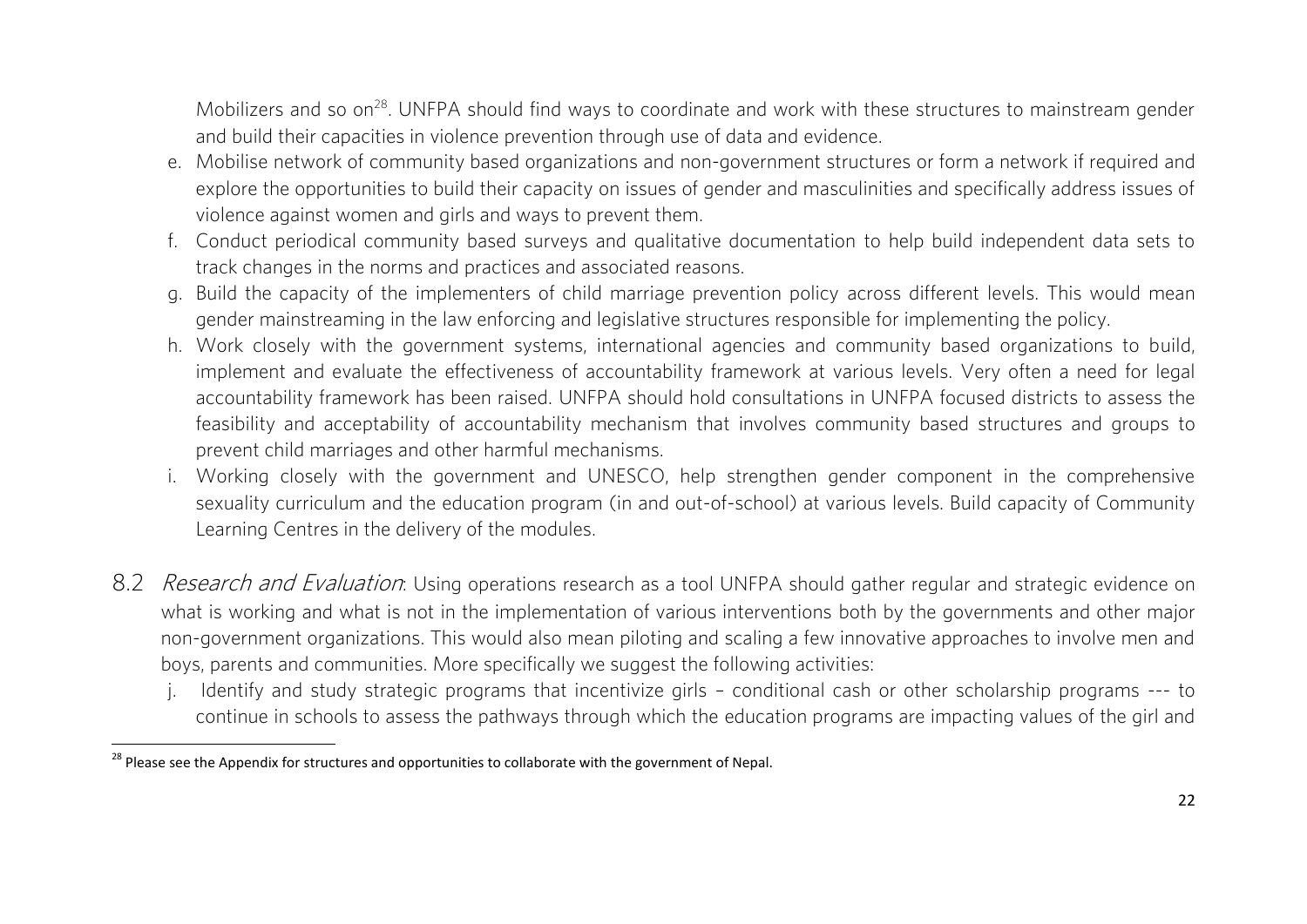eventually helping to eliminate harmful practices and violence against women and girls. This should involve both quantitative and qualitative data to assess the changes in the norms and practices at the levels of individual, families/parents, and communities.

- k. UNFPA should undertake research and advocacy to highlight all marriage related practices before, during and after that have long term debilitating effect on the health and development of girls. A comprehensive document to list major practices before, during and soon after marriage with their health implications will help in both advocacy and practices before, during and soon after marriage with their health implications will help in both advocacy and educational programs.<br>I. Special programs have been undertaken to make VDCs 'violence free'. For example SAATHI together with the GoN is
- working in such an endeavour. An evaluation or deeper analysis of the program will help develop scalable programs in the UNFPA project districts. the UNFPA project districts.
- <span id="page-26-0"></span>8.3 *Engage men and boys*: Masculinity theories suggest that the notions of manhood are formed early in childhood and lots of violence that men perpetrate on their partners are rooted in the childhood experiences and witne order to transform men and boys it is strategic to reach out to young adolescents (10-14 years) as well as older adolescents and young men (15-25 years) within the institutional settings of schools, sports and other community based platforms. It is these institutions that help shape the ideas of masculinity and manhood formally and provide peer support for those expectations. Youth networks and men's clubs are community based platforms that can be reached. Also it is important to engage men and boys at different levels and positions, as primary targets as well as secondary targets and at individual as well as group level. More specifically given the SRH focus of UNFPA we suggest the following strategies to individual as well as group level. More specifically given the SRH following strategies to the following strategies to the following strategies to the following strategies to the following strategies to the following strat engage men and boys.
	- a. Different forms of violence against women and girls and social sanctions of such perpetration by community<br>including parents reinforces the need both to change how social institutions treat girls but also to change the underlying gender norms that continue to encourage boys and men to treat women and girls as objects for their sexual gratification. To address such negative socialization process through engaging men and boys, adaptation of sexual gratification. To address such negative socialization process through engaging men and boys, adaptation of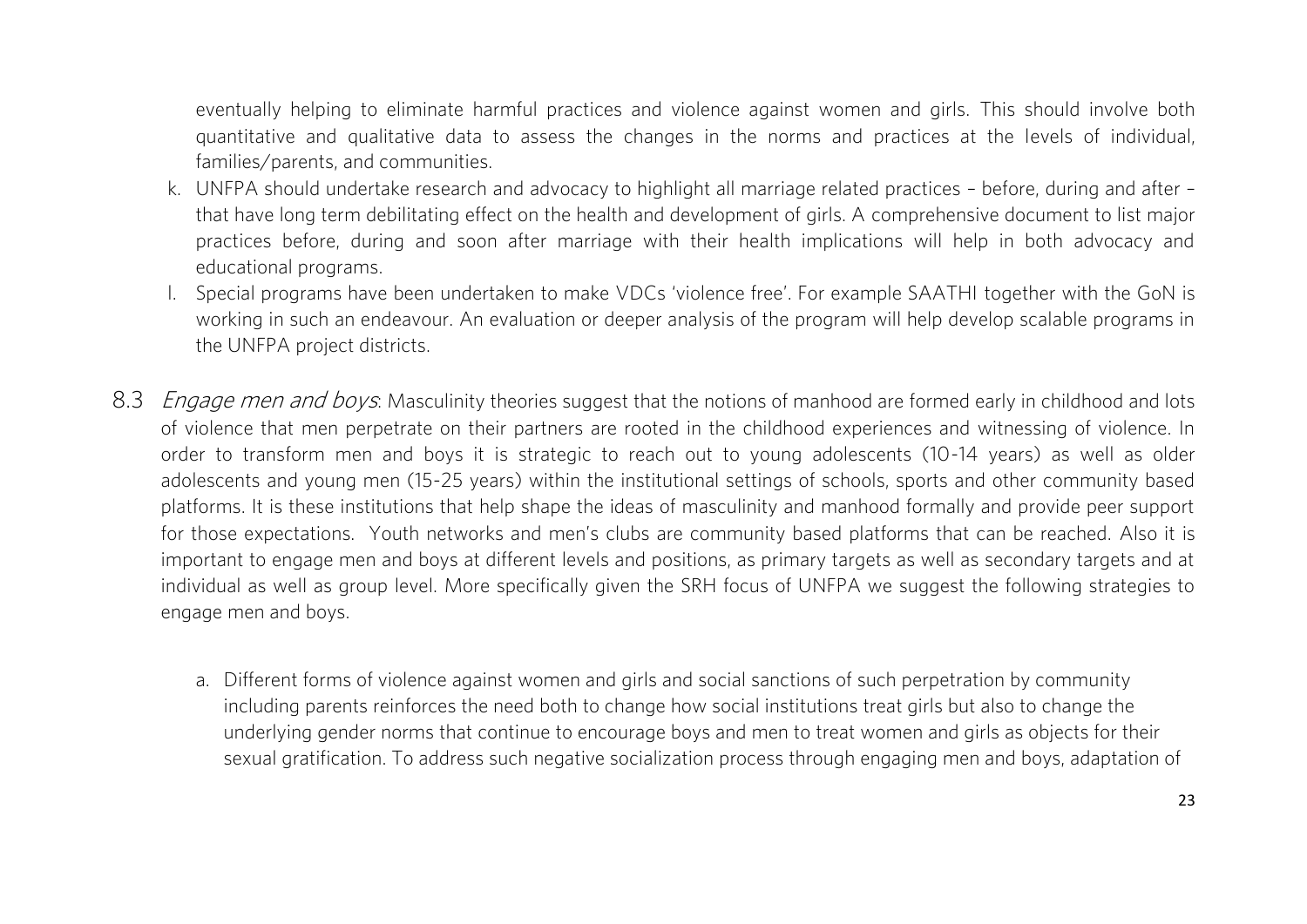ecological framework to address the gender inequality by challenging the social and masculinity norms at different level is one of the critical and most effective methods. In such efforts there are couple of ways which have shown effectiveness at the global level such as  $\mathcal{L}_{\mathcal{A}}$ 

- i) Involving men and boys through group education activities to challenge the norms as well as confront harmful stereotypes and underlying norms. Child clubs, school and sports are some of the important platforms which should be useful for this effort. platforms which should be useful for this effort.
- ii) Promoting local campaigns where getting men and boys to speak up against child marriage, VAW and<br>harmful practices, approaching and reaching out other men and boys in the community, family, school as well as in public spaces. well as in public spaces. The public spaces is a set of the space of the spaces of the spaces.
- b. Engage with young men in the age group of 15-24 years. Strategically these are the men and boys who will soon be their gender attitudes and expectations from the partners are important to assess and change if these are inequitable and likely to produce violence. Those not yet married should be changed to put pressure on their parents not to marry them and should promote education for the girls. There are evidences which shows variety of platforms to reach out and engage men and boys. PARIVARTAN is a social norms and social cognitive theorybased program aimed at changing harmful and unegual masculine norms in order to reduce violence perpetration, and promote bystander intervention, by engaging coaches/mentors as positive role models for male athletes whom they coach or mentor. The results showed significant shifts in masculine and other gender attitudes among boys and its impact on reducing peer violence and sexual assault and harassment of girls at the community level 29. The other approach, which has already been used by UNFPA, is to form networks of young men in the communities to prevent all forms of violence against women and then bring the volunteers into a series of self-reflective groupprevent all forms of violence against women and then bring the volunteers into a series of self-reflective group-

<sup>&</sup>lt;sup>29</sup> ICRW (2012) PARIVARTAN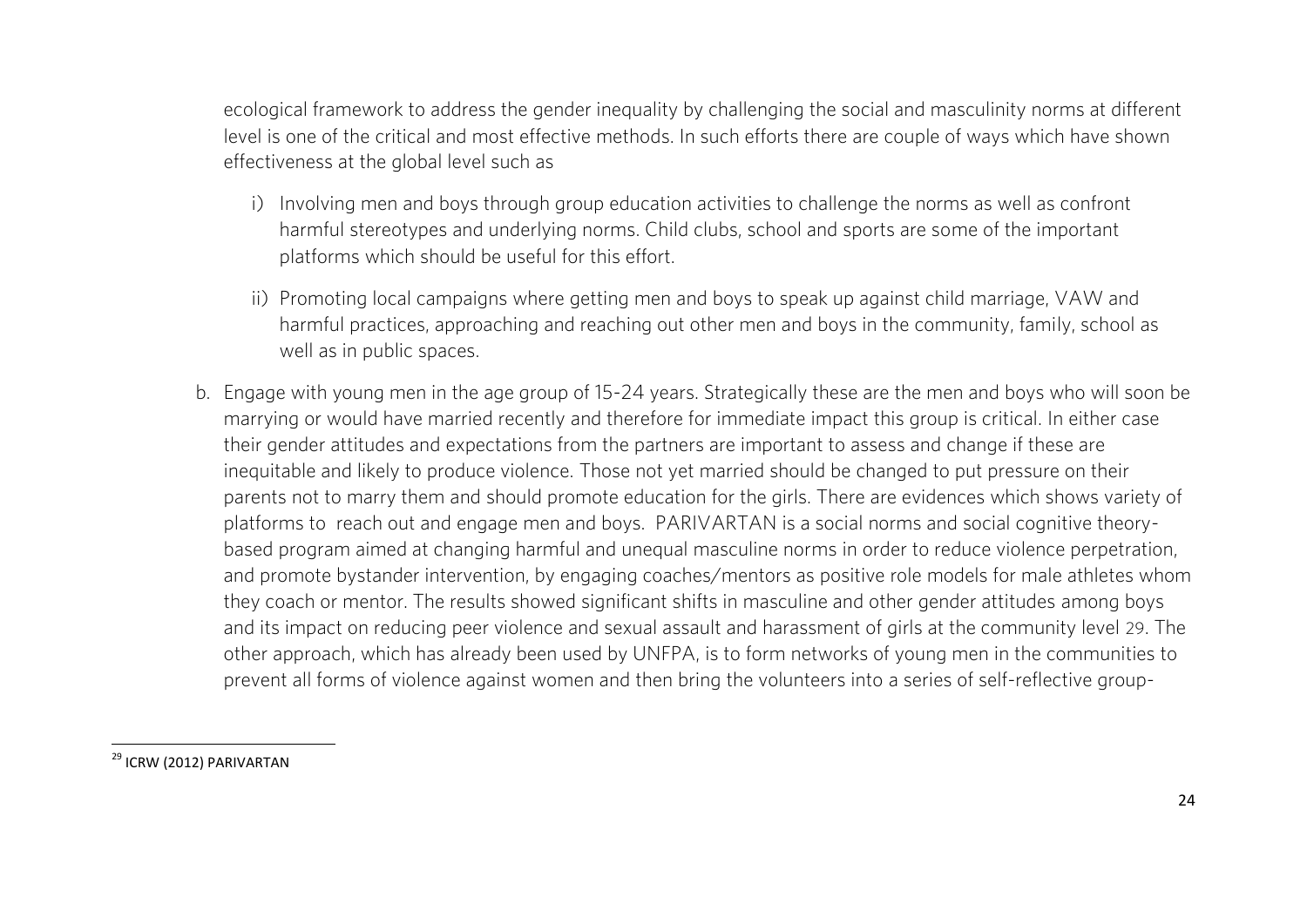could take up this role. education sessions followed by campaigns<sup>30</sup> UNFPA has formed district youth networks in 10-12 districts which could take up this role.

- m. Men and boys should also be engaged with as part of the public and social audit mechanism and Ward Citizen are already part of these structures should be especially engaged with and their capacity should be built on the issues of gender and masculinity to be able to take the issues of violence against women forward beyond project life cycle. This would also help to strategically connect with the members of the child friendly local governance committee which is part of Local Governance and Community Development Program (LGCPD) and mainstream gender issues through group education and training programs
- n. Engage with the school system to implement gender equality curriculum to younger adolescents (10-14 years) through peers or teachers. This age group can also be reached through child clubs that have been formed at the village through peers in Nepal and implemented at a large scale. UNFPA mooted the Kishori Bikash Karyakram (Adolescent Girls Development program) and advocated for it to be upscaled. This was done by the Government of Nepal. It will be strategic to discuss with the Government how this programme could be evaluated and strengthened to become an important part of the strategy to prevent harmful practices. important part of the strategy to prevent harmful practices.
- 8.4 Engage with communities and parents: Existing community forums like VDCs, WCFs, CACs and CLCs provide<br>excellent opportunities to engage with communities and parents.

<span id="page-28-0"></span>Engaging parents of the girls from the existing Kishori Bikash Karyakram (Adolescent Girls Development program) to challenge the adverse norms which is against women and girls rights. The focus of the intervention at the parents or family level should be focused around enhancing value of girls, freedom around their mobility, negative consequences of child marriage, VAWG and other harmful practices. of child marriage, VAWG and other harmful practices.

<sup>&</sup>lt;sup>30</sup> MASVAW programs in UP and Maharashtra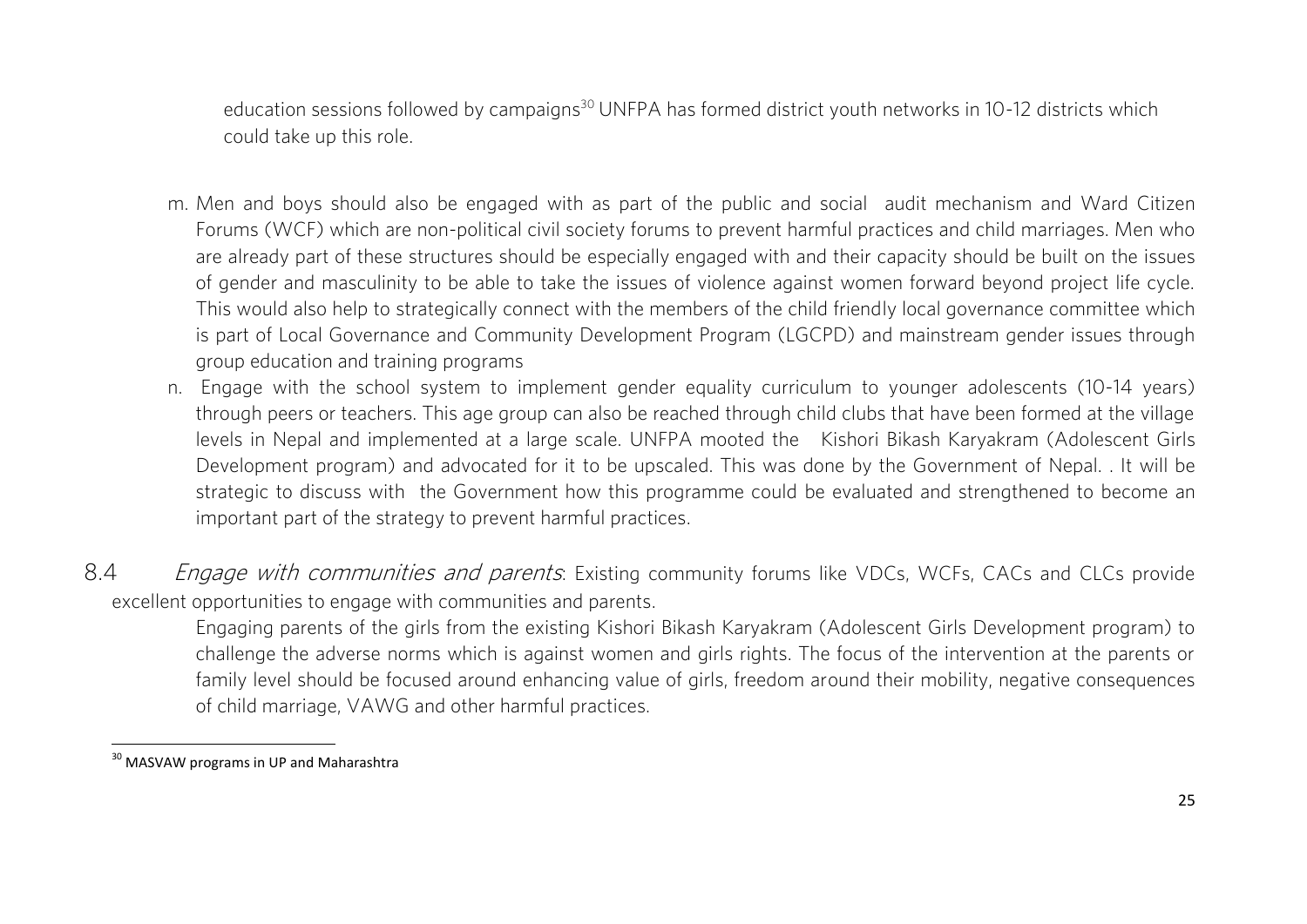Working with different stakeholders on issues around sexual harassment of girls in public spaces, norms which<br>manifests sanctions against violence against women and girls, limited access to girls in public space, cultural around harmful practices like chhauppadi, dowry system and sex selection. around harmful practices like chhauppadi, dowry system and sex selection.

List of Annexures List of Annexures

### <span id="page-29-0"></span>9. Appendix 1: Government structures with opportunities for collaboration

#### <span id="page-29-1"></span>APPENDICES

Appendix 2: Programs engaging men and boys Appendix 2: Programs engaging men and boys

 $\mathcal{A}$  such and existing UNFPA, order UNFPA, other UNFPA, order UNFPA, order UN and Civil Society Programmes

Appendix 4: Mapping of NGOs in the 18 UNFPA districts based on their themes and approaches of development work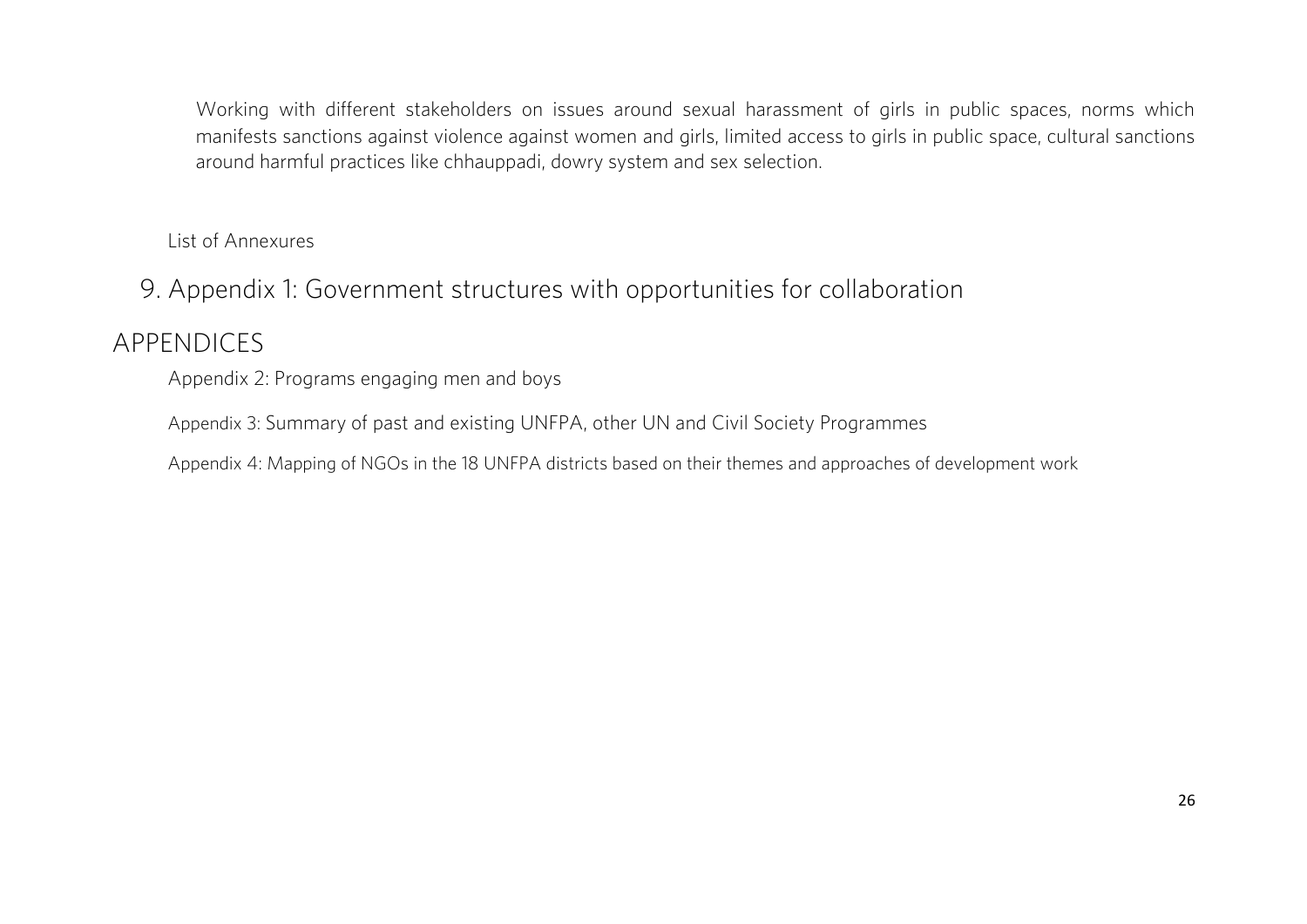#### **REFERENCES** REFERENCES

- 1. "Adolescent Girls Initiate For Their Reproductive Health". Centre for (2002). Baglung District. Nepal.
- 2. Allendorf Keera. "Couples' Reports of Women's Autonomy and Health-care Use in Nepal". (2007). Nepal.
- 3. Aryal Tika Ram. "Age at first marriage in Nepal: differentials and determinants". (2007).
- 4. Bhandari Neha. "Strategies and Tools for Working with Men and Boys to end Violence against Girls, Boys, Women and other Men". (2004). Nepal.
- S. Chapagain Matrika. "Conjugal Power Relations and Couples' Participation in Reproductive Health Decision-Making: Exploring the Links in Nepal".
- (2006).<br>6. Choe Minja Kim. "Early marriage and early motherhood in Nepal". (2004): 6. Choe Minja Kim. "Early marriage and early motherhood in Nepal". (2004):
- 7. Child marriage in Nepal, Plan Nepal, Save the Children, World Vision International, 2012, Nepal
- 8. Dalal Koustuv. "Male Adolescents' Attitudes Toward Wife Beating: A Multi-Country Study in South Asia". (2011).
- 9. Furuta Marie. "Women's Position Within the Household as a Determinant 0f Maternal Health Care Use in Nepal". (2006). Nepal
- 10. Köhler, Gabriele, Marta Calì, and Mariana Stirbu. "Rethinking Poverty and Social Exclusion Responses in Post-Conflict Nepal: Child-Sensitive Social Protection." Children, Youth and Environments 19, no. 2 (January 1, 2009):<br>229–249 229–249.<br>11. Lundgren Rebecca. "Whose turn to do the dishes? Transforming gender
- attitudes and behaviours among very young adolescents in Nepal". (2013): Choices Project, Save the Children, Nepal
- 12. Mathur Sanvukta, Malhotra Aniu, Mehta Manisha, , "Adolescent Girls' Life 12. Mathur Sanyukta, Malhotra Anju, Mehta Manisha. . "Adolescent Girls' Life Aspirations and Reproductive Health in Nepal." andReproductive Health Matters 9, no. 17 (May 1, 2001): 91–100. doi:10.2307/3776402.
- 13. Nanda Priya, Gautam Abhishek, Verma Ravi, Hong Khuat Thu, Puri Mahesh, Masculinity and Son Preference in Nepal and Vietnam". (2012): New Delhi, International Center for Research on Women.
- 14. Nanda Priya, Gautam Abhishek, Verma Ravi, Kumar Sanjay, Brahme Dhanashri. "Masculinity, Son Preference and Intimate Partner Violence". (2013). New Delhi, India.
- 15. NAYS, 2011 15. NAYS, 2011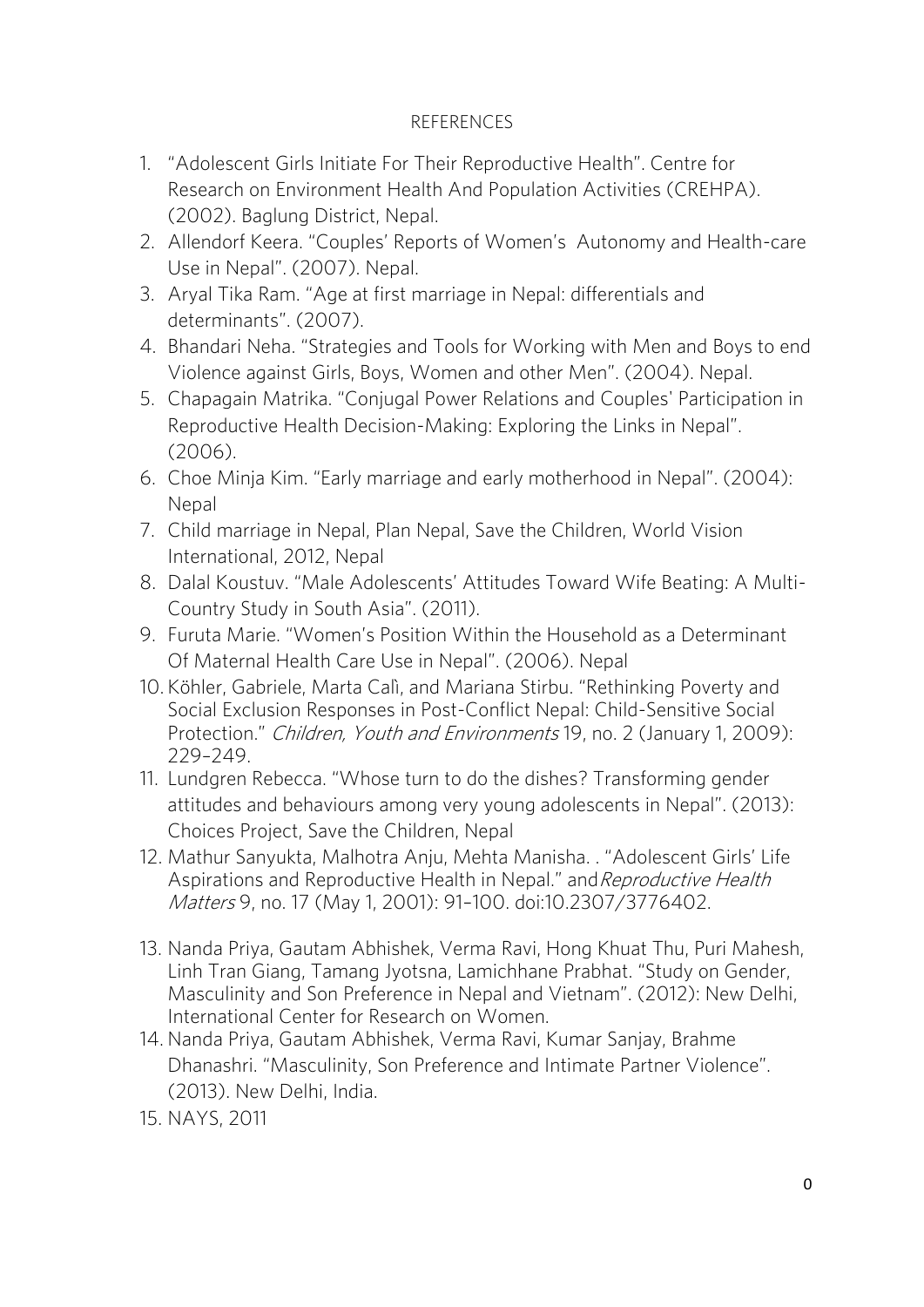- 16. Oshiro Azusa. "Intimate Partner Violence Among General and Urban Poor
- Populations in Kathmandu". (2011). Nepal. 17. Paudel Giridhari Sharma. "Domestic Violence against Women in Nepal".
- (2007). Nepal<br>18. Pokharel, Shreejana, Andrzej Kulczycki, and Sujeeta Shakya. "School-Based Sex Education in Western Nepal: Uncomfortable for Both Teachers and Students." *Reproductive Health Matters* 14, no. 28 (November 1, 2006):<br>156, 161
- 156–161.<br>19. "Preliminary Mapping of Gender Based Violence". The Asia Foundation. 19. "Preliminary Mapping of Gender Based Violence". The Asia Foundation.
- (2010). Nepal<br>20. Puri Mahesh. "Suffering in silence: consequences of sexual violence within marriage among young women in Nepal" (2011). Nepal
- 21. Rani Maniu, "Attitudes Toward Wife Beating: A Cross-Country Study in 21. Rani Manju. "Attitudes Toward Wife Beating: A Cross-Country Study in
- Asia". (2008)<br>22. Ras Berhane. "The impact of harmful traditional practices on the girl child". 22.Ras Berhane. "The impact of harmful traditional practices on the girl child".
- 23. Skinner, Debra, Dorothy Holland, and G. B. Adhikari. "The Songs of Tii: A Externally Debra, Debra, Debra, Particular, and G. B. B. Administration and Genre of Critical Commentary for Women in Nepal." Asian Folklore Studies
- 53, no. 2 (January 1, 1994): 259–305.<br>24. Tiphaine Ravenel Bonetti, Anne Erpelding and Laxmi Raj Pathak. "Listening to "Felt Needs": Investigating Genital Prolapse in Western Nepal". Extending to Terrificial Prolating Central Proper in Processing 1.<br>Reproductive Health Matters 12, no. 23 (May, 2004): 166-175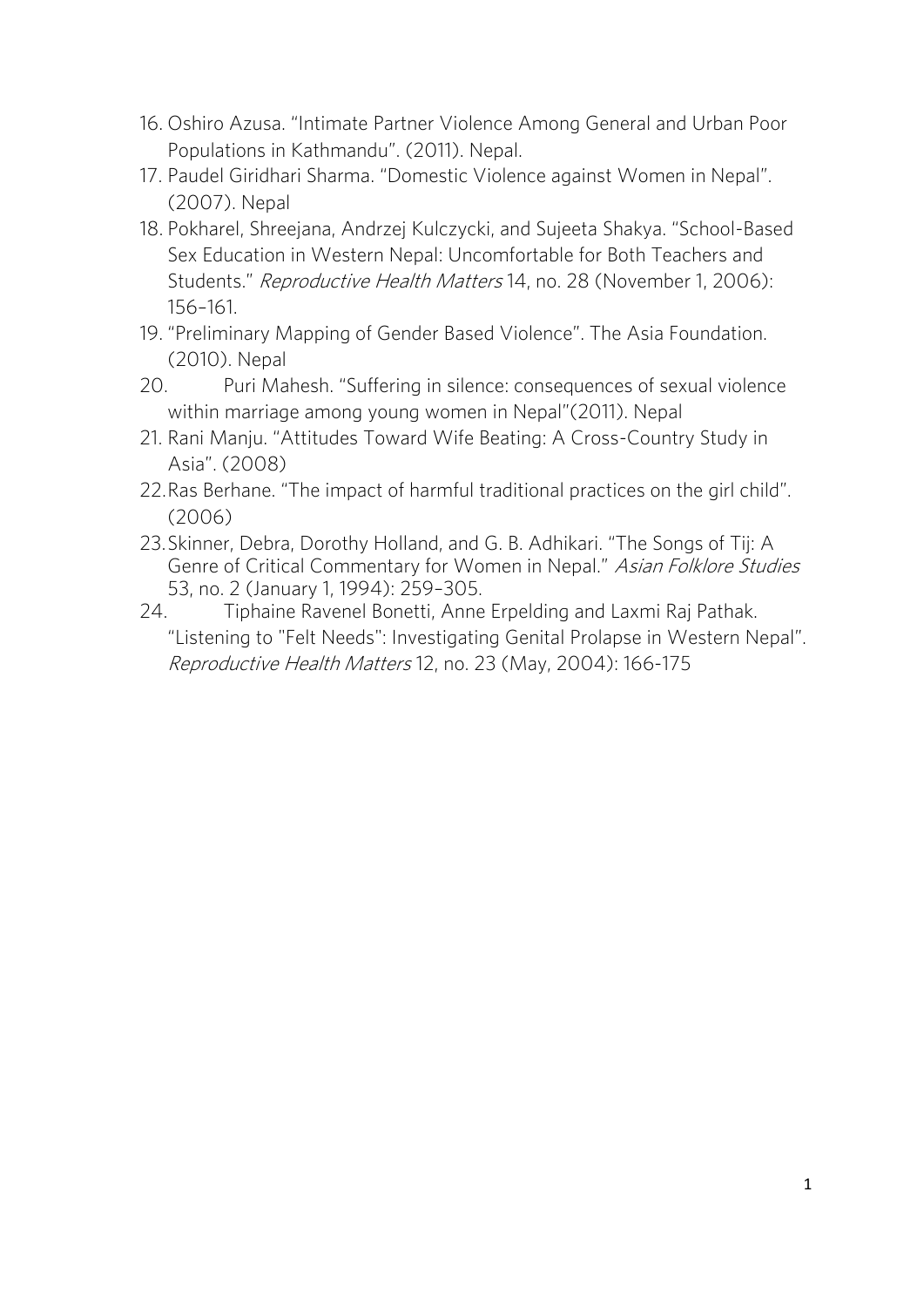#### APPENDIX I: GOVERNMENT STRUCTURES WITH OPPORTUNITES FOR COLLABORATIONS COLLABORATIONS

| Level                      | Government Structures                                                                                                                                   | Opportunities                                                                                                                                                                                                                                                                                                                           |  |  |
|----------------------------|---------------------------------------------------------------------------------------------------------------------------------------------------------|-----------------------------------------------------------------------------------------------------------------------------------------------------------------------------------------------------------------------------------------------------------------------------------------------------------------------------------------|--|--|
| National<br>level          | Ministry of Federal Affairs and Local<br>Development (MoFALD)                                                                                           | Gender Equality and Social Inclusion (GESI)<br>focal persons in each ministry- To work with<br>MWCSW to advocate with them                                                                                                                                                                                                              |  |  |
|                            | Ministry of Women, Children and Social<br>Welfare                                                                                                       | Active collaboration and advocacy for policy<br>level changes to include explicit mention of<br>child marriages and harmful practices                                                                                                                                                                                                   |  |  |
|                            | Ministry of Health and Population                                                                                                                       | Active advocacy for adolescent and women<br>friendly health services, non<br>judgmental<br>attitude in provision of reproductive, sexual<br>health care and for gbv. Collaborate with MHP<br>to undertake capacity building of all health care<br>providers in the above.                                                               |  |  |
|                            | Ministry of Education                                                                                                                                   | Active advocacy for clean toilets, safe school<br>environment, accessible schools for girls,<br>counselors, sex education                                                                                                                                                                                                               |  |  |
|                            | Ministry of Youth and Sports                                                                                                                            | Collaboration to run sports based models of<br>change for in and out-of-school adolescent<br>boys and girls                                                                                                                                                                                                                             |  |  |
|                            | Ministry of Labour & Employment                                                                                                                         | Advocate to implement law and policy against<br>bonded labour                                                                                                                                                                                                                                                                           |  |  |
|                            | Ministry of Finance                                                                                                                                     | Gender Audit<br>and Gender<br><b>Budgeting</b><br>is.<br>undertaken                                                                                                                                                                                                                                                                     |  |  |
| District<br>level<br>(DDC) | Governance and Community<br>Local<br>Development Programme (LGCDP)                                                                                      | WCFs, CACS, Social mobilizers should be<br>one of the key community mobilization<br>mechanisms for our work                                                                                                                                                                                                                             |  |  |
|                            | Women and Children's Office (WCO)-<br>One in each of 75 districts<br>Women Empowerment Division and<br>Empowerment Officers<br>Women<br>per<br>district | Women's<br>empowerment<br>projects<br>are<br>$\bullet$<br>covered in over 21,000 wards across 3,636<br>Village Development Committees (VDCs)<br>1,405<br>cooperatives<br>that<br>have<br>been<br>established through support of WCSA and<br>are led by women<br>Challenge:<br>Weak<br>coordination<br>with<br>$\bullet$<br><b>MWCSW</b> |  |  |
|                            | Child Development Board (CDB)                                                                                                                           | Specifically engage to reduce child marriages                                                                                                                                                                                                                                                                                           |  |  |
|                            | One Stop Crisis Centres                                                                                                                                 | Active collaboration and referral mechanisms<br>should be developed with OSCCs which are<br>functional                                                                                                                                                                                                                                  |  |  |
| Village                    | Adolescent Centre                                                                                                                                       | Propose active collaboration                                                                                                                                                                                                                                                                                                            |  |  |
| level                      | Citizen Awareness Centre                                                                                                                                | Propose active collaboration                                                                                                                                                                                                                                                                                                            |  |  |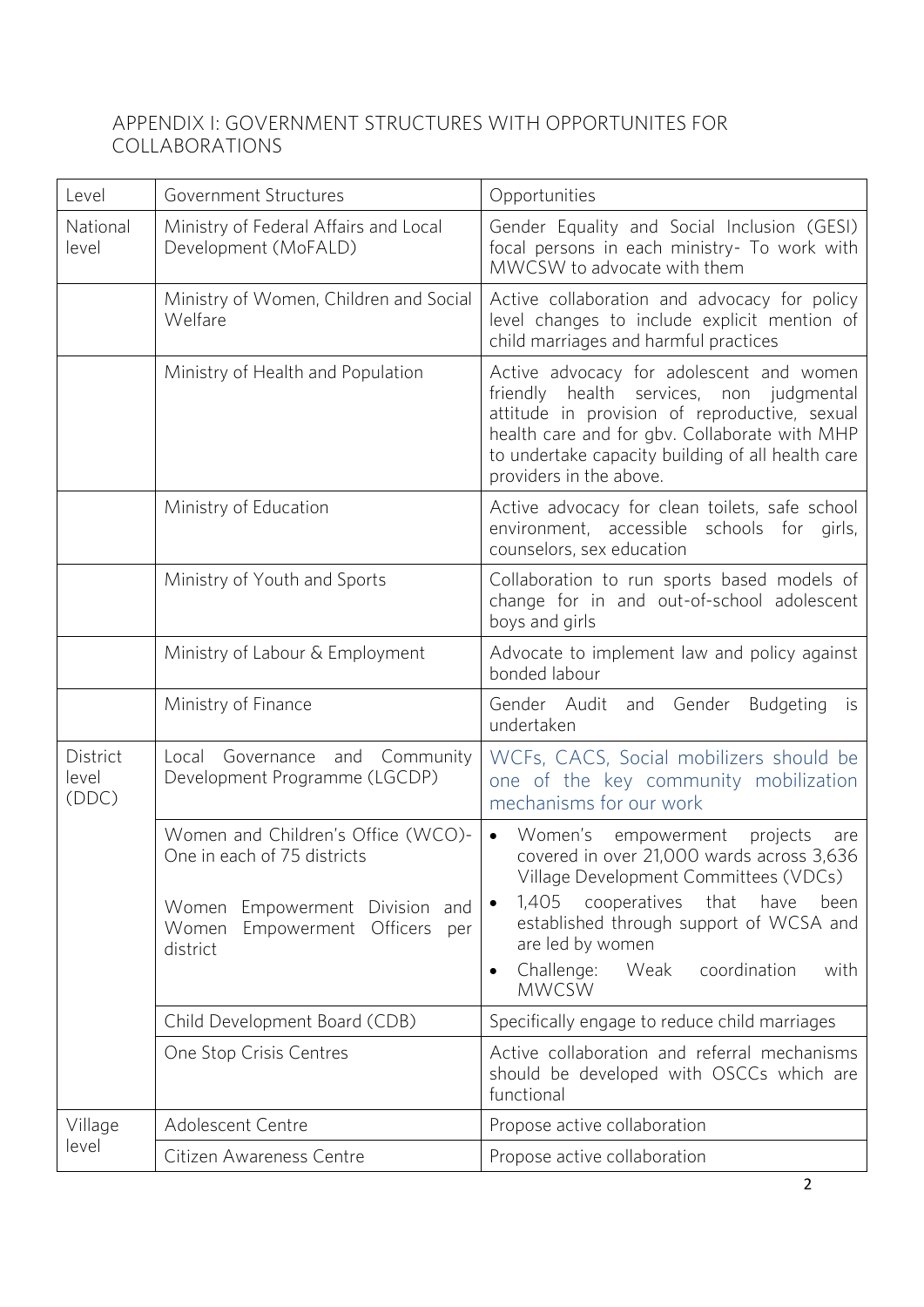| (VDC) | <b>GBV Watch Group</b> | Propose active collaboration |  |
|-------|------------------------|------------------------------|--|
|       | Youth Network          | Propose active collaboration |  |
| Ward  | Women cooperatives     | Propose active collaboration |  |
| level | Adolescent group       | Propose active collaboration |  |
|       | Ward citizen forum     | Propose active collaboration |  |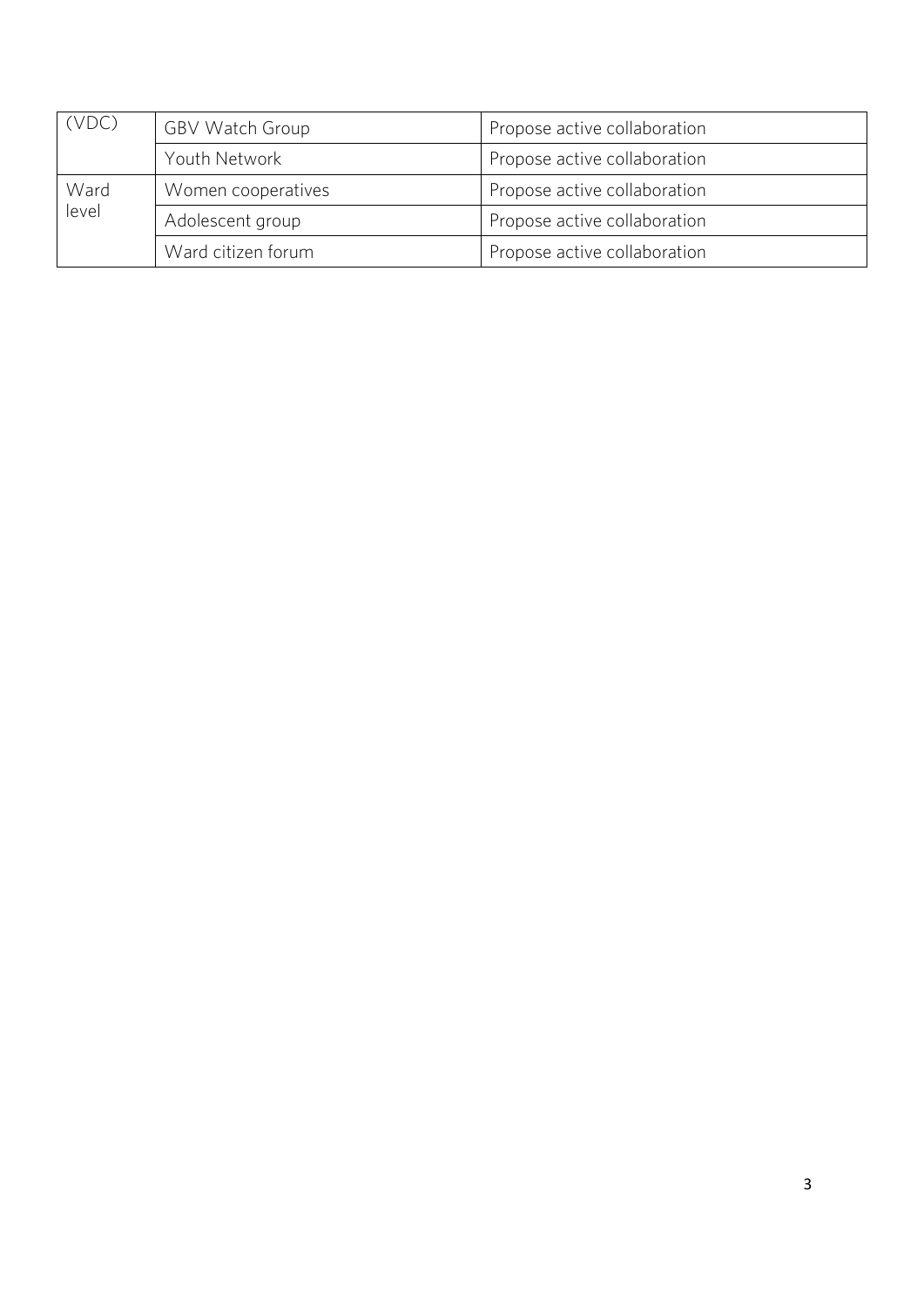| Program           | Entry of              | Population                                 | Components of                                                                                                                                                                                                                                                                                                                    | Intervention                                                                                                                                                          | Outcome                                                                                                                                                          | Effect on girls and                                                                                                                                                                  |
|-------------------|-----------------------|--------------------------------------------|----------------------------------------------------------------------------------------------------------------------------------------------------------------------------------------------------------------------------------------------------------------------------------------------------------------------------------|-----------------------------------------------------------------------------------------------------------------------------------------------------------------------|------------------------------------------------------------------------------------------------------------------------------------------------------------------|--------------------------------------------------------------------------------------------------------------------------------------------------------------------------------------|
|                   | intervention          |                                            | Program                                                                                                                                                                                                                                                                                                                          | methods                                                                                                                                                               |                                                                                                                                                                  | women                                                                                                                                                                                |
| Parivartan (ICRW) | School &<br>community | Coaches and<br>Community<br>mentors        | Positive deviant role<br>modeling; Gender<br>transformation,<br>awareness and<br>attitude change;<br>enabling environment,<br>supportive system,<br>and referrals                                                                                                                                                                | Workshops and<br>Training program                                                                                                                                     | Increase awareness<br>and recognition of<br>abusive behavior;<br>increase positive<br>gender equitable<br>attitude; intension to<br>intervene as by-<br>standers | Increased positive<br>attitude in and<br>outside sports field<br>among boys, more<br>equitable society,<br>reduce all forms of<br>violence; Increased<br>bystander<br>interventions, |
|                   |                       | Athletes (young<br>boys of 10-16<br>years) | Raise awareness:<br>coaches define and<br>identify abusive,<br>coercive and<br>disrespectful behavior;<br>Promote gender<br>equitable attitude and<br>norms; Observation<br>Learning: Coaches<br>model bystander<br>intervention skills to<br>speak up and intervene<br>when witnessing<br>disrespectful and<br>harmful behavior | Card series by<br>coaches; group<br>education<br>activities; public<br>education<br>campaign through<br>mobile van and<br>posters and<br>hoarding in public<br>spaces |                                                                                                                                                                  | increase safe space<br>for girls and women                                                                                                                                           |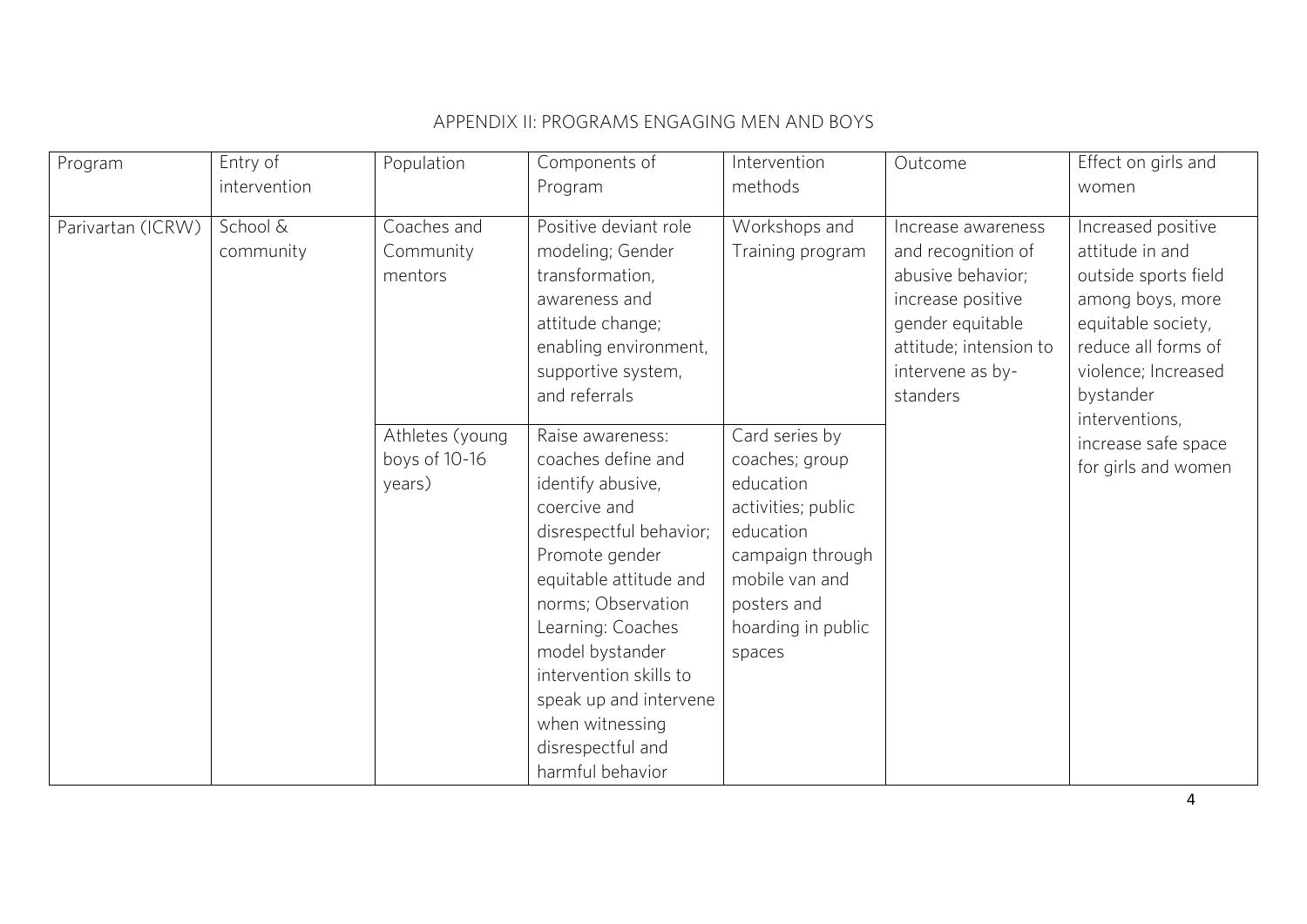| Program     | Entry of     | Population         | Components of           | Intervention    | Outcome                | Effect on girls and    |
|-------------|--------------|--------------------|-------------------------|-----------------|------------------------|------------------------|
|             | intervention |                    | Program                 | methods         |                        | women                  |
|             |              |                    | towards women           |                 |                        |                        |
|             |              |                    |                         |                 |                        |                        |
|             |              |                    |                         |                 |                        |                        |
|             |              |                    |                         |                 |                        |                        |
|             |              |                    |                         |                 |                        |                        |
|             |              |                    |                         |                 |                        |                        |
|             |              |                    |                         |                 |                        |                        |
|             |              |                    |                         |                 |                        |                        |
|             |              |                    |                         |                 |                        |                        |
|             |              |                    |                         |                 |                        |                        |
|             |              |                    |                         |                 |                        |                        |
|             |              |                    |                         |                 |                        |                        |
|             |              |                    |                         |                 |                        |                        |
| GEMS (ICRW) | School       | Teachers and       | Gender analysis and     | Gender analysis | Increased              | Increased gender-      |
|             |              | adolescent boys    | collective reflection:  | workshops and   | understanding of       | sensitive and          |
|             |              | and girls aged 12- | attitude change         | trainings       | gender, increased      | equitable attitude and |
|             |              | 14 years           | through understanding   |                 | recognition of forms   | behaviors in school    |
|             |              |                    | of gender roles, power, |                 | of violence and        | (towards girl students |
|             |              |                    | patriarchy and          |                 | discrimination;        | and colleagues), at    |
|             |              |                    | violence; analysis of   |                 | enhanced gender        | home and in society    |
|             |              |                    | the role of educational |                 | equitable attitudes;   | in general; increased  |
|             |              |                    | institutions in         |                 | enhanced and gender    | recognition of         |
|             |              |                    | perpetuating            |                 | sensitive interaction, | violence against       |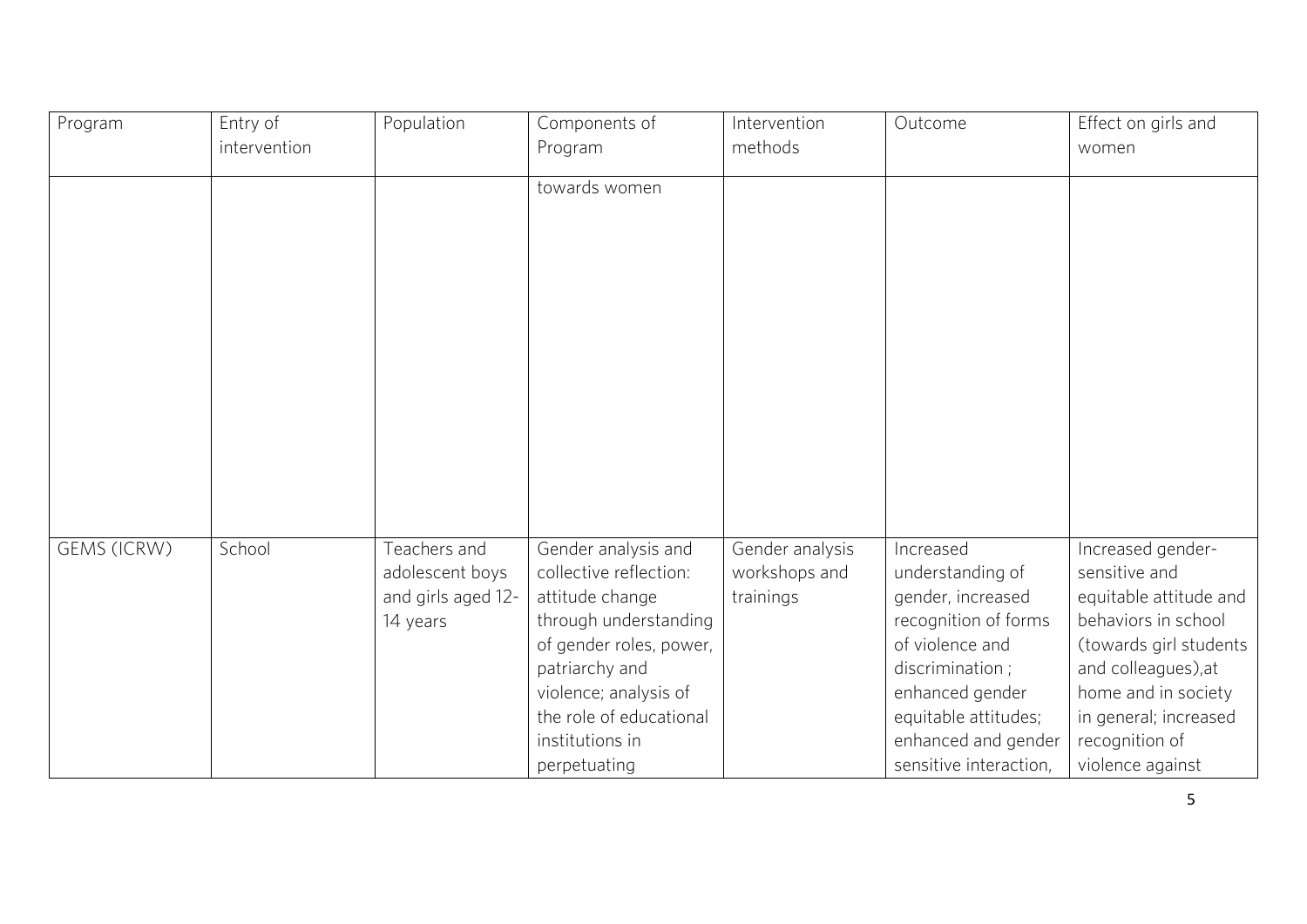| Program                               | Entry of     | Population                                                           | Components of                                                                                                                                                                                                                                                                                                           | Intervention                                                                                                                                               | Outcome                                                                                                                                                                                                                                                                                                             | Effect on girls and                                                                                                                                                                                                                                                                                    |
|---------------------------------------|--------------|----------------------------------------------------------------------|-------------------------------------------------------------------------------------------------------------------------------------------------------------------------------------------------------------------------------------------------------------------------------------------------------------------------|------------------------------------------------------------------------------------------------------------------------------------------------------------|---------------------------------------------------------------------------------------------------------------------------------------------------------------------------------------------------------------------------------------------------------------------------------------------------------------------|--------------------------------------------------------------------------------------------------------------------------------------------------------------------------------------------------------------------------------------------------------------------------------------------------------|
|                                       | intervention |                                                                      | Program                                                                                                                                                                                                                                                                                                                 | methods                                                                                                                                                    |                                                                                                                                                                                                                                                                                                                     | women                                                                                                                                                                                                                                                                                                  |
|                                       |              |                                                                      | stereotypical norms<br>around gender and<br>violence.<br>Knowledge on impact<br>of teachers attitudes<br>and practices on<br>children Designing<br>classroom sessions for<br>transaction in schools                                                                                                                     |                                                                                                                                                            | communication with<br>students, enhanced<br>recognition of need<br>to intergrate gender<br>and vioelnce in<br>school curricula<br>communication and<br>negotiation                                                                                                                                                  | women and girls and<br>reduced tolerance to<br>it; increased<br>intervention of stop<br>violence, esp within<br>school setting.<br>schools becoming<br>safer spaces for girls                                                                                                                          |
| Yari Dosti<br>(Population<br>Council) | Community    | Young<br>men<br>between<br>the age<br>group of<br>$16 - 24$<br>years | Interventions adopted<br>many gender<br>transformative<br>approaches including<br>discussion with young<br>men on gendered<br>attitudes and<br>behaviors that put<br>them and their<br>partners at risk. They<br>also assisted<br>participants in forming<br>appropriate gender<br>roles for men and<br>women. The most | The interventions<br>were implemented<br>through peer led<br>group educational<br>sessions (GES)<br>and life style social<br>marketing<br>campaign (LSSM). | Men's involvement in<br>domestic life and<br>child care. Improved<br>communication with<br>partners on<br>condoms, sex and<br>STI, HIV/AIDS,<br>increase in condom<br>use at last<br>intercourse, decline<br>in self-reported<br>violence against<br>partner, decrease in<br>incidence of reported<br>sexual health | Enhance gender<br>equitable attitude<br>among men to<br>supports relationships<br>based on respect,<br>equality and intimacy<br>rather than on sexual<br>household activities;<br>Positively involved as<br>domestic partner and<br>father, both in terms<br>of childcare and<br>household activities; |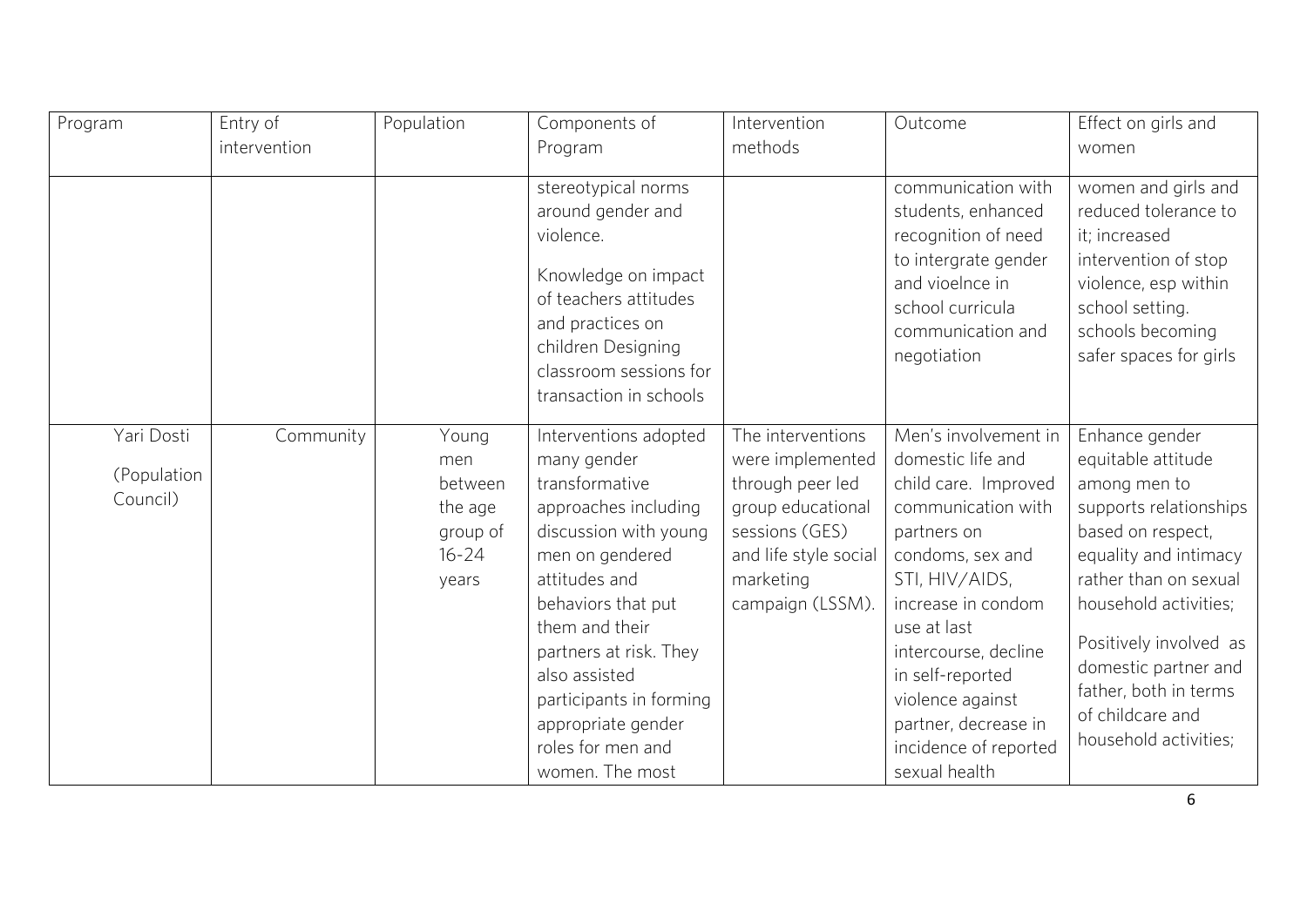| Program       | Entry of     | Population | Components of                                     | Intervention        | Outcome               | Effect on girls and                        |
|---------------|--------------|------------|---------------------------------------------------|---------------------|-----------------------|--------------------------------------------|
|               | intervention |            | Program                                           | methods             |                       | women                                      |
|               |              |            | unique and gender                                 |                     | problems.             | Shares with his                            |
|               |              |            | transformative feature<br>of this intervention is |                     |                       | partner reproductive<br>health and disease |
|               |              |            | that it stimulated                                |                     |                       | prevention                                 |
|               |              |            | critical thinking among                           |                     |                       | responsibilities;                          |
|               |              |            | men on their gender                               |                     |                       |                                            |
|               |              |            | equitable role.                                   |                     |                       | Opposes intimate                           |
|               |              |            |                                                   |                     |                       | partner violence.                          |
|               |              |            |                                                   |                     |                       |                                            |
| <b>MASWAH</b> | Community    | Men aged   | The gender-focused                                | The intervention    | Gender attitudes      | Engaging men in                            |
|               |              | 18 to 49   | group education                                   | was implemented     | (measured with an     | preventing violence                        |
|               |              | years      | activities led by                                 | by staff of CHSJ    | Indian adaptation of  | against women.                             |
|               |              |            | community mobilisers                              | and peer            | the GEM Scale), self- |                                            |
|               |              |            | and extensively used                              | educators who       | reported of           |                                            |
|               |              |            | role playing, games,                              | were trained at the | perpetration of       |                                            |
|               |              |            | and exercises that                                | village level. The  | violence against      |                                            |
|               |              |            | engaged men in                                    | campaign was led    | women and girls and   |                                            |
|               |              |            | discussions, debates,                             | by the community    | attitudes; knowledge  |                                            |
|               |              |            | and critical thinking                             | youth and peer      | and attitude towards  |                                            |
|               |              |            | processes. The                                    | leaders and         | government policy     |                                            |
|               |              |            | community-based                                   | included youth      | towards violence      |                                            |
|               |              |            | campaign intended to                              | group meetings,     | against women,        |                                            |
|               |              |            | reinforce the gender-                             | community           | dowry and property    |                                            |
|               |              |            | equitable messages                                | meetings with       | rights                |                                            |
|               |              |            | from the group                                    | stake holders and   |                       |                                            |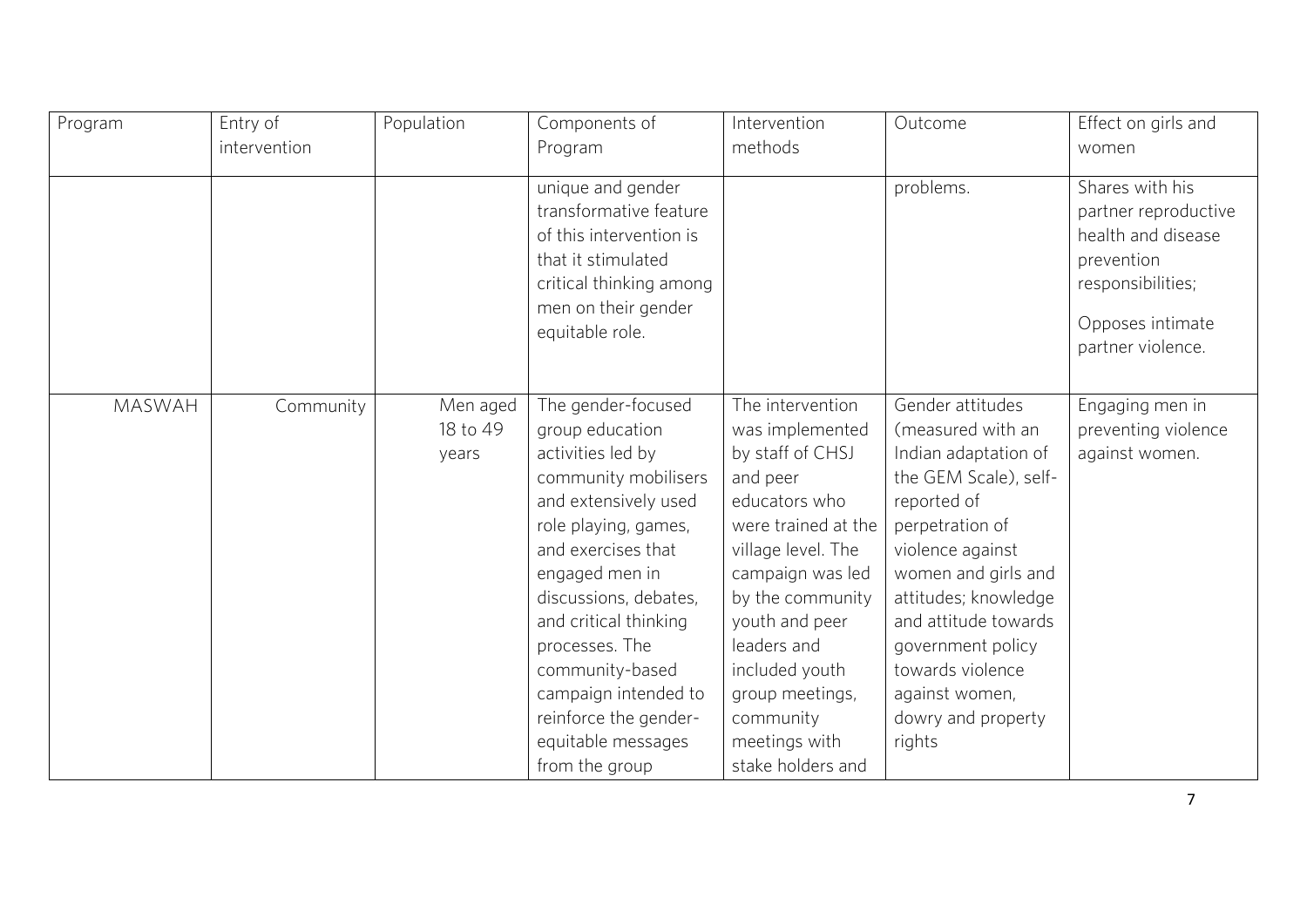| Program | Entry of     | Population | Components of         | Intervention       | Outcome | Effect on girls and |
|---------|--------------|------------|-----------------------|--------------------|---------|---------------------|
|         | intervention |            | Program               | methods            |         | women               |
|         |              |            |                       |                    |         |                     |
|         |              |            | education, as well as | meeting with self- |         |                     |
|         |              |            | around violence       | help group         |         |                     |
|         |              |            | prevention.           | members.           |         |                     |
|         |              |            |                       |                    |         |                     |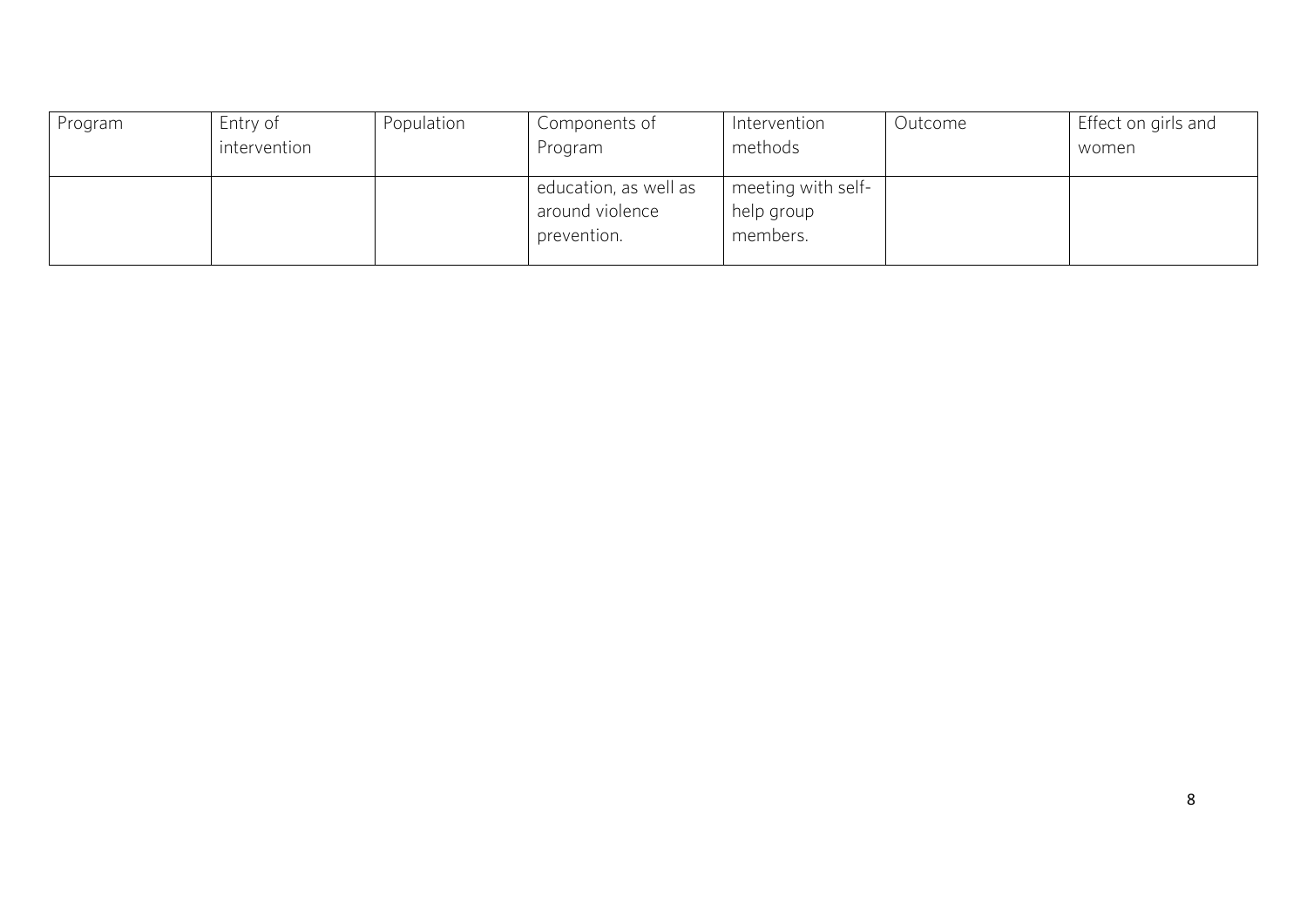### APPENDIX III: SUMMARY OF PAST AND EXISTING UNFPA, OTHER UN AND<br>CIVIL SOCIETY PROGRAMMES CIVIL SOCIETY PROGRAMMES

Given below is the summary of past and existing UNFPA, other UN and civil society programmes to understand which strategies have been used previously in  $s_{\text{max}}$  programmes to understand which strategies have been used previously in the vertex previously in the strategies  $s_{\text{max}}$ Nepal, learnings from the same and opportunities to build linkages in future.

1. South Asia Youth Network, Nepal and UNFPA: Comprehensive Sexuality<br>Education: In 2008, young people mobilized and, working with other stakeholders, developed a multi-faceted advocacy campaign to make sexuality education mandatory in schools. The programme was called by two names -Health Population and Environment and Health and Physical Education. The youth network worked with teachers, parents and policy-makers and used the mass media extensively. Young people were involved in all aspects of the work: research to build the evidence base for the programme, training of educators, the development of materials, media and community education campaigns, and advocacy work with policy-makers. advocacy work with policy-makers.

Outcomes and Lessons: The effective mobilization of youth, as well as other stakeholders, resulted in the following:

- a. Comprehensive sexuality education is now compulsory in grades  $6 8$  in Nepal;
- b. Human sexuality is a mandatory course in the Masters in Education and Masters in Population programs at Nepal's largest and most established university:
- c. A training manual and reference materials have been developed;
- d. More than 75 master trainers have been trained;
- e. Many policy-makers are aware of the issues and supportive of comprehensive sexuality education: comprehensive sexuality education;

(Source: Comprehensive Sexuality Education: Advancing Human Rights, Gendr international consultation to review current evidence and experience, UNFPA, December 2010) December 2010)

2. Kishori Bikash Karyakram/ Choose your future (CYF) programme: The CYF Nepal targeted at life skills education of 'Out of School' adolescent girls to encourage understanding and action on their reproductive and sexual health. In 2009 the GoN upscaled this programme to 20 other districts, named it Kishori Bikash Karyakram and increased its scope from a training programme to build in Bikash Karyakram and increased its scope from a training programme to build in linkages with livelihood schemes and other government schemes.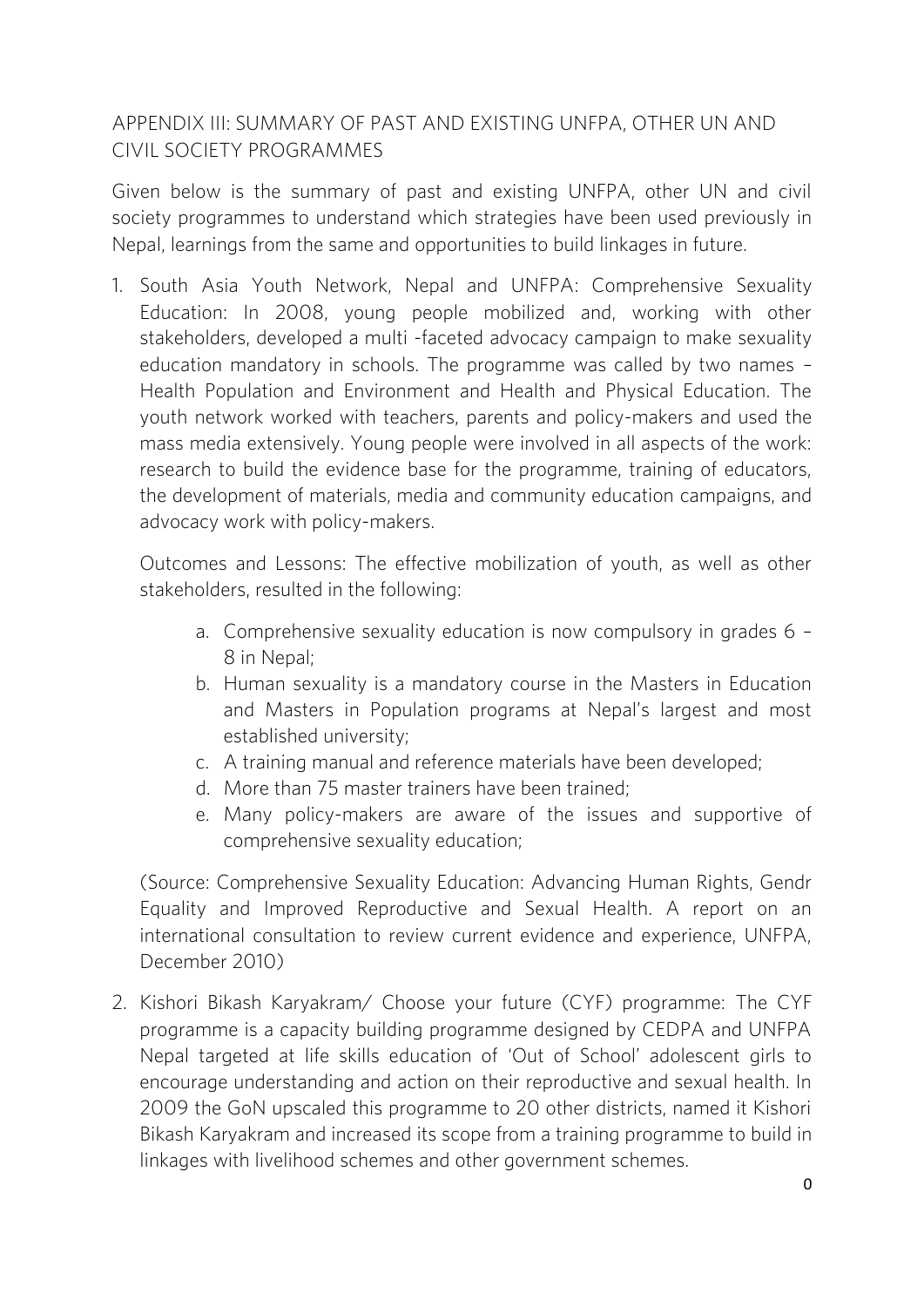Evaluation conducted by UNFPA within a sample of 11 districts pointed that the most useful in improving the self worth and confidence of girls, their understanding of harmful practices such as child marriage and Chhaupadi, their access to reproductive health care from the government health centres and their membership in adolescent girl groups. Participation of girls was higher if they were given sufficient stationery, materials, allowances and Tiffin. Positive outcomes included, graduated girls started communicating to end child marriage (63%), domestic violence (58%), girls trafficking (50%) and sexual and violence against women and girls (46%). Above 96 percent strongly opposed child marriage as a harmful traditional practices and said that age at marriage should be 20 years and above. Unmarried girls planned age at marriage and pregnancy at median ages of 22 and 25 respectively. Social participation of the girls was raised as an impact of the program and a significant number of girls increased their control in economic activities at home. On the other hand, a low reach among the OSAG (40%), wrong messaging on HIV, some aspects of menstrual course taboos, and a general lack of supervision, monitoring and teaching material such as guides and manuals were preventing the programme from achieving its full potential. Only about 17 percent of the OSAGs re-enrolled into the school after involving in KBK/CYF program mostly due to over-age  $(57%)$  and some due to over work  $K$ KBK/CHT program mostly due to over-age (57%) and some due to over-age (57%) and some due to  $K$ (15%). The adolescent girls also asked for more livelihoods skill building and linkages.

(Source: Assessment of Kishori Bikash Kayrakram and Choose Your Future<br>Program for out of school adolescent girls, Society for Local Integrated Development (SOLID), submitted to UNFPA Nepal, 2013) Development (SOLID), submitted to UNFPA Nepal, 2013)

3. UNICEF's proposed comprehensive communication strategy for behavior behavior change to ultimately reduce harmful practices. Emphasis is on creating a male community leaders community and VDCs which are supportive to women to increase age at marriage, age during pregnancy and delivery including being role models for sharing household tasks. Also includes making schools safer for girls. schools safer for girls.

(Source: Shared by UNFPA, Nepal in December 2013)

4. CEDPA: *A Gift for RH Project, Nepal*: In Nepal, the Adolescent Girls Initiate for<br>Reproductive Health focused on improving reproductive health information and dialogue and access to services. This intervention mobilized illiterate and out-of dialogue and access to service and access to the services. This is intervention of the service and out-office school girls to make and act on informed decisions regarding their reproductive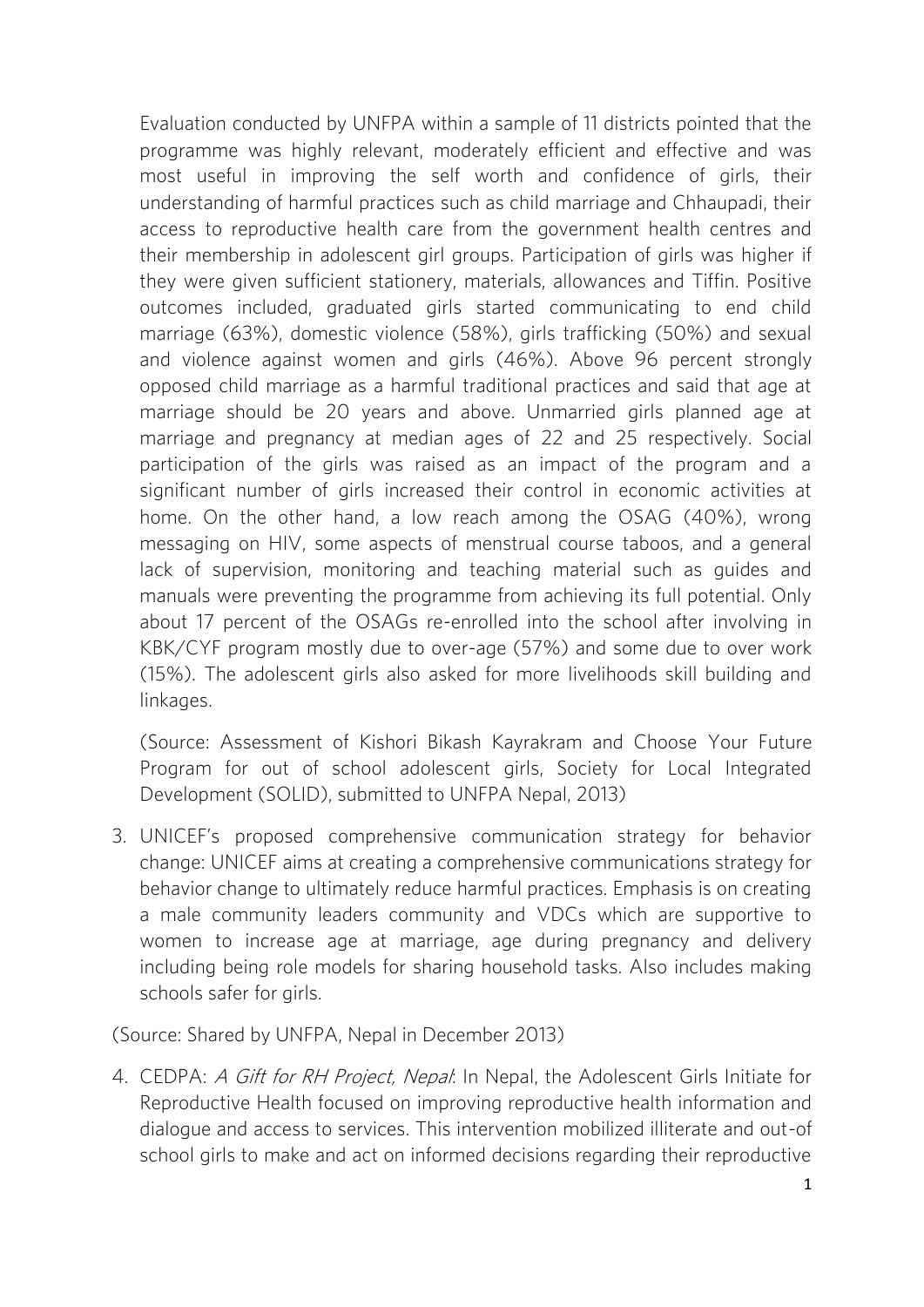health and rights. The intervention improved literacy, communication of girls better reproductive health care practices. Baseline data indicated that 63 percent of girls ages 10 through 14 were aware of family planning methods compared to 99 percent at the end of the project. compared to 99 percent at the end of the project.

(Source: Centre for Development & Population Activities (CEDPA). A Gift for RH Project, Nepal: Endline Evaluation. Washington, DC, 2002.)

- 5. Plan Asia, Nepal programme: Child marriage in Nepal is addressed under its According to the Country Strategic Plan 2010-2015 (Plan Nepal 2010), Plan aims to build the capacity and commitment of children, their families and communities to eliminate child marriage through building awareness about its negative effects, mobilising child and youth clubs and protection groups, using peer and community pressure, and providing life skills education. The key programme of Plan Nepal related to child marriage is the Better Life Option. Program (BLOP) training for members of the children's clubs. The programme provides life skills education to adolescent girls and boys and covers: a) family life education, reproductive health education and services to them; b) nonformal education; and c) skills and vocational training. The issue of child marriage is discussed in the course of this training programme. Findings indicate that children who participated in BLOP or children's club activities had many positive experiences to relate and emphasised that the exposure helped many positive experiences to relate and emphasised that the exposure helped. them to better express themselves and enhanced their self-confidence.
- 6. The Rural Health Development programme (RDHP) facilitated by SDC (Swiss programme in three districts of Dolaiha, Ramechaap and Okhaldunga since 1990s. Their primary objective was to increase the demand for health services, improve decentralized health care management, improve people's, especially disadvantaged group's participation in utilization as well as planning and monitoring health services and increase awareness of mother's health, adolescent sexual and reproductive health and increased responsibility of husbands and in-laws to women's health. Their strategies included formation of mother's groups, formation of youth groups in secondary schools, education of mother's groups, couple training and education of health care providers. At the same time they helped reactivate the community mechanism of Health Facility Operations and Management Committee (HFOMCs) for decentralized planning of health services. As a result the following were seenof health services. As a result the following were seen-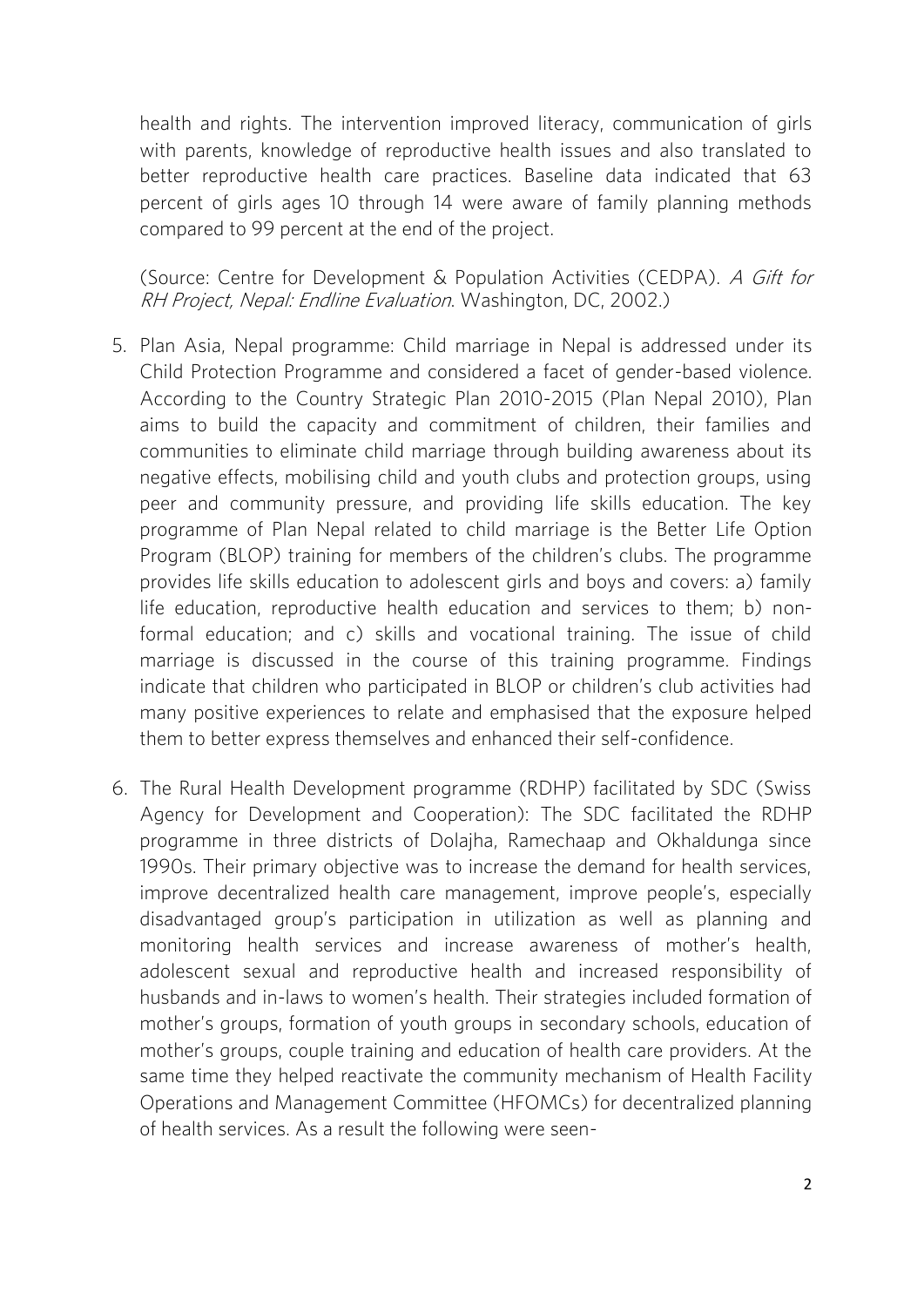- a. Impacts included greater participation of disadvantaged and dalit and increased ANC-PNC visits.
- b. A total of 288 micro health projects were implemented by MGs and HFOMCs during the four-year project cycle.
- c. Only 15 percent and 22 percent of Mothers Groups members in Okhaldhunga and Ramechhap, respectively, understood the negative effects of domestic violence on women and children's health at<br>beceling increasing substantially to 07 percent and 75 percent at baseline, increasing substantially to 97 percent and 75 percent at endline.<br>
d. A total of 5.902 women were screened for uterine prolapse, out of
- which 1,658 were found to have it and 828 received surgery.
- e. RHDP helped HFOMCs prepare their perspective -five-vear health plans, as well as VDC level annual health plans. At baseline, 82 percent of HFOMCs had their health plans reflected in VDC plans, increasing to 98 percent at endline. A total of 94 million rupees from the VDCs was allocated for health activities, including health facility maintenance, hiring of ANMs and awareness-raising.
- f. Positive changes were observed in the local bodies, especially with regards to their sense of ownership over planning and implementation of health activities and self-reliance.
- g. Additionally RHDP MGs started certain practices which fit into traditional norms of Nepalese society such as providing carom seed soup to women delivering in health facilities, providing clothes to new born and mothers, gifting women who have delivered with mustard oil, spices, chicken and nutritious raw material. Increased ANC, institutional delivery and PNC.
- h. Challenges found were that ASRH awareness was not complemented by youth friendly services, ANMs on one year contracts creating  $\frac{1}{2}$  youth friendly services,  $\frac{1}{2}$  is the services of connected to referred issues of retention, 24 hr birthing centers not connected to referral services

(Source: Rural Health Development Project Phase VII, Project Completion Report, Swiss Agency for Development and Cooperation, 2013)

7. Family Health International and USAID: This paper discusses that community participation but there is limited work done on measurement of community involvement and its impact. They recommend stronger conceptual frameworks and indicators to be clearer in development of goals and outcomes. Projects need to decide in which stages, to what extent and which particular need to decide in which stages, to what extent and which particular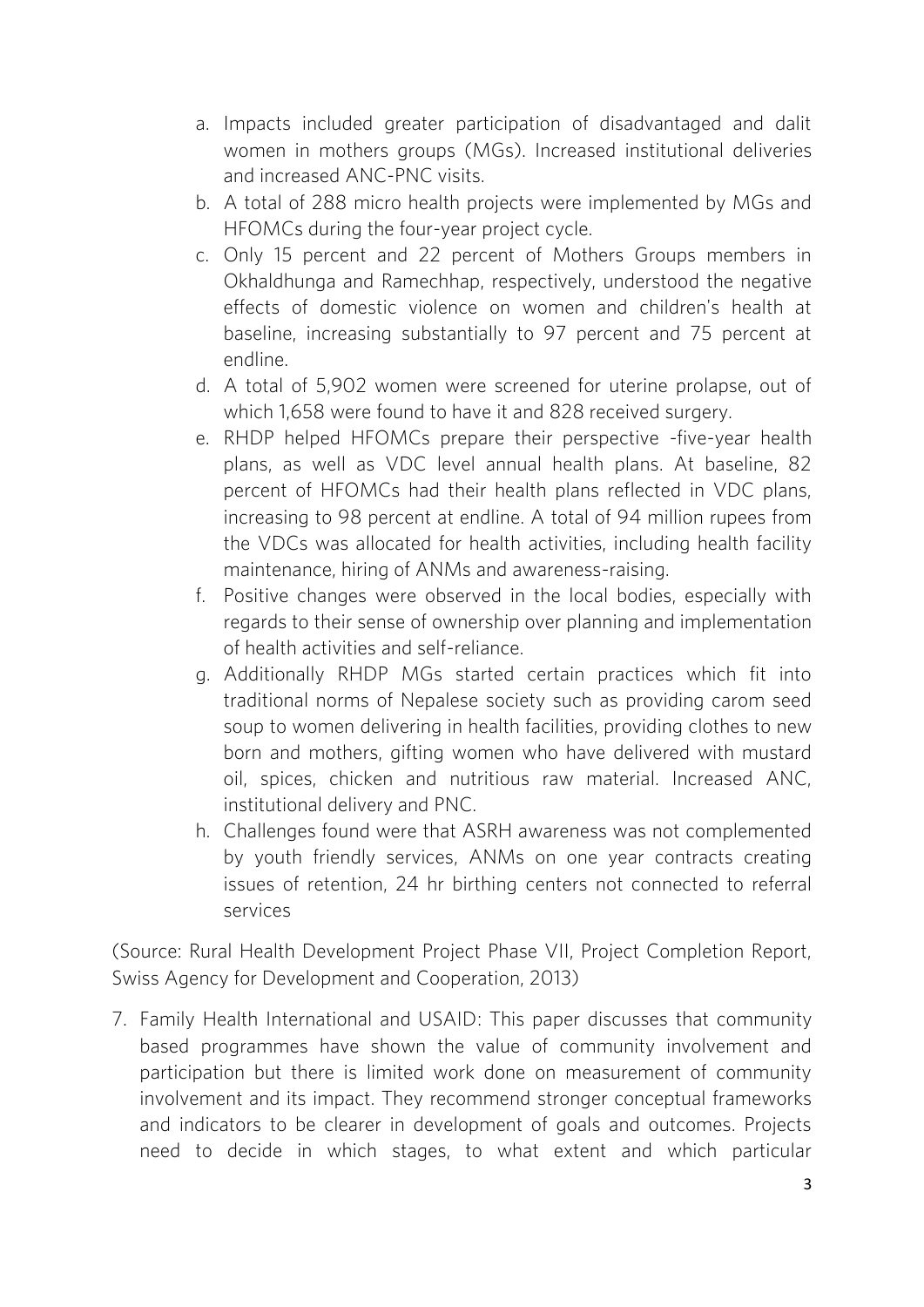stakeholders need to be involved in the community. Additionally the community based programs must develop 'safe spaces' for youth to share issues and access information, build a supportive and engage adult community and develop conflict management strategies as youth sexuality is a sensitive subject for communities. for communities.

(Source: Tipton Peggy, finger William, Shears Kathleen Henry. Community involvement in youth reproductive health and HIV prevention. Interagency Youth Working Group No. 19. Family Health International and USAID, 2007). Working Group No. 19. Family Health International and USAID, 2007)

- 8. National Adolescent Sexual and Reproductive Health programme: The national ASRH program focused on the following activities in FY 2012/2013: Making the public health facilities adolescent friendly, increasing demand for family planning services through community mobilization, equipping the health facilities, involving adolescents in decision making process, ensuring provision of appropriate sexual and reproductive health services to adolescents (family planning, HIV and STI services, safe abortion, counseling etc.) During previous 3 years period of program implementation, service utilization among adolescents has substantially increased. Over three years service utilization among adolescents increased from 10% to 19%. Factors which enabled success were establishment of enabling environment, involvement of adolescents and behavior change communication strategies and comprehensive adolescent friendly services. friendly services.
- 9. IPAS programme on Empowering Women Workers Through Youth-led with youth-led organizations in Nepal to bring sexual and reproductive health and rights education-including information about safe abortion- to young migrant factory workers. The program not only helped to increase participant knowledge about family planning, abortion, and the rights of girls and women, but also trained a subset of participants as peer educators who could continue the education process in their communities. the education process in their communities.

(Source: Empowering Women Workers Through Youth-led Education on<br>Reproductive Health and Safe Abortion in Nepal, Chapel Hill, NC: Ipas; 2013.) Reproductive Health and Safe Abortion in Nepal, Chapel Hill, NC: Ipas; 2013.)

10. UNICEF programme on Menstrual Hygiene: Many girls lack the supplies and facilities needs to manage mension, in the school of the unit of the school of the to attend school of the to a<br>Them unable to attend school of the management of the school of the school of the school of the school of the or work and creating social isolation. A United Nations Children's Fund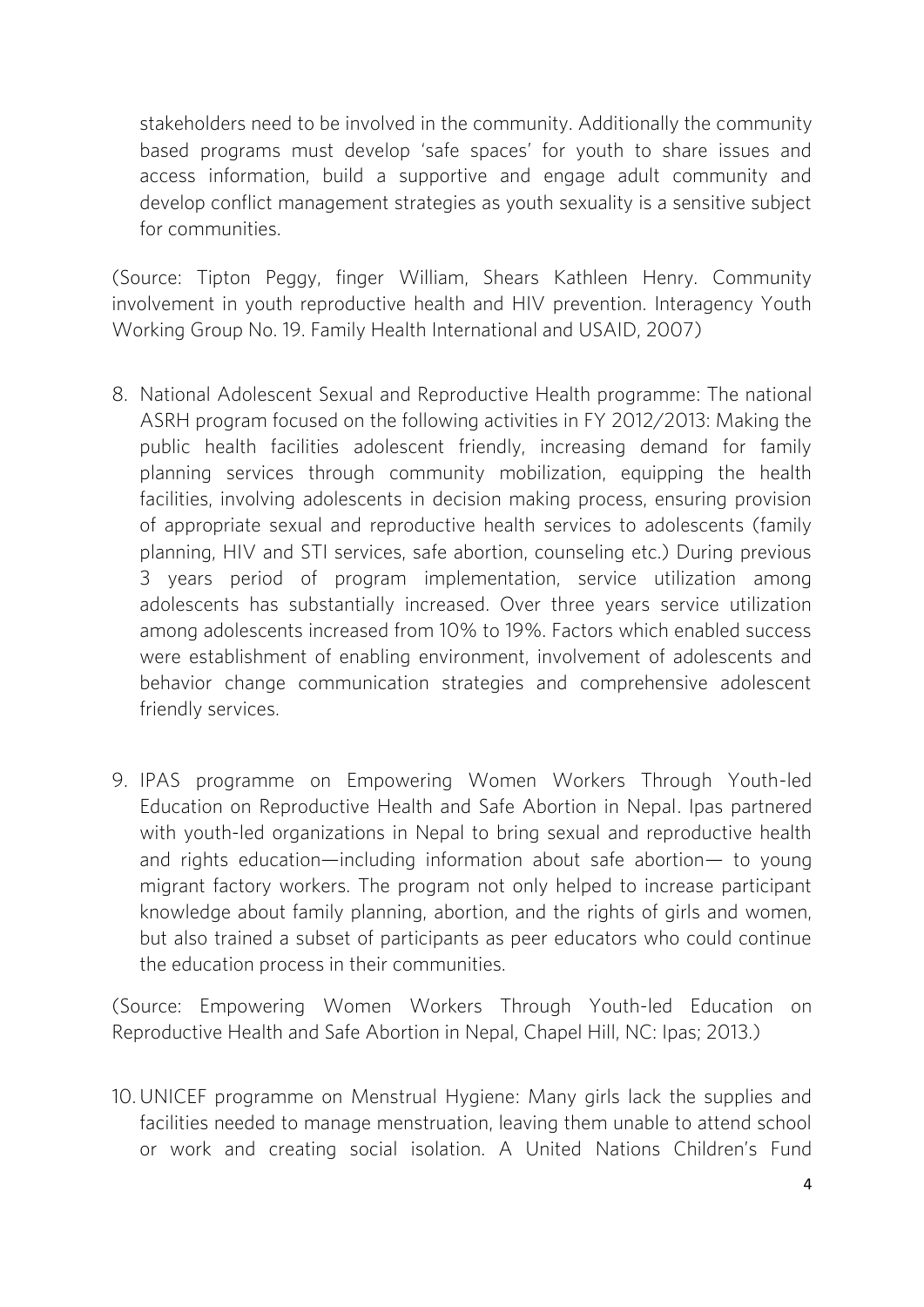(UNICEF) program in Nepal used a comic book and an adolescent-focused radio show to raise awareness about menstrual hygiene and taught girls how to make menstrual pads as a way to generate income.

(Source: Sommer M, Vasquez E, Worthington N, Sahin M. WASH in Schools Empowers Girls' Education: Proceedings of the Menstrual Hygiene Management in Schools Virtual Conference 2012. New York: United Nations Children's Fund and Columbia University; 2013.) Columbia University; 2013.)

- 11. Advocacy programme of the National Network Against Domestic Violence domestic violence, was formed in March 2009. The network held a series of advocacy programs to pressure the government to pass the Domestic Violence Act. The Act was passed in April 2009, and the network is now focusing on identifying the Act's strengths and weaknesses. It also seeks to spread Awareness and adversey, provention and support are its ether levy functions. Awareness and advocacy, prevention and support are its other key functions.
- 12. Exposure visit of officials from Ministry of Health and Population and leaders of the Muslim faith to Indonesia: The officials met with resources persons from Islamic-faith based organizations and Muslim leaders in the field, which allowed them to understand the constraints and identify solution to support programs at the grassroots level. The visit was organized by the National Population and Family Planning Board (BKKBN) in collaboration with UNFPA Indonesia Country Family Planning Board (BKKBN) in collaboration with UNFPA Indonesia Country Office upon request from UNFPA Nepal country office.

(Source: Shared by UNFPA, Nepal in December 2013)

APPENDIX IV: Mapping of NGOs in the 18 UNFPA districts based on their themes and approaches of development work approaches of development work

|              |                                                                                                             |                                                   | the   Brief description of their earlier |
|--------------|-------------------------------------------------------------------------------------------------------------|---------------------------------------------------|------------------------------------------|
| Organisation |                                                                                                             |                                                   | work                                     |
|              |                                                                                                             |                                                   | Kendra   Reproductive health, including  |
|              |                                                                                                             |                                                   | adolescents and youth, Income            |
|              |                                                                                                             |                                                   | generation, Training, Gender and         |
|              |                                                                                                             |                                                   | development program to reduce            |
|              |                                                                                                             |                                                   | gender discrimination and GBV,           |
|              |                                                                                                             |                                                   | and Awareness raising/advocacy           |
|              | based   Aama<br>approach on Gender (AMK)<br>Based Discrimination,<br>GBV, Reproductive Health<br>Adolescent | Broad approach/ theme of $\vert$ Name of<br>Milan |                                          |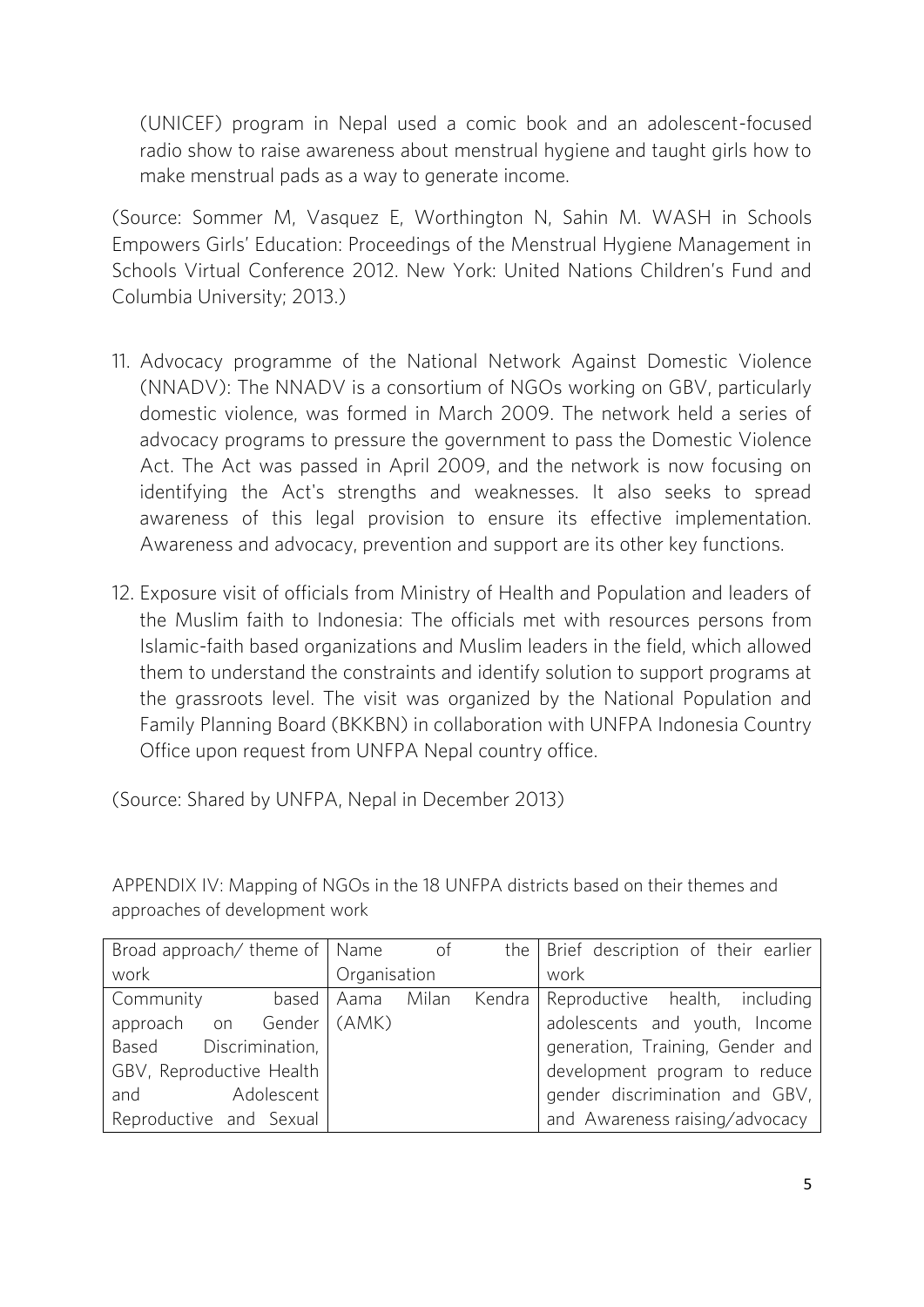| Health                                                                                                                                                                             | Women's<br>Rural<br>Development and Unity<br>Center (RUWDUC)   | Education and scholarship for the<br>disadvantaged,<br>Reproductive<br>health programs, Income<br>generation,<br>Nutritional<br>rehabilitation                                                                                                                                                                               |
|------------------------------------------------------------------------------------------------------------------------------------------------------------------------------------|----------------------------------------------------------------|------------------------------------------------------------------------------------------------------------------------------------------------------------------------------------------------------------------------------------------------------------------------------------------------------------------------------|
|                                                                                                                                                                                    | Nepal Muslim Women<br>Welfare<br>Society<br>(NMWWS)            | Women's<br>Advocacy,<br>empowerment, Awareness<br>on<br>health and sanitation activities,<br>Education                                                                                                                                                                                                                       |
|                                                                                                                                                                                    | ABC/Nepal                                                      | advocates for gender equality by<br>promoting women's education<br>and economic empowerment                                                                                                                                                                                                                                  |
|                                                                                                                                                                                    | for<br>Woman<br>Human<br>Rights Single<br>Women<br>Group (WHR) | Socio Cultural and Economic<br>Empowerment and Mobilization,<br>Justice, Human Rights and Peace,<br>Local Governance.                                                                                                                                                                                                        |
| Working with health<br>system, provision of health<br>care services, adolescent<br>reproductive and sexual<br>health                                                               | Family Planning<br>Association of<br>Nepal<br>(FPAN)           | Adolescents and youth sexual and<br>reproductive health education,<br>Abortion support, Access<br>survivors of GBV, general public,<br>HIV/AIDS education, Advocacy                                                                                                                                                          |
| Prevention and Service<br>provision for GBV and<br>Linking communities to<br>formal services for GBV,<br>support centres,<br>counseling and legal aid<br>and provision of services | Strii Shakti                                                   | Prevention programme on GBV<br>involves training paralegal<br>and community<br>committees<br>safety nets at local level. Anti<br>trafficking action committees to<br>prevent trafficking of women and<br>girls. Empowering women, in<br>particular women from deprived<br>communities, castes, ethnic and<br>regional groups |
|                                                                                                                                                                                    | Maiti Nepal                                                    | in protecting,<br>It is engaged<br>and<br>rehabilitating<br>rescuing<br>survivors of trafficking and is<br>committed to<br>action through<br>awareness campaigns. Formation<br>of community watch groups.                                                                                                                    |
|                                                                                                                                                                                    | National<br>Health<br>Foundation (NHF)                         | Outreach interventions on GBV<br>management and peace building,<br>GBV comprehensive<br>services,                                                                                                                                                                                                                            |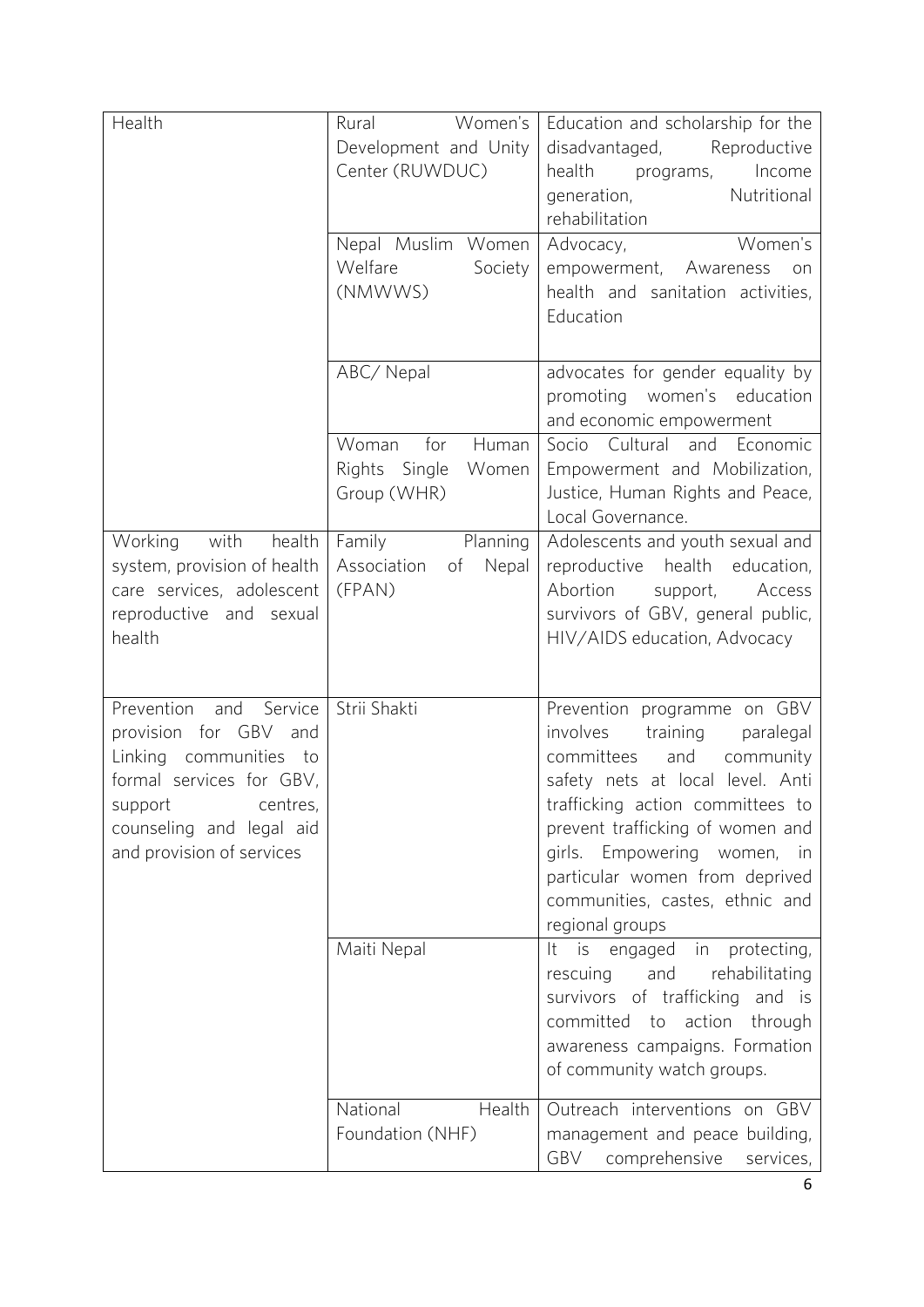|                                                                         |                                                                        | Support and rehabilitation for<br>GBV/torture<br>survivors,<br>Sensitization workshops.                                                                                                                                                                                            |
|-------------------------------------------------------------------------|------------------------------------------------------------------------|------------------------------------------------------------------------------------------------------------------------------------------------------------------------------------------------------------------------------------------------------------------------------------|
|                                                                         | <b>SAATHI</b>                                                          | Victim/survivors<br>support<br>program, Trainings, Advocacy,<br>Research on GBV with special<br>on domestic violence,<br>focus<br>Formation of community watch<br>groups to counter GBV cases at<br>community level. Formation of<br>community watch groups.                       |
| Advocacy on GBV,<br>women's human rights at<br>a broader national level | Advocacy Forum                                                         | Documentation of human rights<br>violation<br>cases, Legal<br>aid to<br>victims<br>at<br>national<br>and<br>international<br>level,<br>Juvenile<br>justice/child rights                                                                                                            |
|                                                                         | Feminist<br>Dalit<br>Organization (FEDO)                               | Promote Dalit rights and eliminate<br>caste and gender discrimination<br>and promote justice and equity in<br>Nepalese society                                                                                                                                                     |
|                                                                         | Institute<br>of<br>Human<br>Rights<br>Communication<br>Nepal (IHRICON) | Providing training<br>human<br>on<br>rights, women's and children's<br>rights<br>and<br>awareness<br>and<br>information, Research work on<br>gender equalities and other rights<br>based issues, Advocacy on rights<br>especially women and children's<br>rights, Media monitoring |
|                                                                         | Nepal Muslim Women<br>Welfare<br>Society<br>(NMWWS)                    | Women's<br>Advocacy,<br>empowerment,<br>Awareness<br>on<br>health and sanitation activities,<br>Education                                                                                                                                                                          |
|                                                                         | Woman<br>for<br>Human<br>Rights<br>Single<br>Women<br>Group (WHR)      | Socio<br>Cultural<br>and<br>Economic<br>Empowerment and Mobilization,<br>Justice, Human Rights and Peace,<br>Local Governance.                                                                                                                                                     |
|                                                                         | Sancharika<br>Samuha<br>(SSN)                                          | Services for women victims of<br>GBV                                                                                                                                                                                                                                               |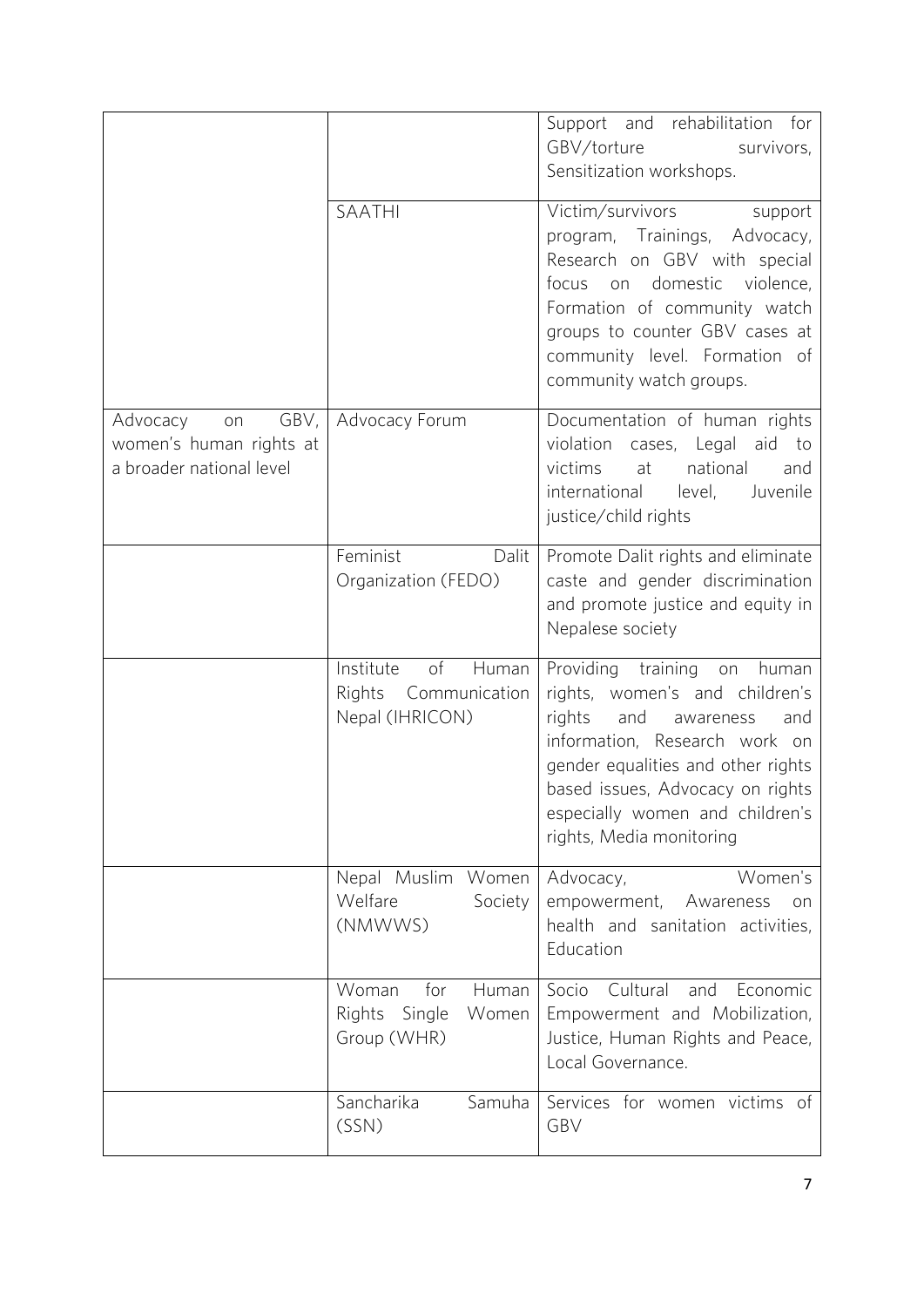| Campaign<br>with media | and working | Sancharika<br>(SSN)                                        | Samuha | Gender training<br>for<br>media<br>professionals, Basic journalism<br>and feature writing training to<br>journalists,<br>Media<br>women<br>Campaign                                                                                                                                |
|------------------------|-------------|------------------------------------------------------------|--------|------------------------------------------------------------------------------------------------------------------------------------------------------------------------------------------------------------------------------------------------------------------------------------|
|                        |             | Institute<br>of<br>Rights Communication<br>Nepal (IHRICON) | Human  | Providing<br>training<br>on<br>human<br>rights, women's and children's<br>rights<br>and awareness<br>and<br>information, Research work on<br>gender equalities and other rights<br>based issues, Advocacy on rights<br>especially women and children's<br>rights, Media monitoring |

|                                                                               | Health<br>National<br>Foundation (NHF)              | Outreach interventions on GBV<br>management and peace building,<br>GBV comprehensive<br>services,<br>Support and rehabilitation for<br>GBV/torture<br>survivors,<br>Sensitization workshops.                                                                    |
|-------------------------------------------------------------------------------|-----------------------------------------------------|-----------------------------------------------------------------------------------------------------------------------------------------------------------------------------------------------------------------------------------------------------------------|
|                                                                               | <b>SAATHI</b>                                       | Victim/survivors<br>support<br>program, Trainings, Advocacy,<br>Research on GBV with special<br>on domestic<br>violence,<br>focus<br>Formation of community watch<br>groups to counter GBV cases at<br>community level. Formation of<br>community watch groups. |
| GBV,<br>Advocacy<br>on<br>women's human rights at<br>a broader national level | Advocacy Forum                                      | Documentation of human rights<br>violation cases, Legal aid to<br>victims<br>at<br>national<br>and<br>international<br>level,<br>Juvenile<br>justice/child rights                                                                                               |
|                                                                               | Feminist<br>Dalit<br>Organization (FEDO)            | Promote Dalit rights and eliminate<br>caste and gender discrimination<br>and promote justice and equity in<br>Nepalese society                                                                                                                                  |
|                                                                               | of<br>Institute<br>Human<br>Rights<br>Communication | Providing training<br>on human<br>rights, women's and children's                                                                                                                                                                                                |